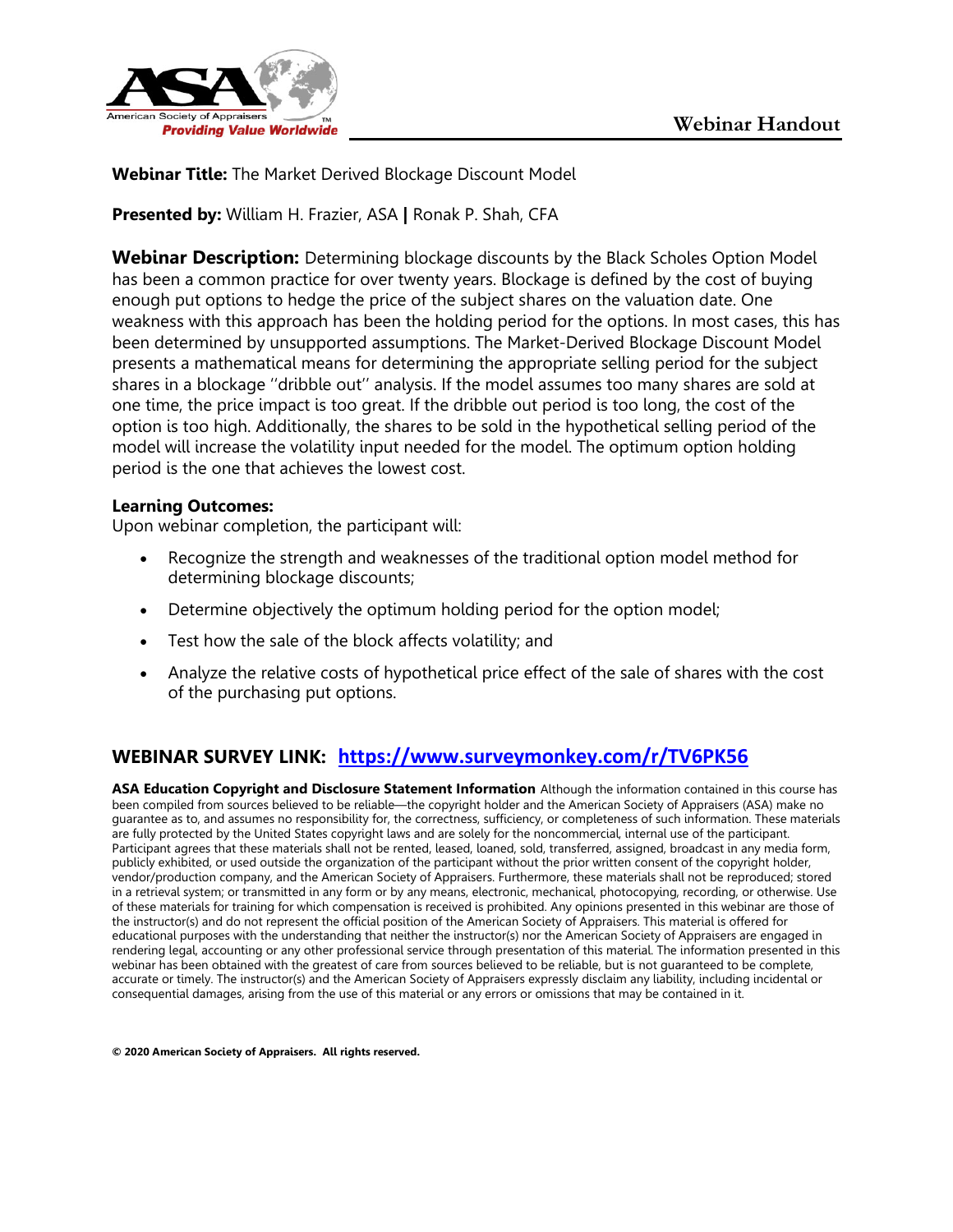**William H. Frazier, ASA CEO W.H. Frazier & Co., Inc.**

**Ronak P. Shah, CFA Director Stout Risius Ross, LLC**

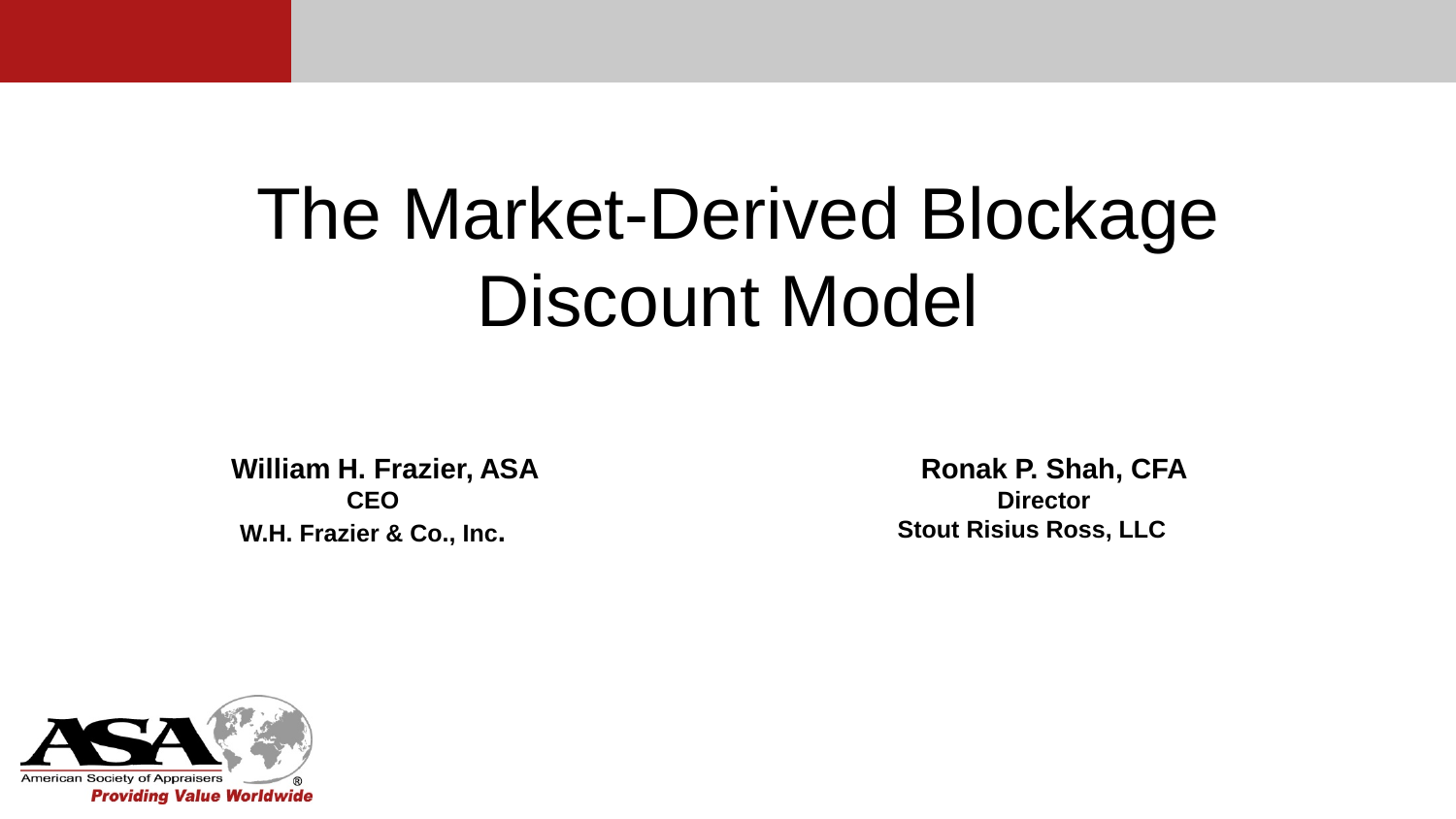#### **Blockage Discounts for Estate and Gift tax Purposes**

#### IRS Estate Tax Regulations (Section 20.2031‐2(e))

- size of the block in relation to the number of shares changing hands in "sales"
- If block is so large it could not be liquidated
	- o in a reasonable time
	- o without depressing the market
- the price at which the block could be sold as such *outside the usual market*
- may be a *more accurate* indication of value

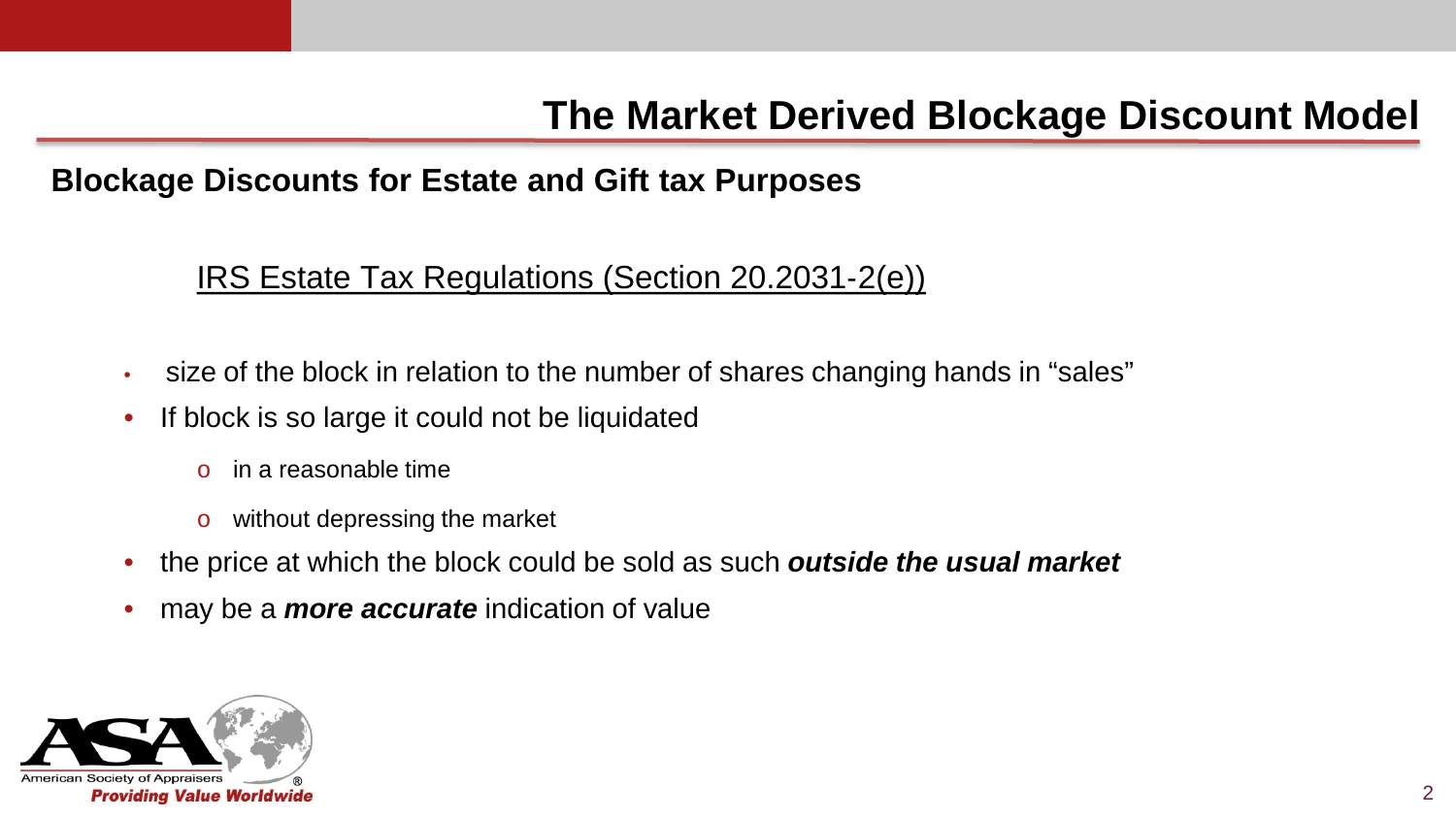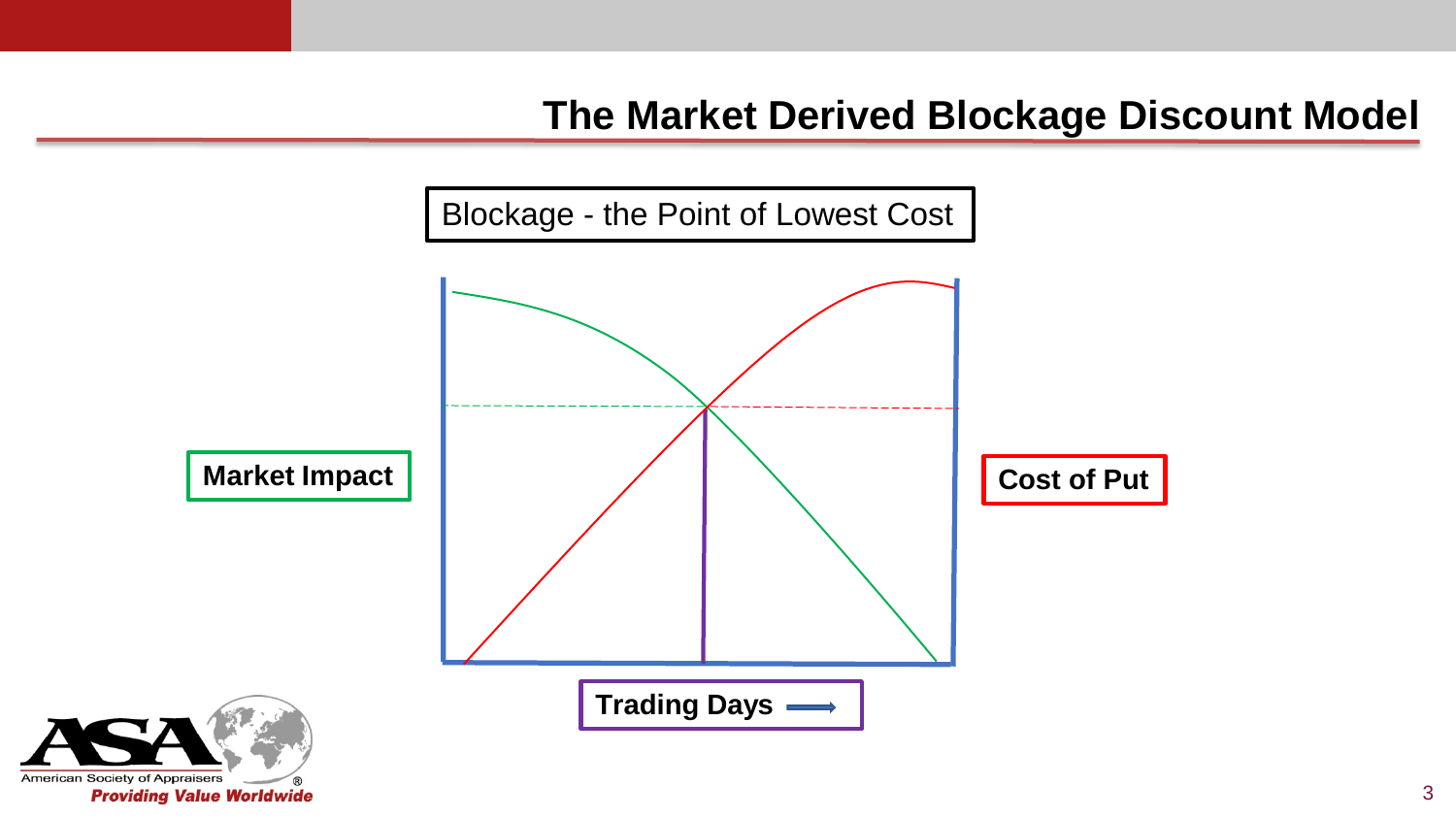# **Components Analyzed by MDBD**

- Block size
- **Volatility**
- Effect of market on daily price and volume
- Price change in excess of market
- Big News days are omitted

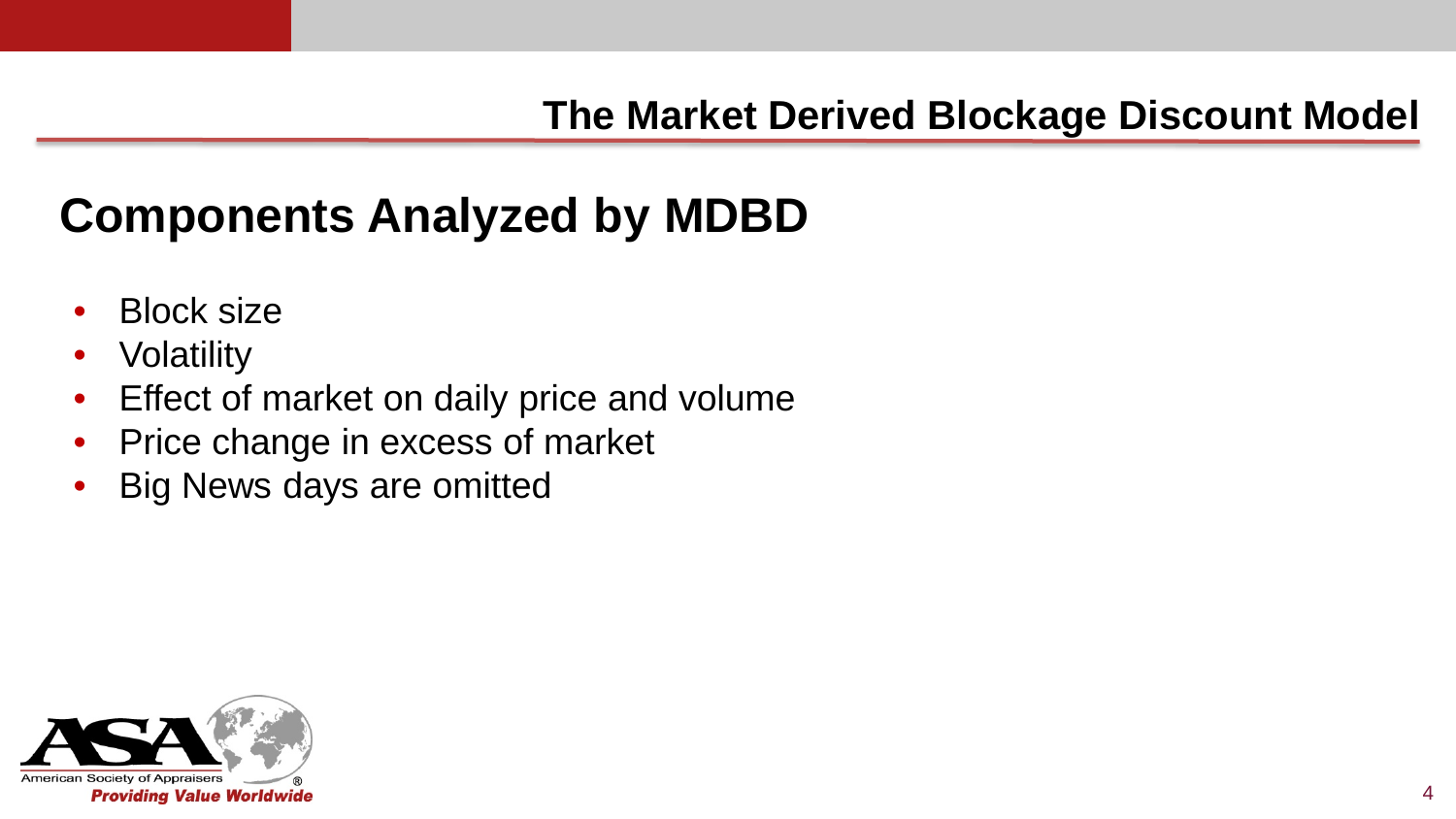# **MDBD's Use of Component Data**

- Regression of excess (unexplained) price change to daily volume
- Scenarios for a number of possible selling period are examined
- Volatility of selling periods calculated
- Cost of put determined by BSOPM
- Selling period with lowest cost is the answer

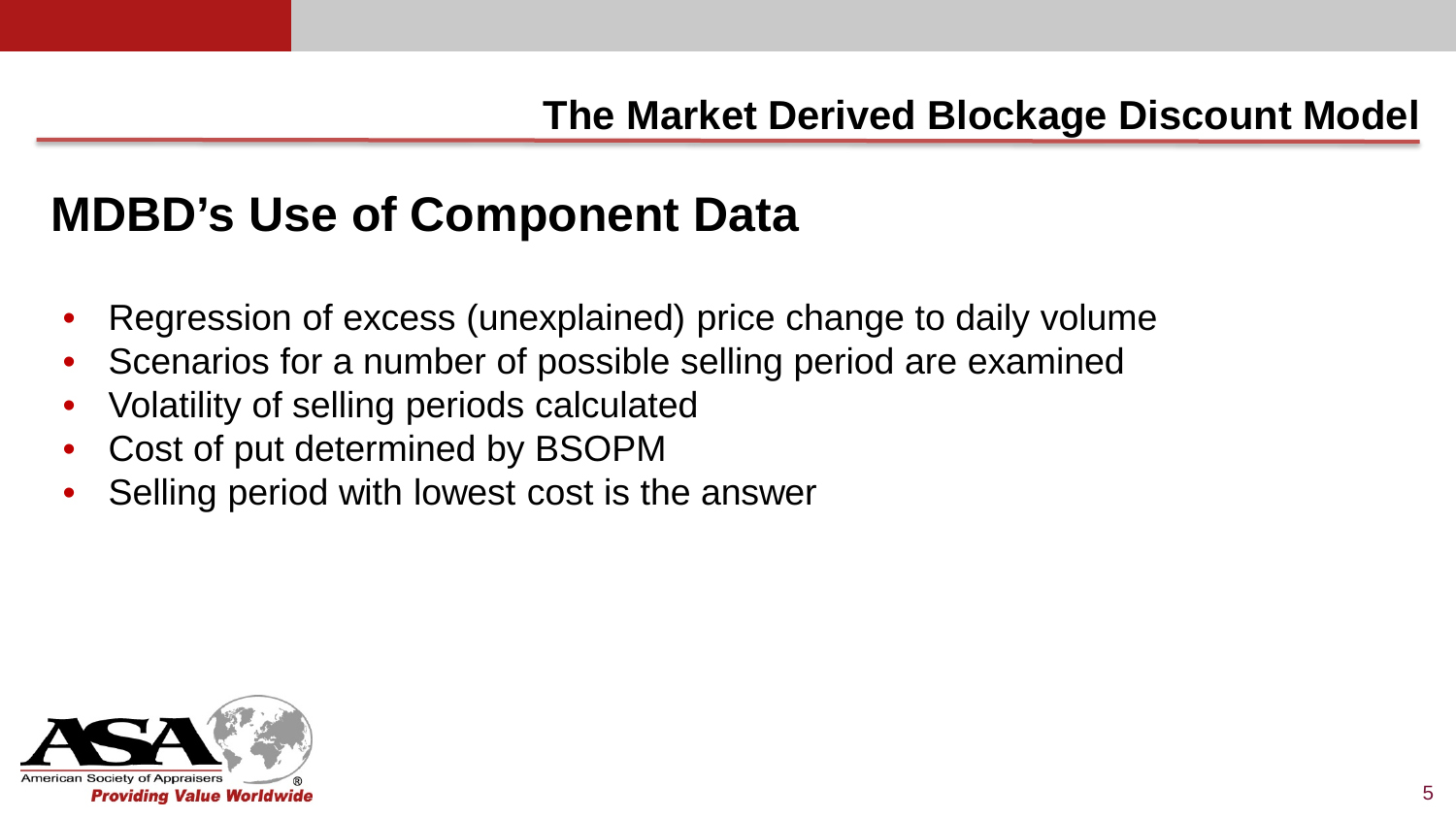|             |         |                  |                | DPC                        | ADV                      | <b>SDPC</b>                  | $E$ V         | EC                        | <b>DTV</b>                |
|-------------|---------|------------------|----------------|----------------------------|--------------------------|------------------------------|---------------|---------------------------|---------------------------|
|             |         |                  | Daily          | <b>Absolute Value of r</b> | <b>Recent Avg. Daily</b> | <b>Standard Deviation of</b> | <b>Excess</b> | <b>Excess</b>             | <b>Multiple of Volume</b> |
| <b>Date</b> | Volume  | <b>Adj Close</b> | <b>Returns</b> | (Daily Price change)       | Volume ("ADV")           | <b>Price Change</b>          | <b>Volume</b> | <b>Daily Price Change</b> | to Recent Average         |
|             |         |                  |                |                            |                          |                              |               |                           |                           |
| 06/26/15    | 892,274 | 66.05            | $-0.06%$       | 0.06%                      | 304,943                  | 0.4%                         | 587,331       | $-0.4%$                   | 2.93                      |
| 09/01/15    | 779,095 | 65.61            | $-3.46%$       | 3.46%                      | 324,379                  | 0.8%                         | 454,716       | 2.7%                      | 2.40                      |
| 05/08/15    | 772,750 | 65.08            | $-1.39\%$      | .39%                       | 338,300                  | 0.4%                         | 434,450       | 1.0%                      | 2.28                      |
| 06/29/15    | 735,376 | 65.36            | $-1.04%$       | 1.04%                      | 304.955                  | 0.5%                         | 430.421       | 0.6%                      | 2.41                      |
| 02/04/15    | 713.572 | 62.44            | $-1.08%$       | 1.08%                      | 294,740                  | 0.7%                         | 418,832       | 0.4%                      | 2.42                      |
| 10/15/14    | 742,660 | 54.01            | 2.31%          | 2.31%                      | 336,166                  | 0.7%                         | 406,494       | 1.6%                      | 2.21                      |
| 12/19/14    | 724.985 | 63.24            | $-0.24%$       | 0.24%                      | 330,678                  | 0.4%                         | 394,307       | $-0.2%$                   | 2.19                      |

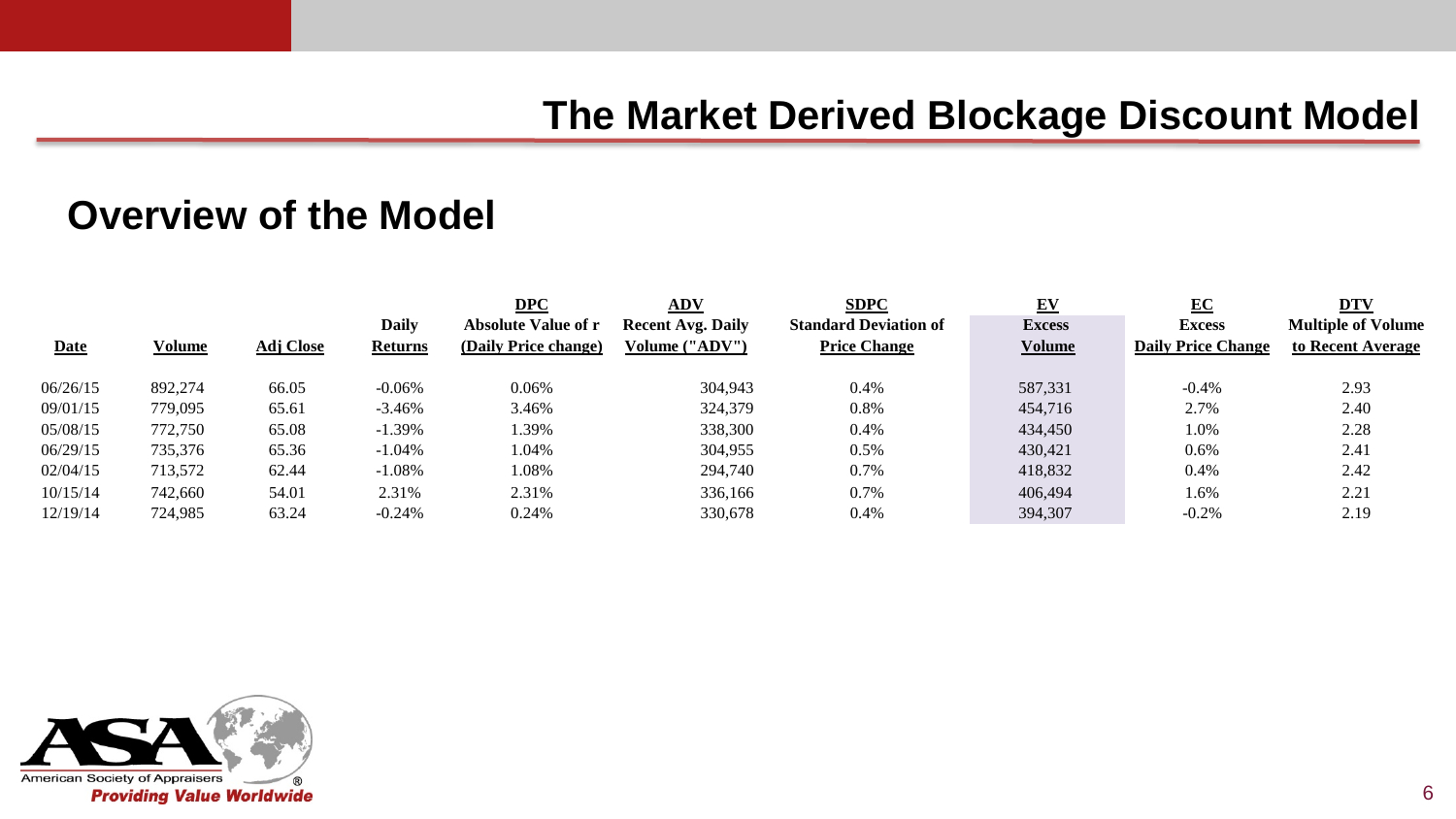| 5 Input Days in Group |      |       |                              |  |  |  |
|-----------------------|------|-------|------------------------------|--|--|--|
| Sum(EC)               |      |       | Group EC Sum(DTV) Group(DTV) |  |  |  |
|                       |      |       |                              |  |  |  |
|                       |      |       |                              |  |  |  |
|                       |      |       |                              |  |  |  |
| 1.2%                  |      | 3.87  |                              |  |  |  |
| 4.8%                  |      | 7.55  |                              |  |  |  |
| 4.4%                  |      | 10.47 |                              |  |  |  |
| 4.4%                  |      | 12.45 |                              |  |  |  |
| $6.9\%$               | 1.4% | 14.67 | 2.93                         |  |  |  |
| 0.6%                  |      | 2.41  |                              |  |  |  |
| 0.4%                  |      | 4.64  |                              |  |  |  |
| 0.2%                  |      | 6.78  |                              |  |  |  |
| 0.6%                  |      | 9.22  |                              |  |  |  |
| 0.9%                  | 0.2% | 11.35 | 2.27                         |  |  |  |
| 0.3%                  |      | 2.08  |                              |  |  |  |
| 3.1%                  |      | 4.29  |                              |  |  |  |
| 3.7%                  |      | 6.33  |                              |  |  |  |
| 3.4%                  |      | 8.20  |                              |  |  |  |
| 3.2%                  | 0.6% | 10.17 | 2.03                         |  |  |  |

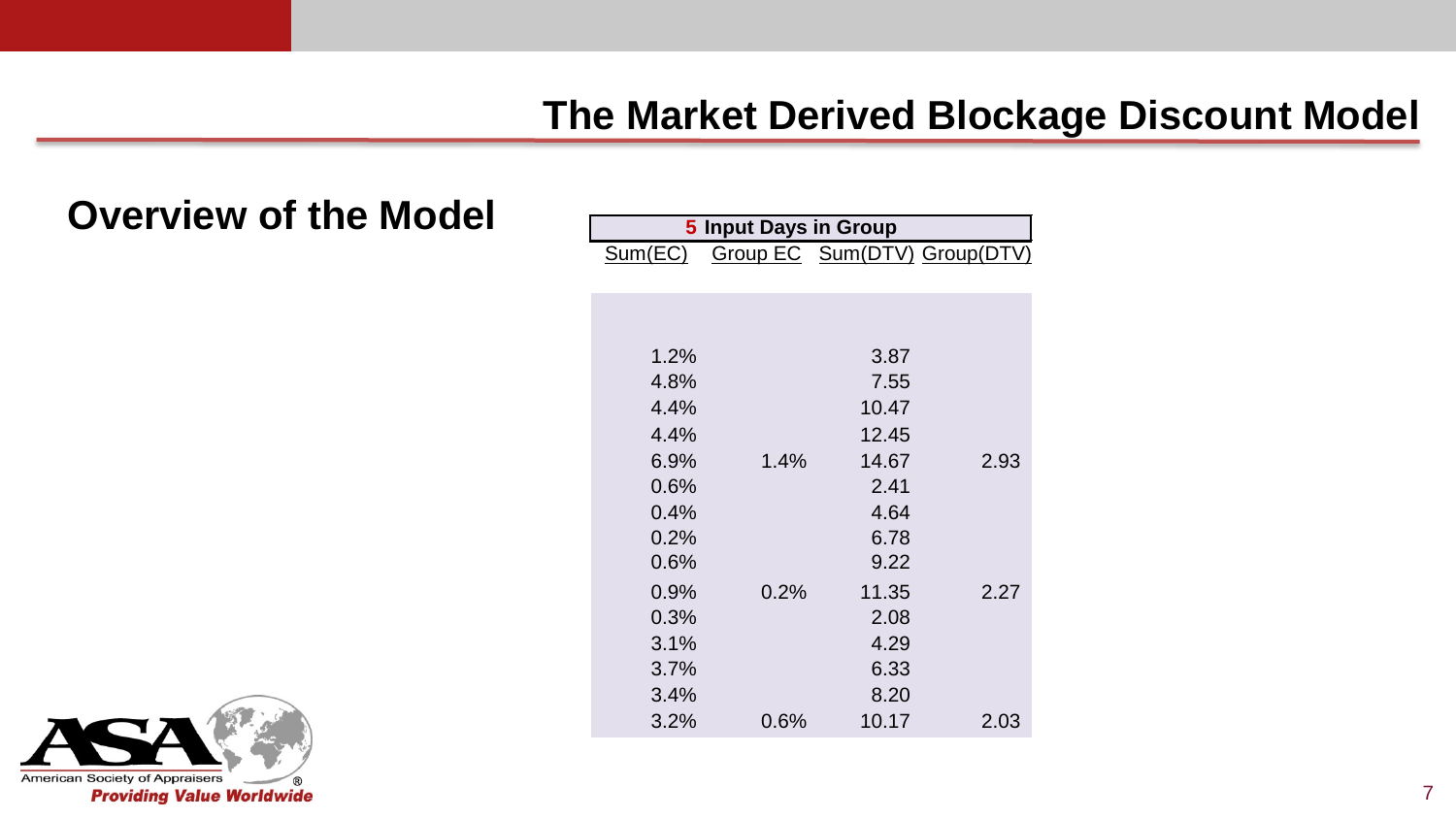| Price Change | Average Excess | Average      |
|--------------|----------------|--------------|
| Group [a]    | Price Change   | Days Trading |
| 1            | 1.4%           | 2.93         |
| 2            | 0.2%           | 2.27         |
| 3            | 0.6%           | 2.03         |
| 4            | 0.4%           | 1.87         |
| 5            | 0.5%           | 1.52         |
| 6            | 0.8%           | 1.59         |
| 7            | 0.2%           | 1.39         |
| 8            | $-0.4%$        | 1.43         |
| 9            | 0.8%           | 1.39         |
| 10           | 0.7%           | 1.32         |
| 11           | $-0.2%$        | 1.18         |
| 12           | 0.4%           | 1.08         |
| 13           | $-0.1%$        | 1.19         |
| 14           | 0.8%           | 1.13         |
| 15           | 0.0%           | 1.01         |
| 16           | 0.4%           | 0.98         |
| 17           | 0.3%           | 1.01         |
| 18           | $-0.2%$        | 1.06         |
| 19           | 0.1%           | 1.01         |
| 20           | 0.9%           | 0.95         |

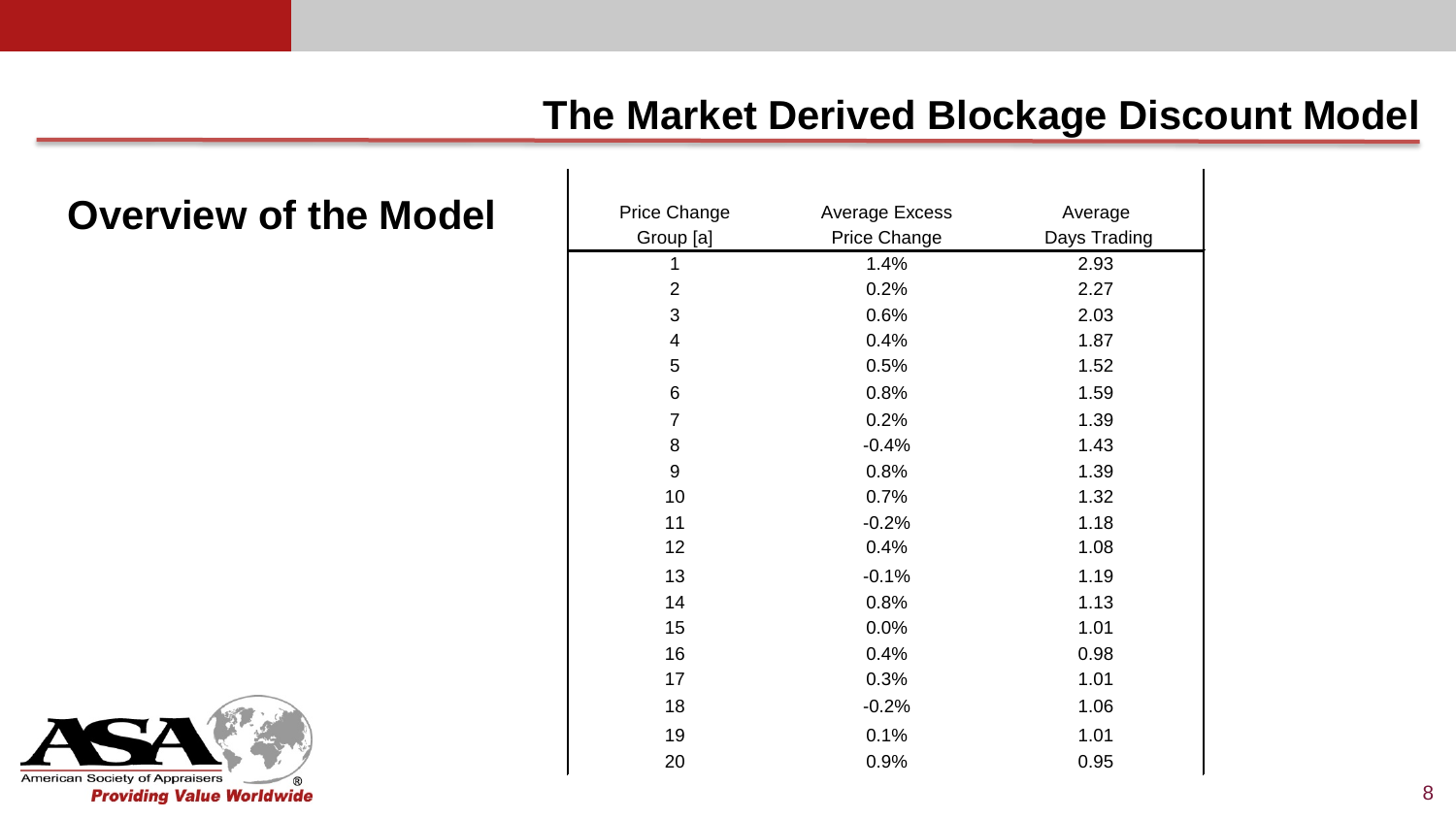

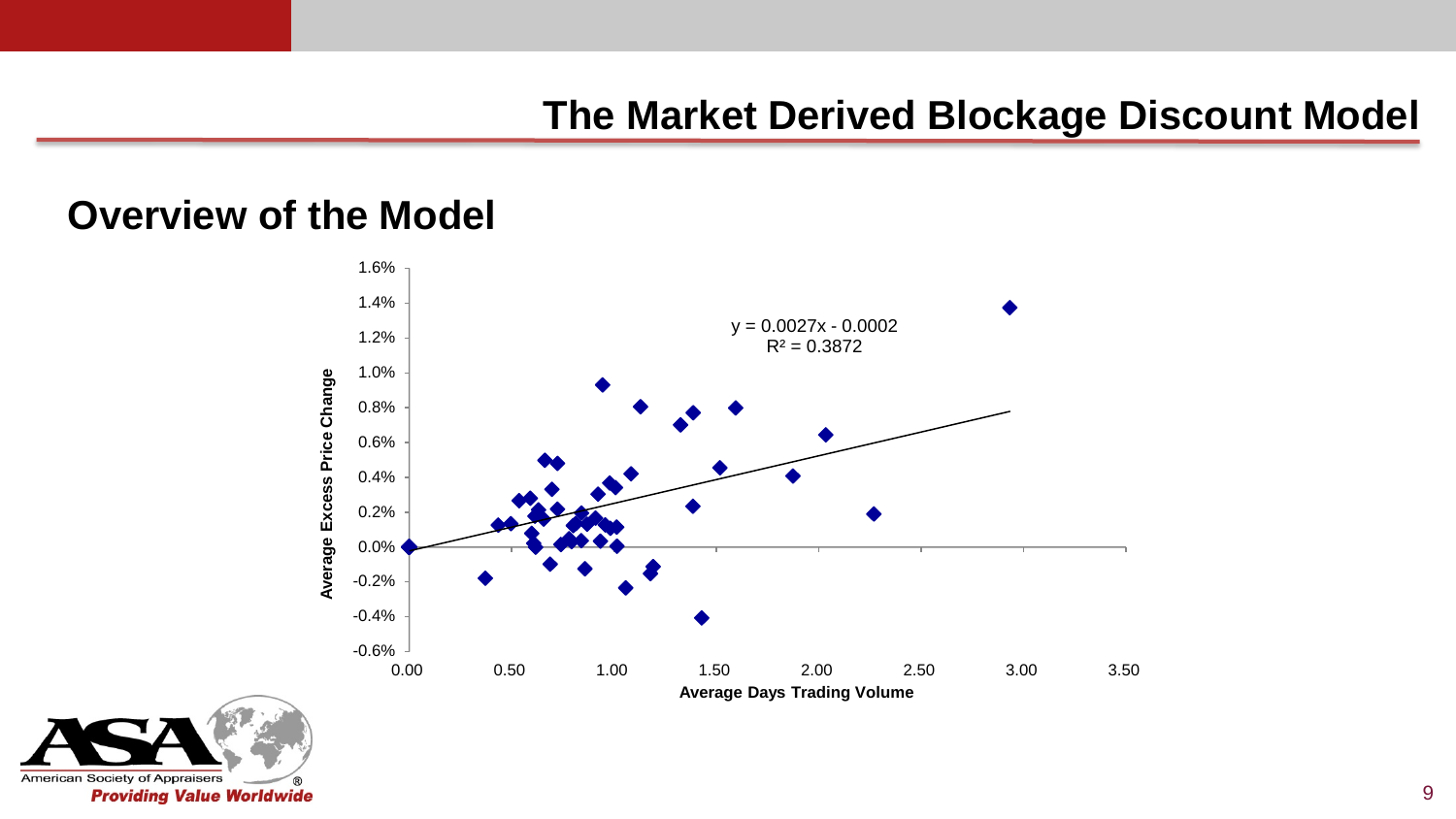| <b>Block Size</b>                                  | 1,016,710 |
|----------------------------------------------------|-----------|
| <b>Excess shares ratio (Days trading of Group)</b> | 1.55      |
| <b>Avg Daily Volume</b>                            | 371,866   |
| Implied volatility                                 | 26.27%    |
| <b>Indicated Group Price Decline</b>               | 0.42%     |
| Indicated number of shares traded                  | 575,208   |
| Excess Shares (indicated less average shares)      | 203,342   |
| Indicated Dribble out Days                         | 5.0       |
| Weighted Average Dribble Out Days                  | 2.5       |
| <b>Adjusted Volatility</b>                         | 33.0%     |

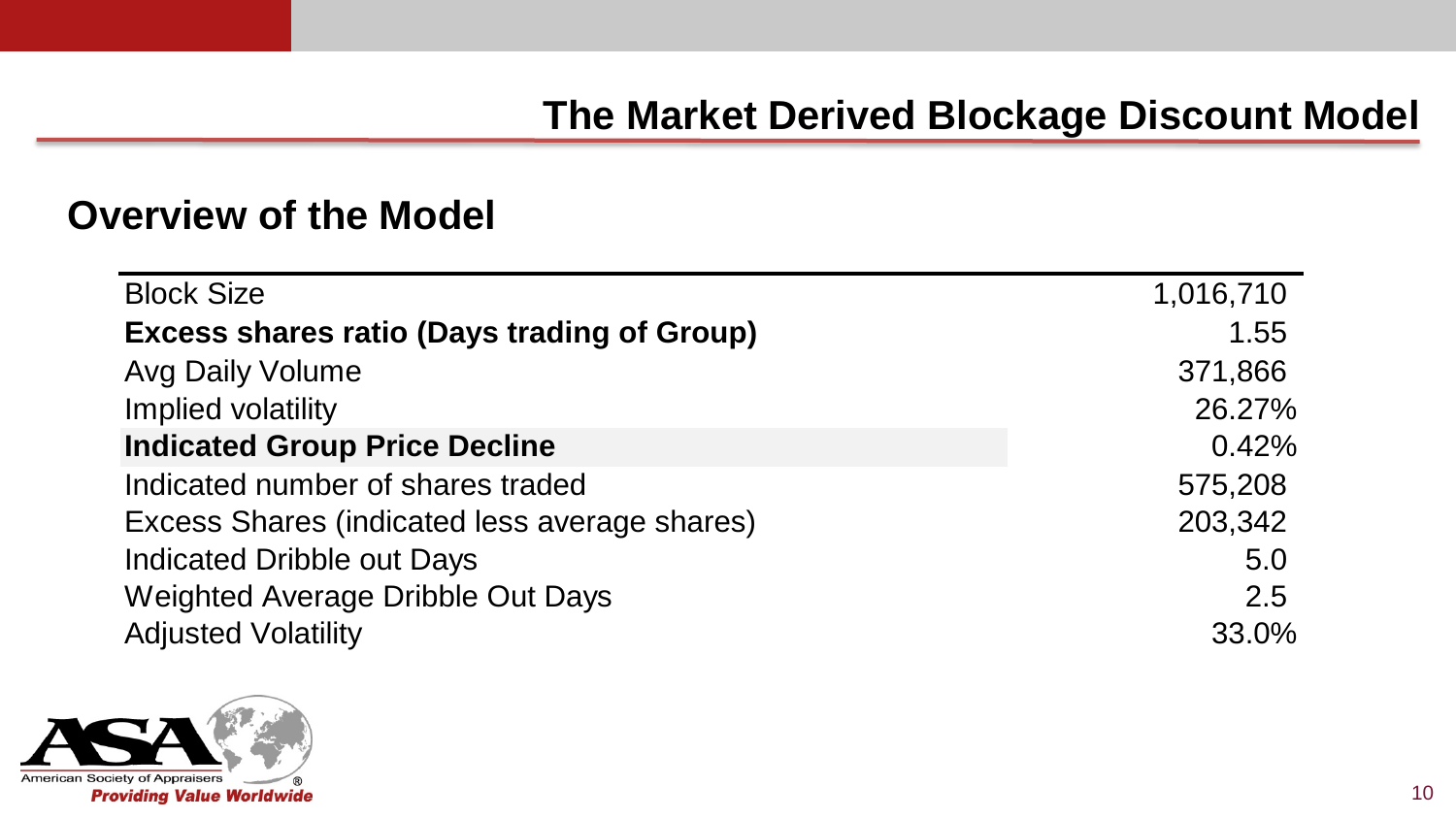## **The Blockage Discount is a Cost**

To avoid a blockage discount a seller may break his purchases down into smaller lots.

- requires a greater number of transactions
- adds to cost of sale
- adds to the risk of market exposure.

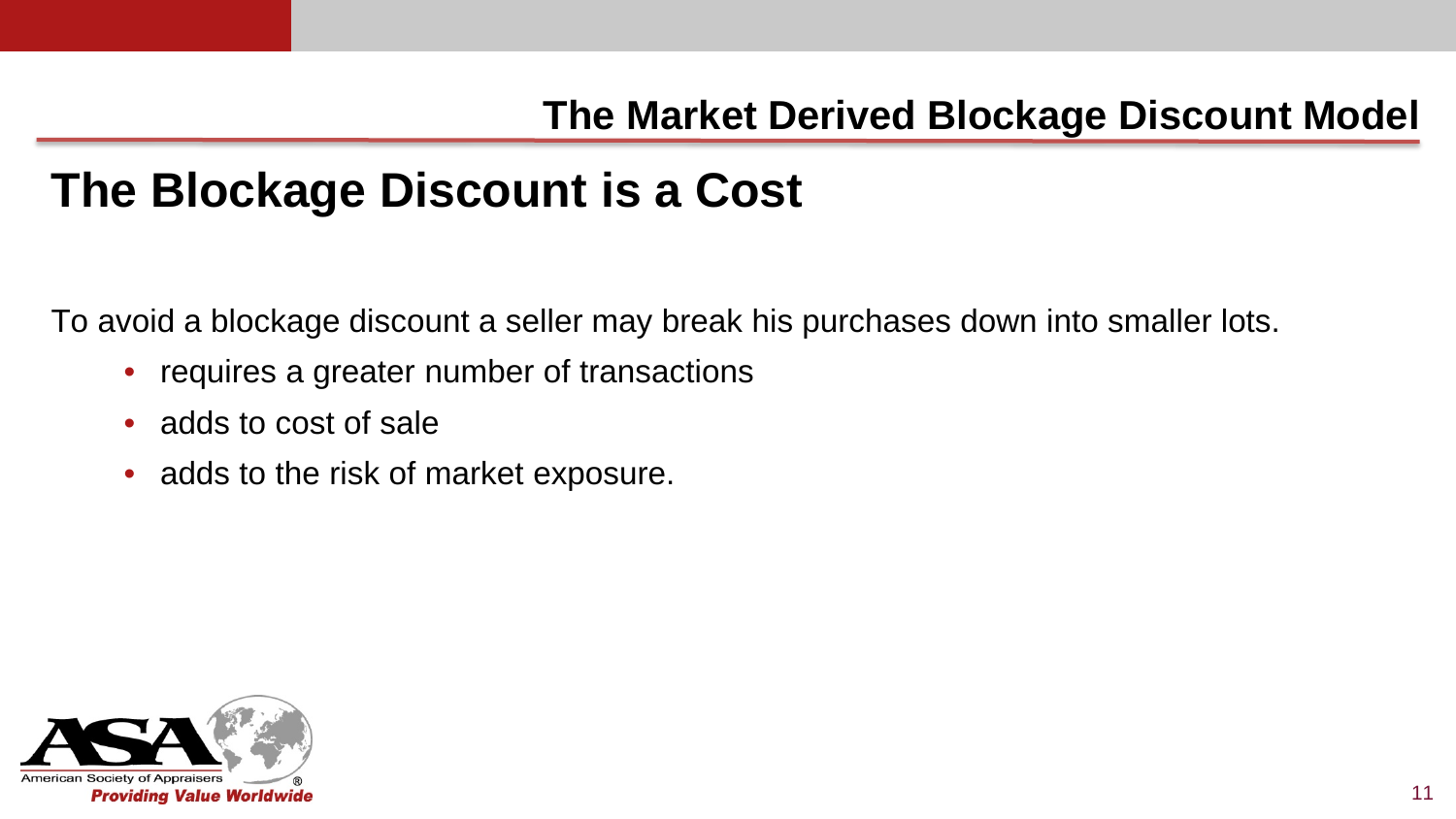## **Use of Black Scholes in MDBD**

- MDBD defines "reasonable time" as a mathematically determined optimum selling point in a hypothetical plan to sell a block of shares.
- The objective in any program to sell shares in the marketplace is to achieve the **highest net price** possible.

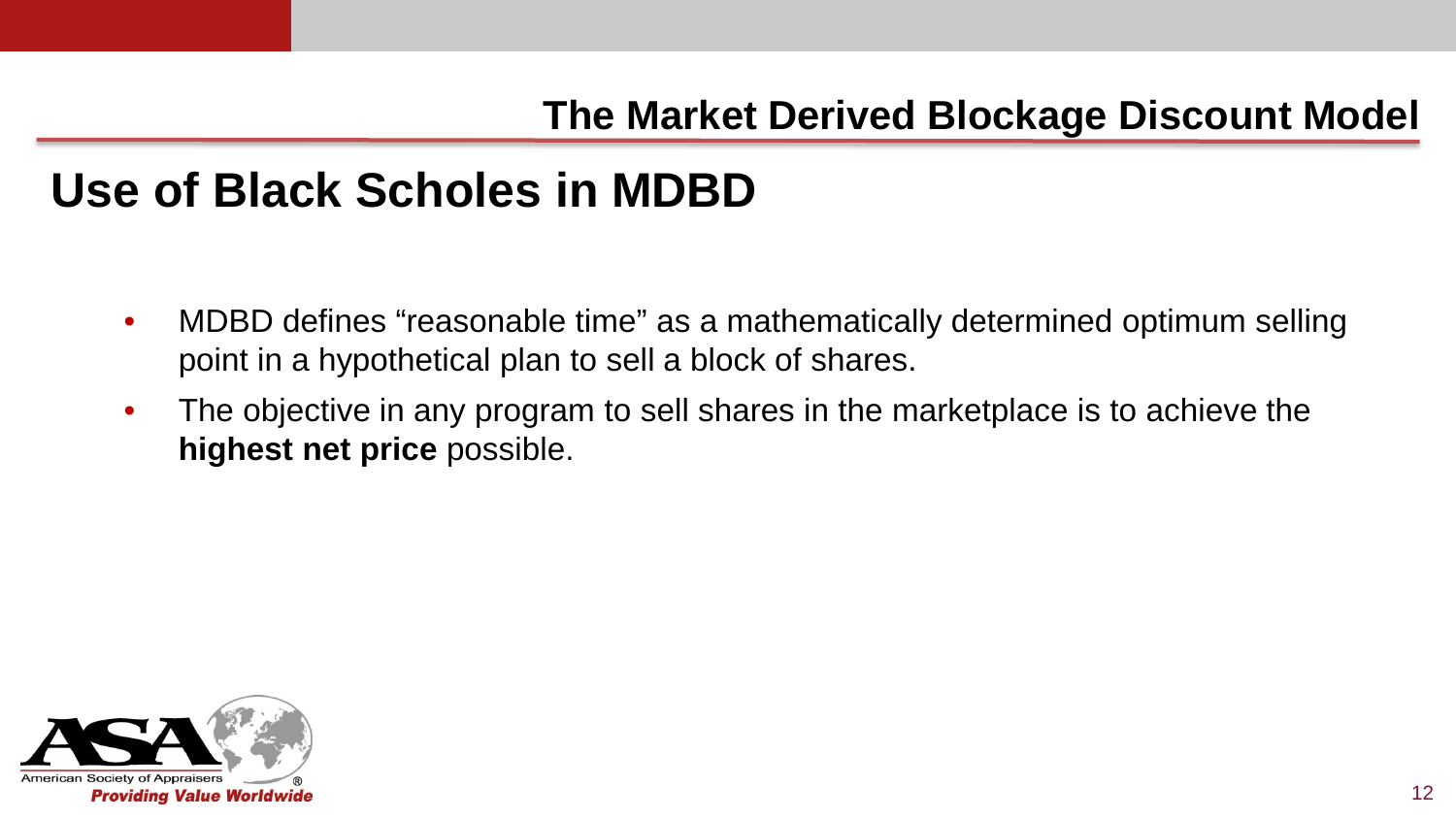## **Use of Black Scholes in MDBD**

- If too many shares are sold relative to the demand, the price will be affected negatively.
- If too few shares are sold and the selling period is extended over a very long period, the cost of the put will be high.

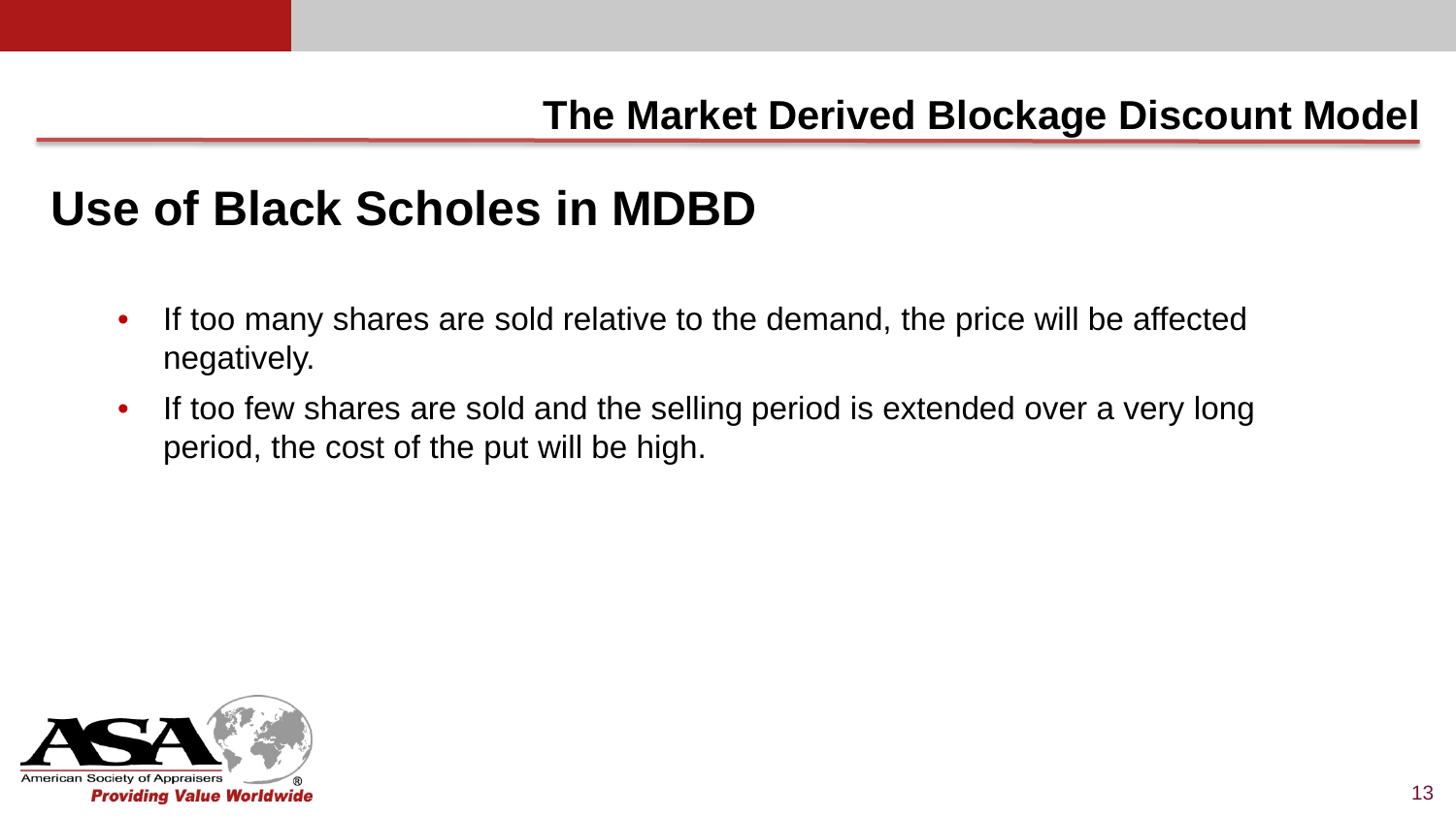# **Volatility**

- The model also estimates how the hypothetical trade, itself, might affect the volatility of the underlying shares during the selling period.
- This latter assumption is of major importance to the seller of the put and informs his pricing analysis.
- Most blockage models used today omit this step by simply using historical or implied stock price volatility.

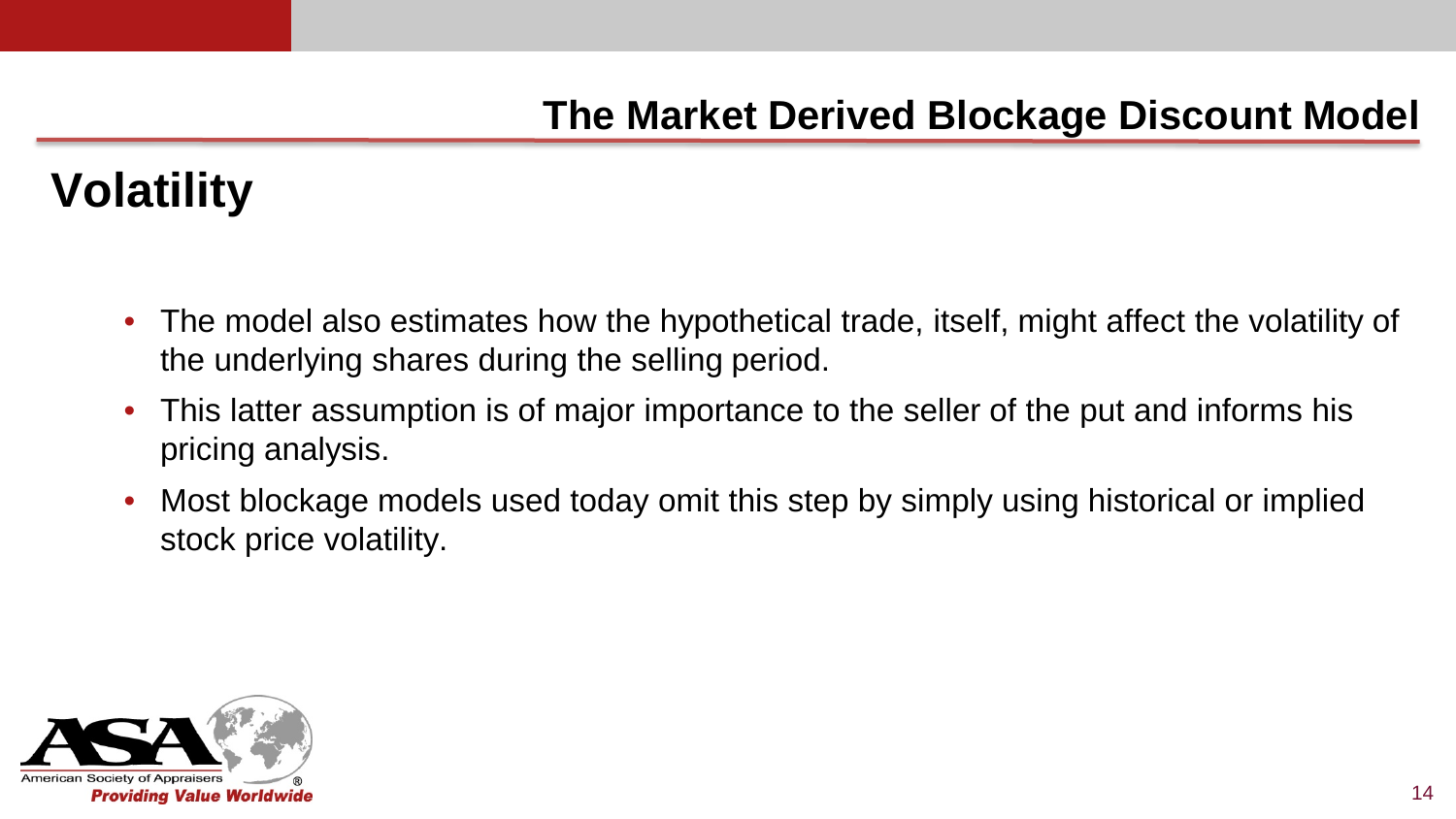# **Volatility**

- Expectation during the holding period.
- Writer will want to calculate the cumulative effects on the market price as shares hit the market each day of the selling period.

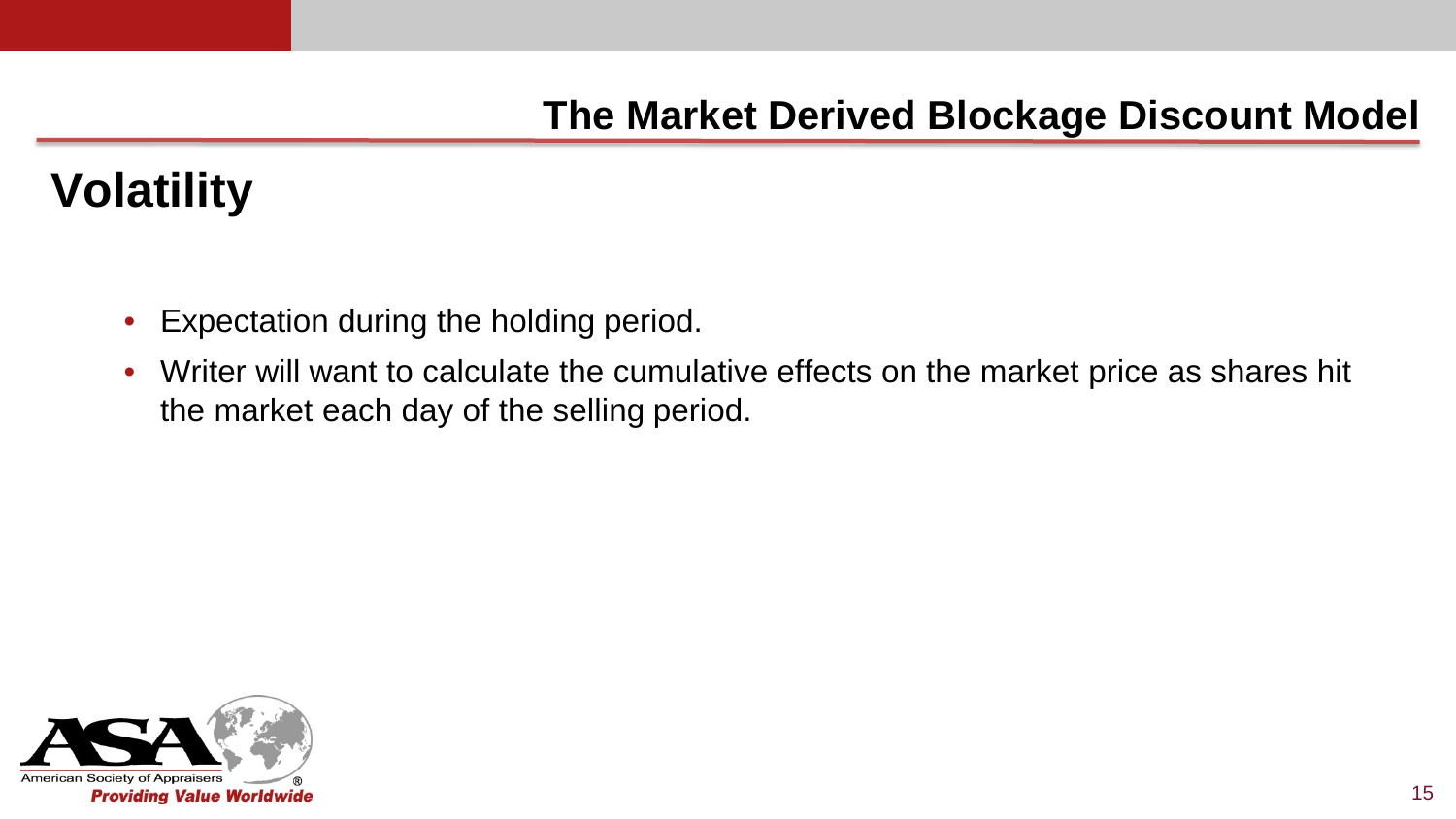# Polling Question Number 1

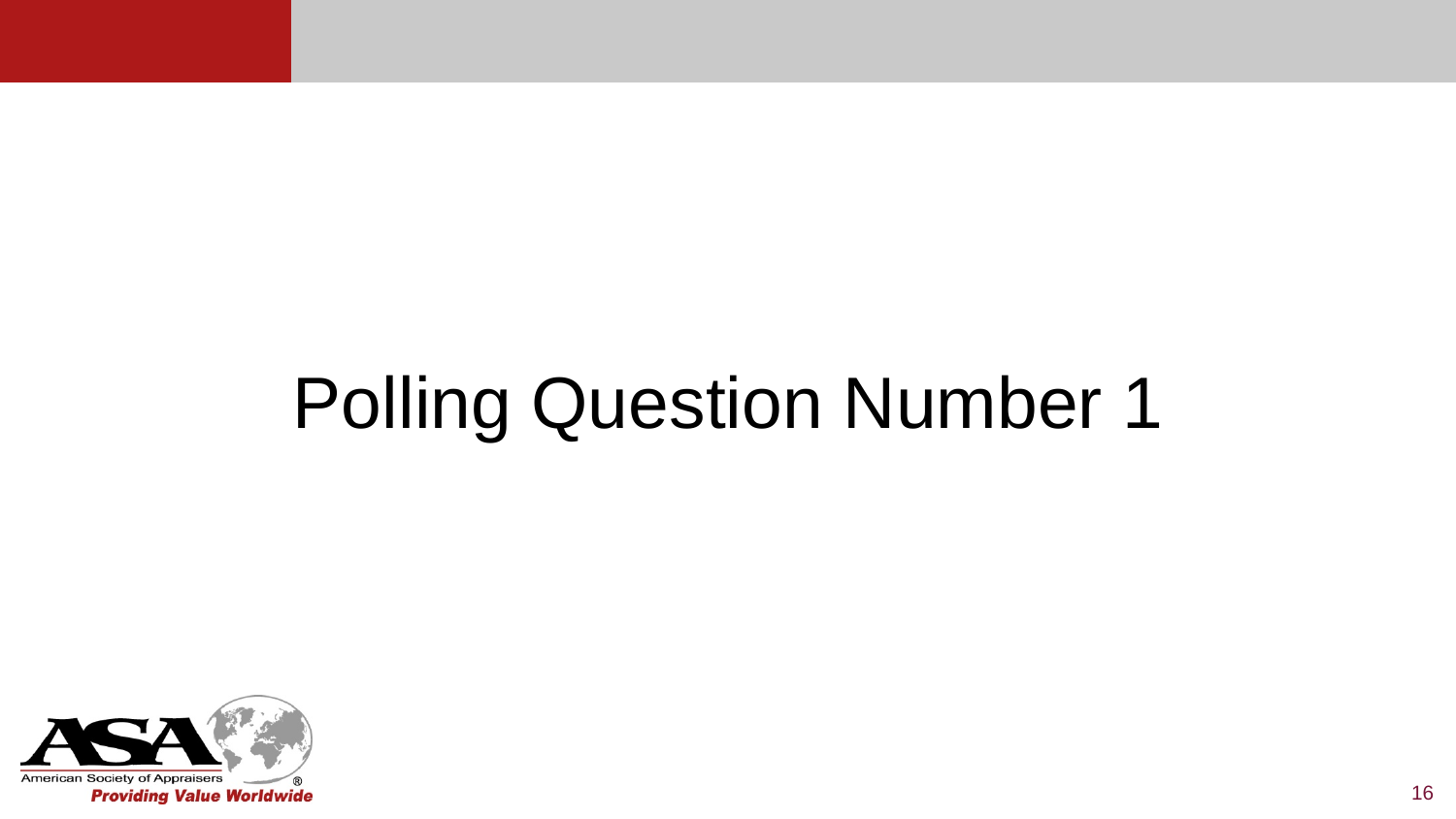**Blockage Discounts for Estate and Gift tax Purposes**

# Why do we need a blockage model?

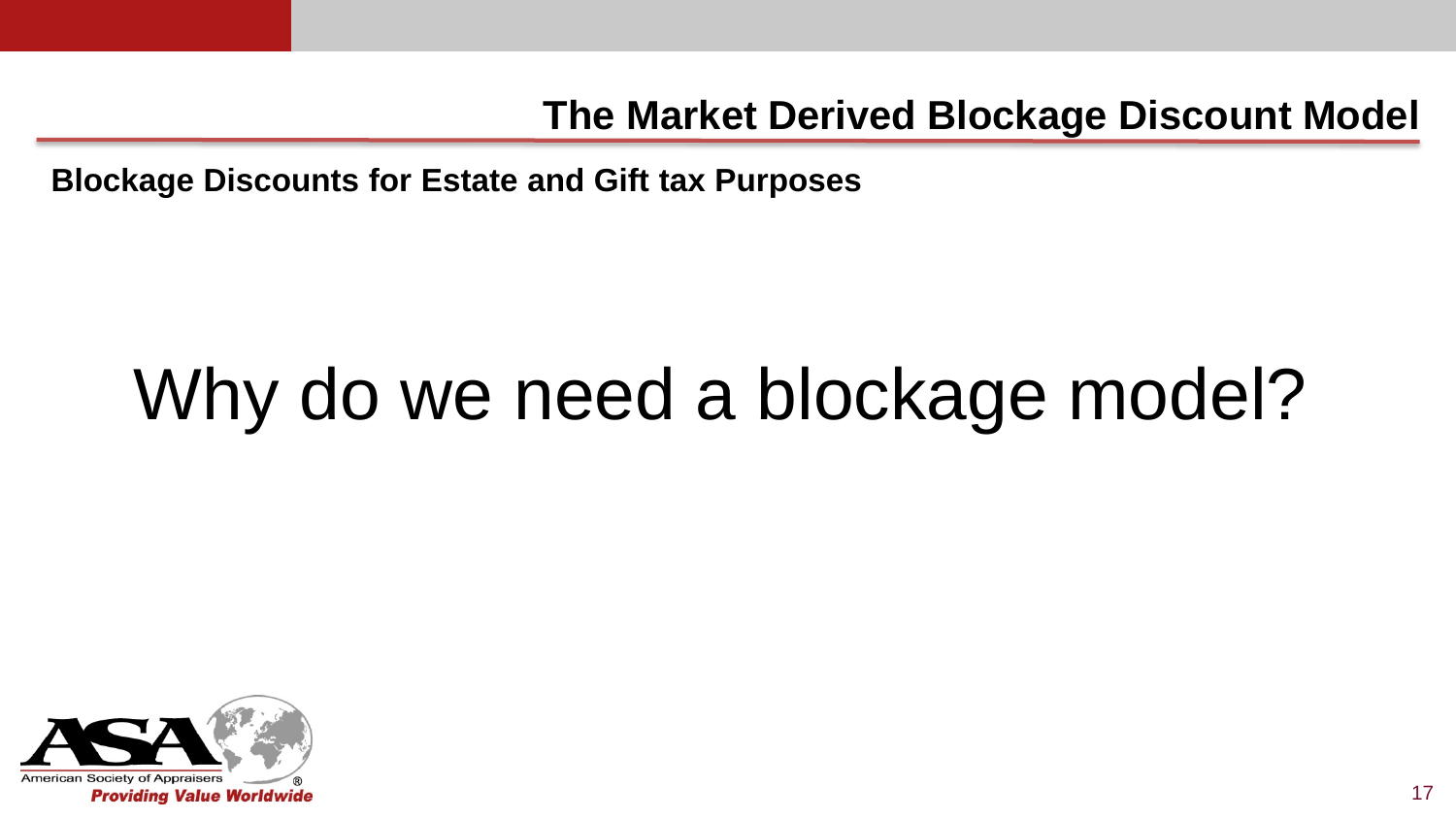# **Weaknesses of Existing Methods**

Do not explain "reasonable period of time"

Usually cite heresay

- Management said that market maker said
- The market maker said
	- No study, letter or report
	- No testimony

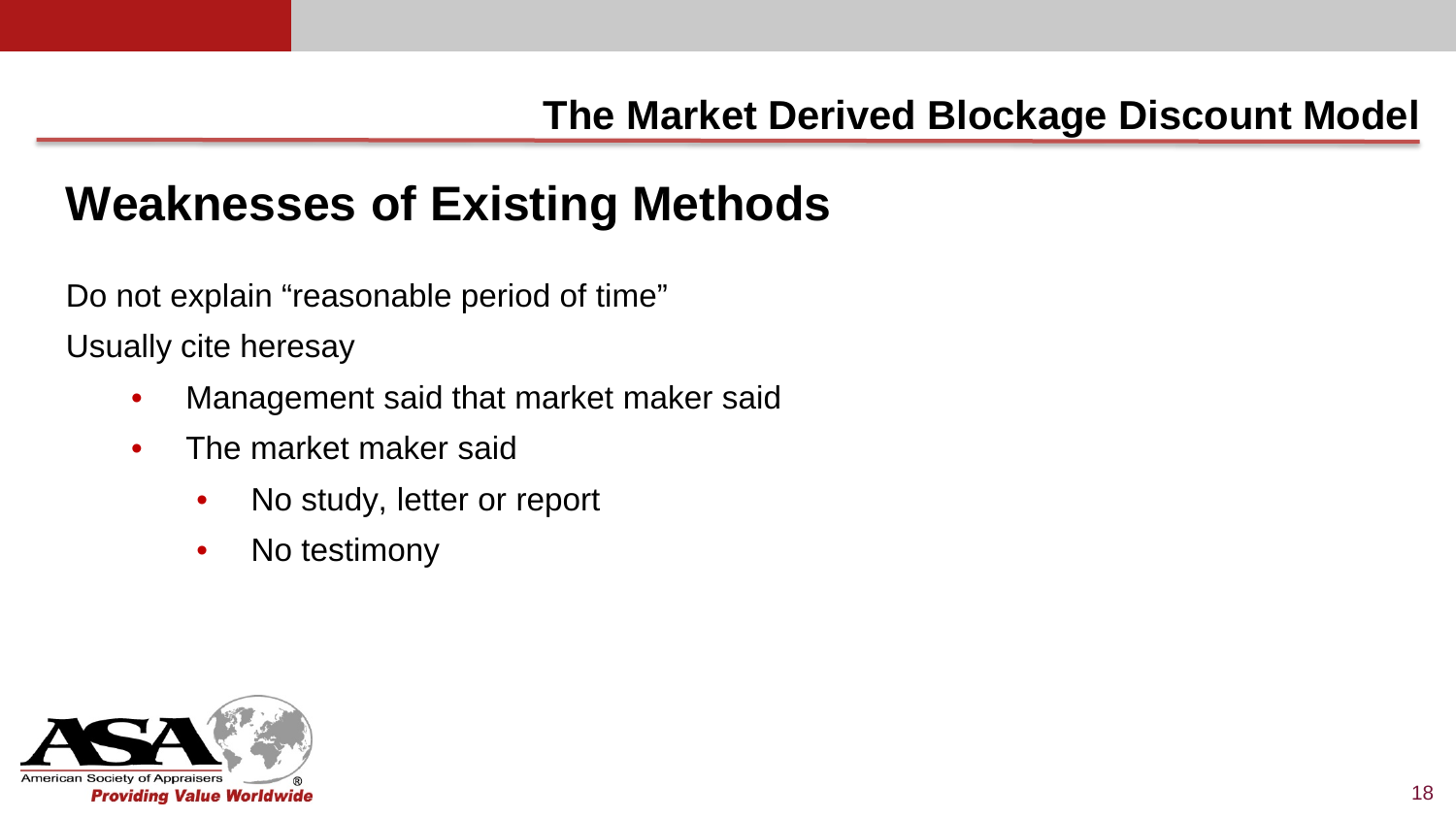# **Weaknesses of Existing Methods**

#### **Calibration is often wrong**

- Set the holding period to "no effect" of the market place
	- Unnecessarily increases the holding period
- Pick arbitrary selling volume
	- "2 times daily volume"
	- Why?

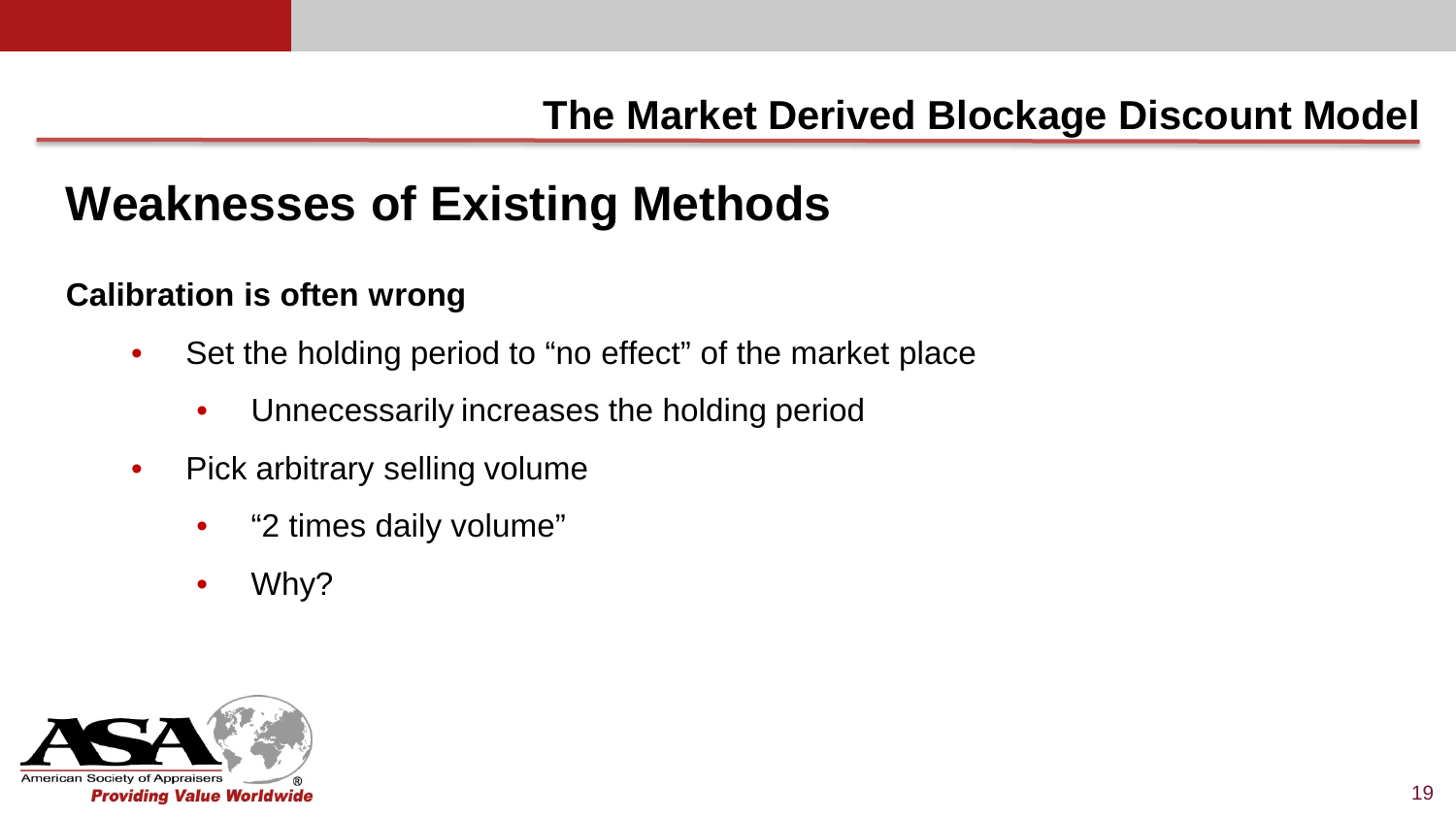# **Weaknesses of Existing Methods**

Failure to account for change in volatility

• Multiple successive days of high volume

Myopic view of historical trading and pricing

- Effect of the market as a whole
- **Company**

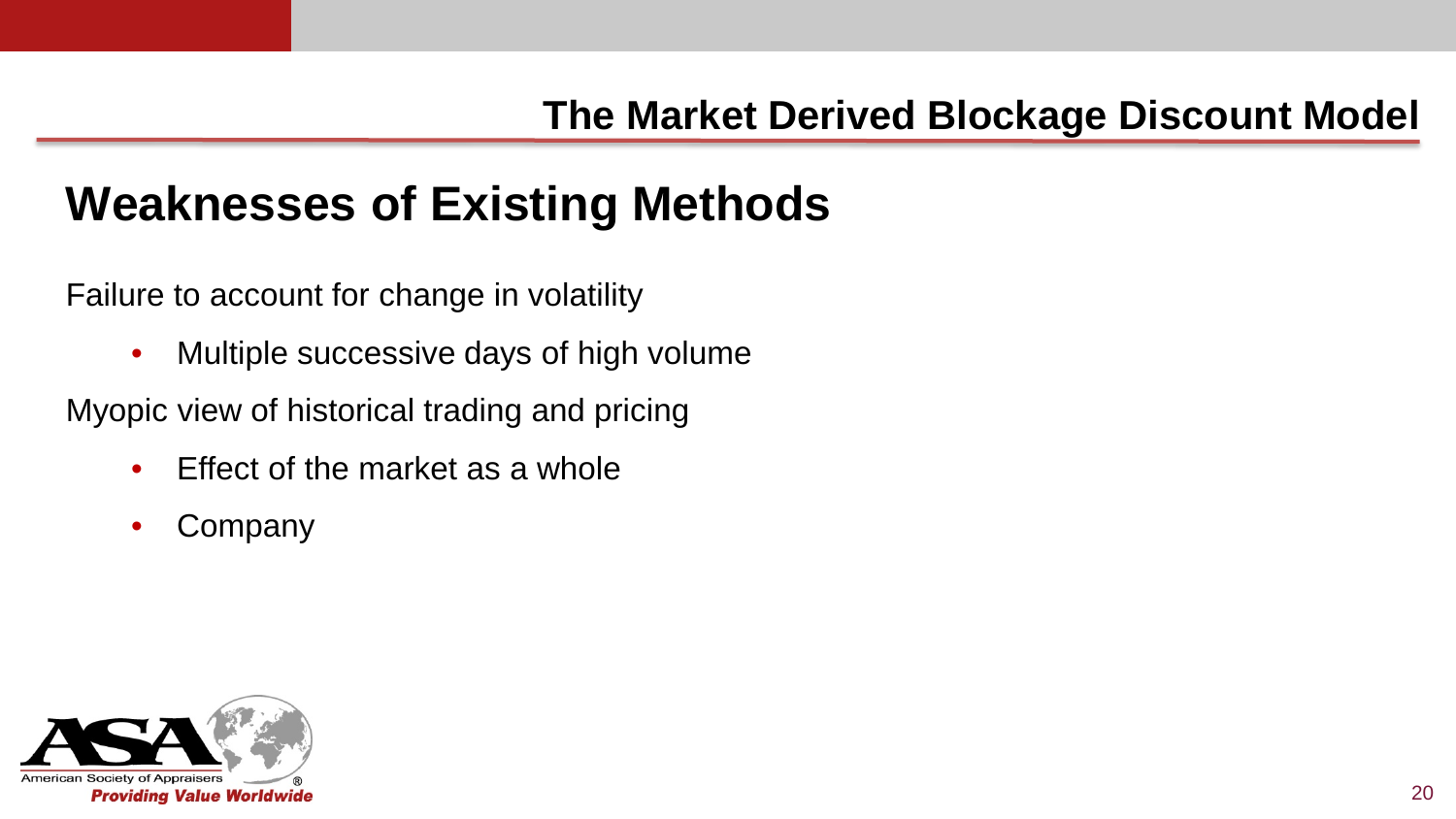## **Blockage in the United States Tax Court**

"Blockage is not a rule of law, but a question of fact. If the price obtainable for a block of stock is influenced by the size of the block, the existence and extent of this influence must be proven."

*Safe Deposit & Trust Co. of Baltimore, Executor [Dec. 9549], 35 B.T.A. 259-263 (1937), affd. [38-1 USTC ¶ 9240] 95 F.2d 806 (C.A. 4, 1938)*

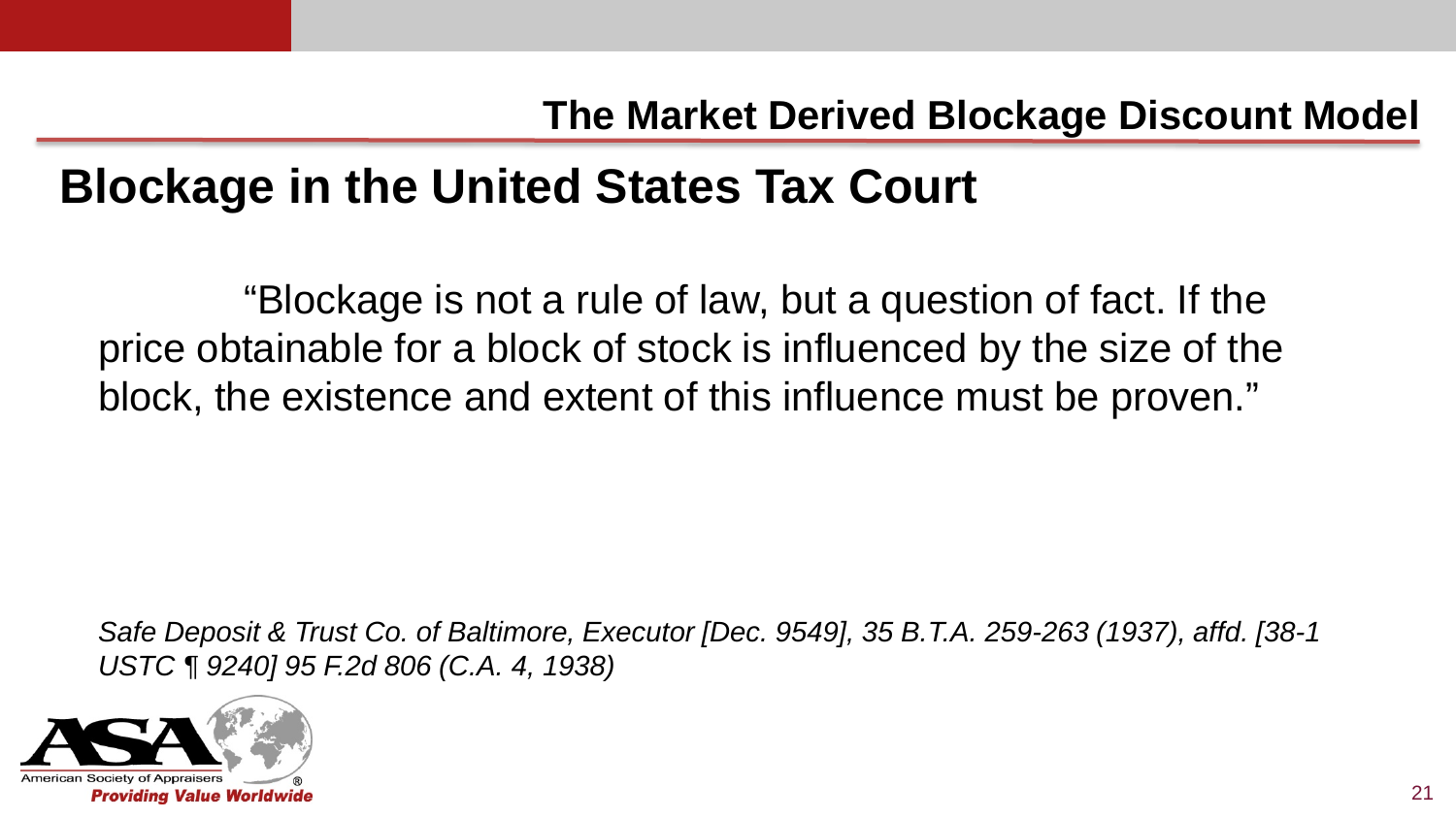### 22

### **The Market Derived Blockage Discount Model**

**Blockage in the U.S. Tax Court**

**Art**

Estate of Elkins v. Commissioner, 140 T.C. 86 (2013) Estate of Elkins v. Commissioner, (5th Circuit) Estate of Georgia O'Keee v. Commissioner Estate of de Kooning et al. v. Commissioner



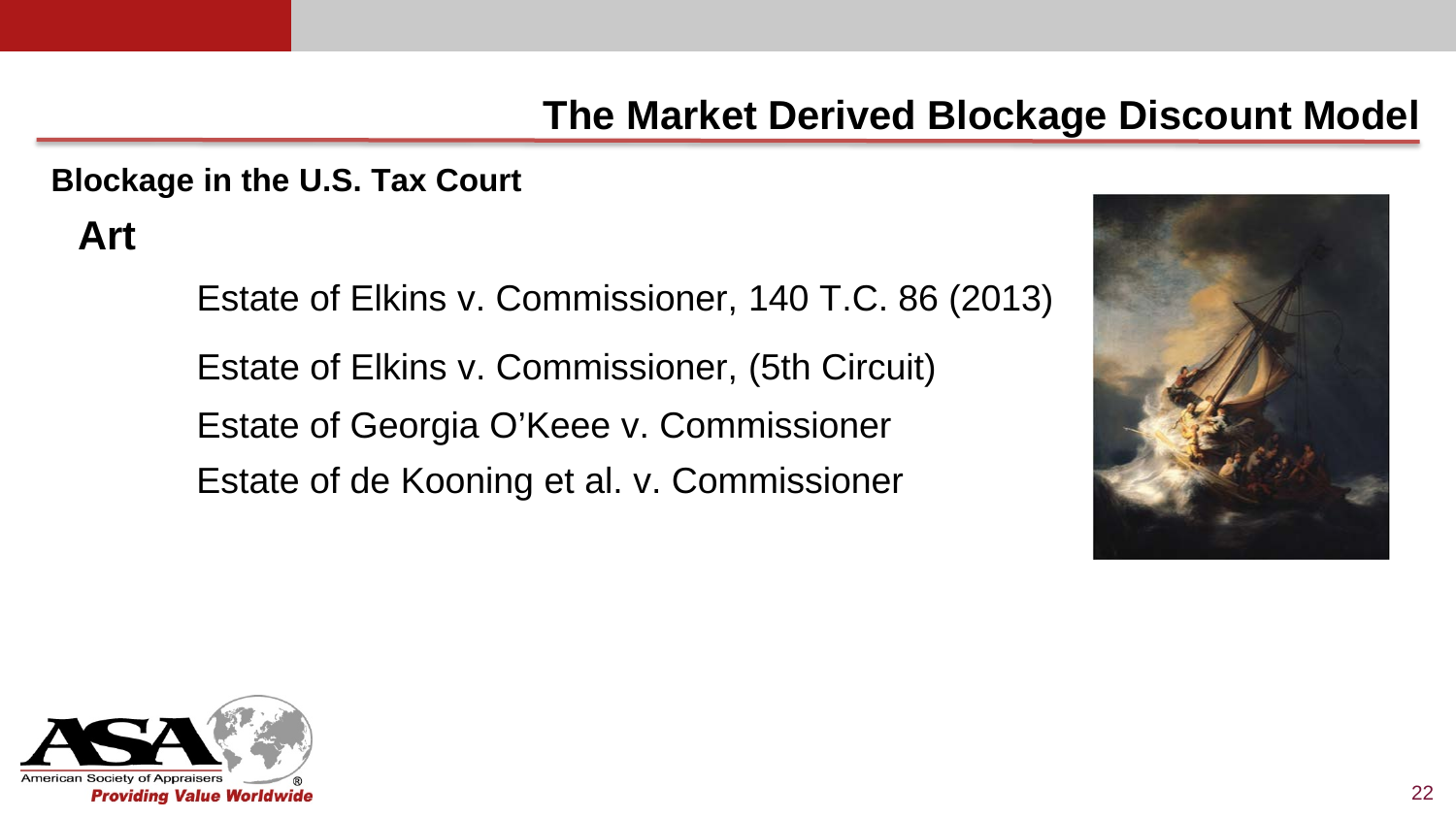#### **Blockage in the U.S. Tax Court**

### **Real Estate ('market absorption")**

- Astleford v. Commissioner
- Estate of Auker V. Commissioner
- Estate of Rodgers v. Commissioner
- Carr v. Commissioner
- Estate of Grootemaat v. Commissioner



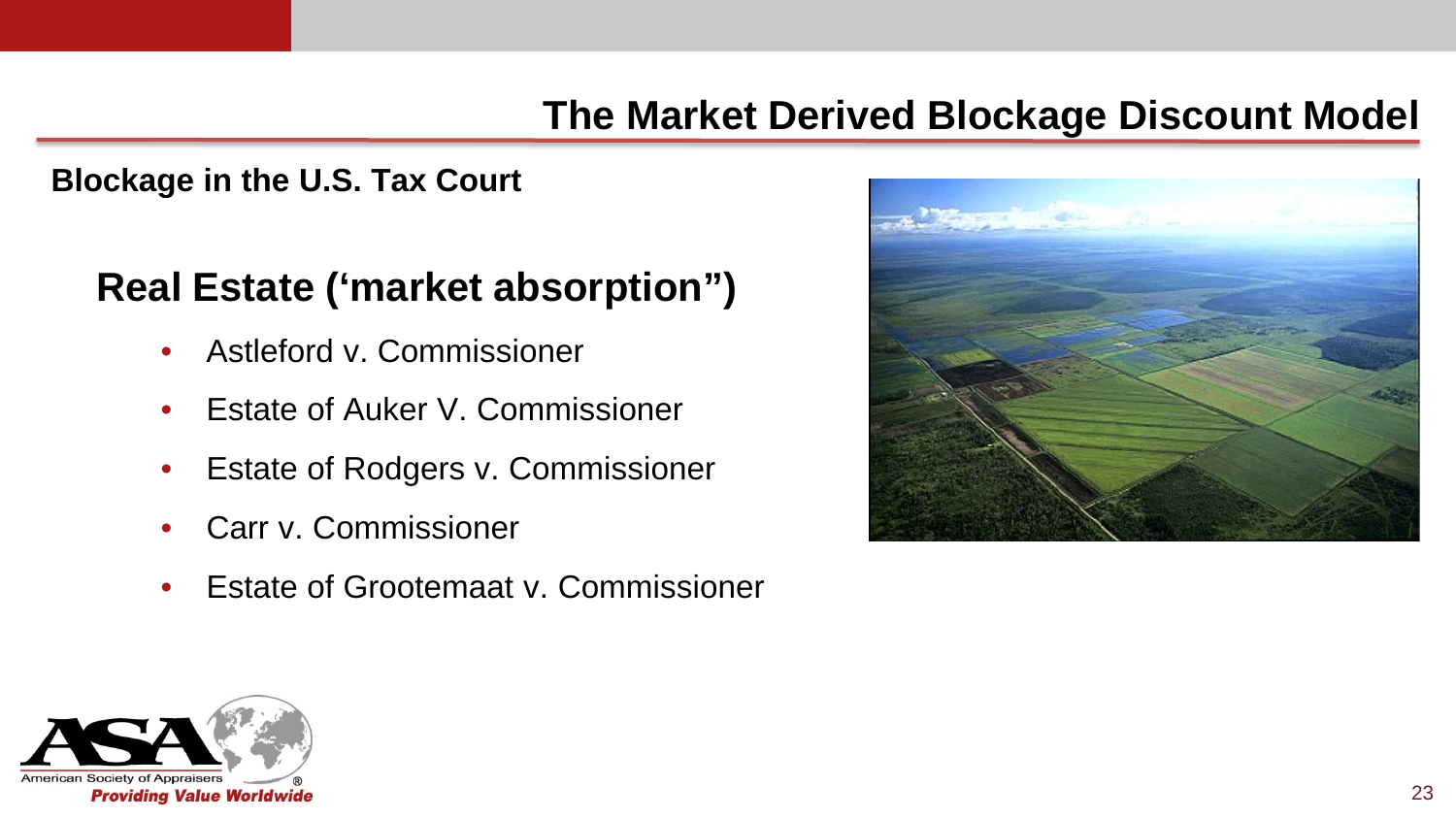**Blockage in the U.S. Tax Court**

### **Common Stock**

- Foote v. Commissioner
- Estate of Murphy v. United States
- Estate of Gimbel v. Commissioner
- Litman v. United States
- **Estate of Davis y. Commissioner**



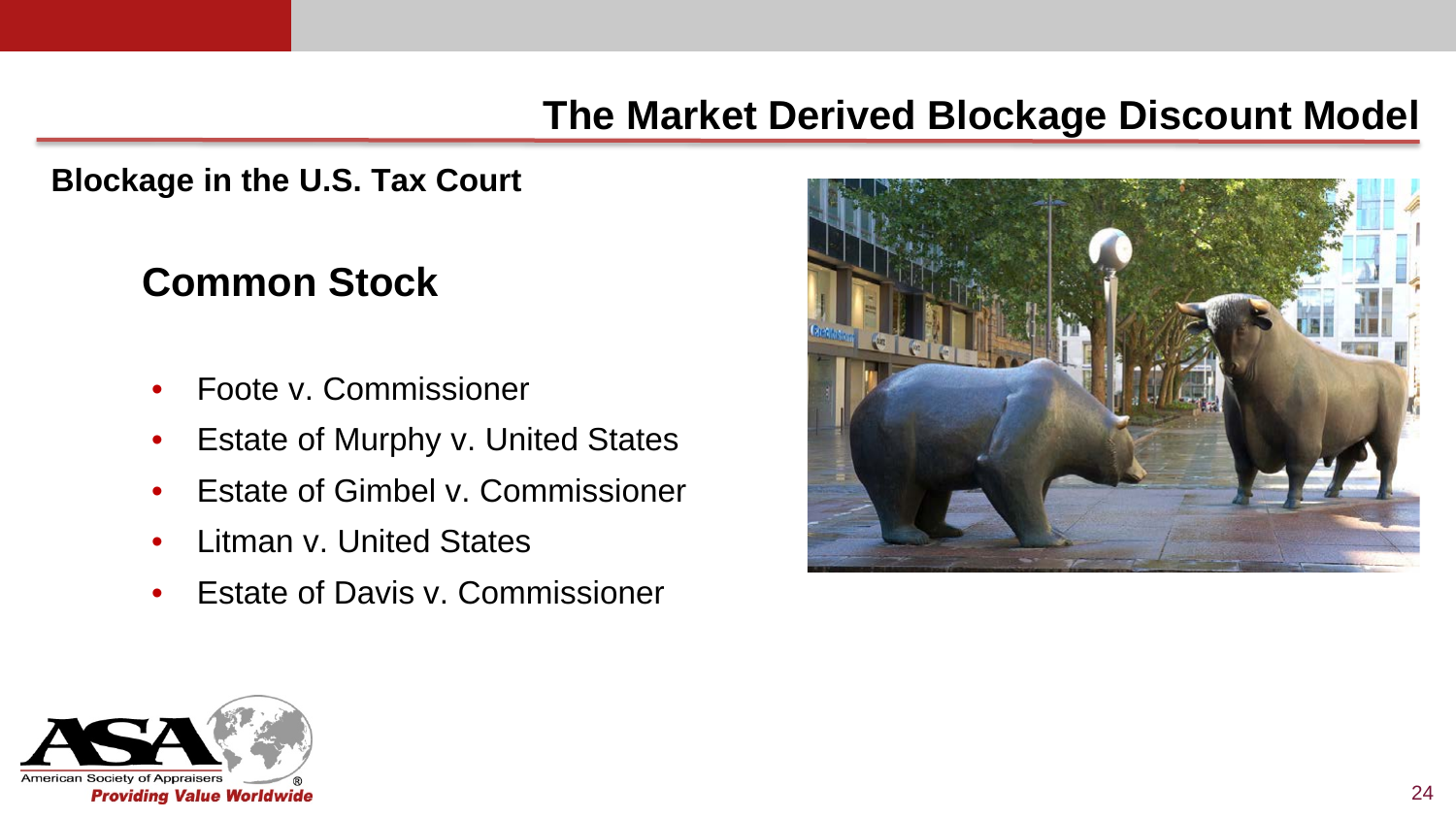### **MDBD is not DLOM**

Most blockage cases are really about the Discount for Lack of Marketability (DLOM)

- Restricted stocks
- Holding Period
- Dribble out selling period

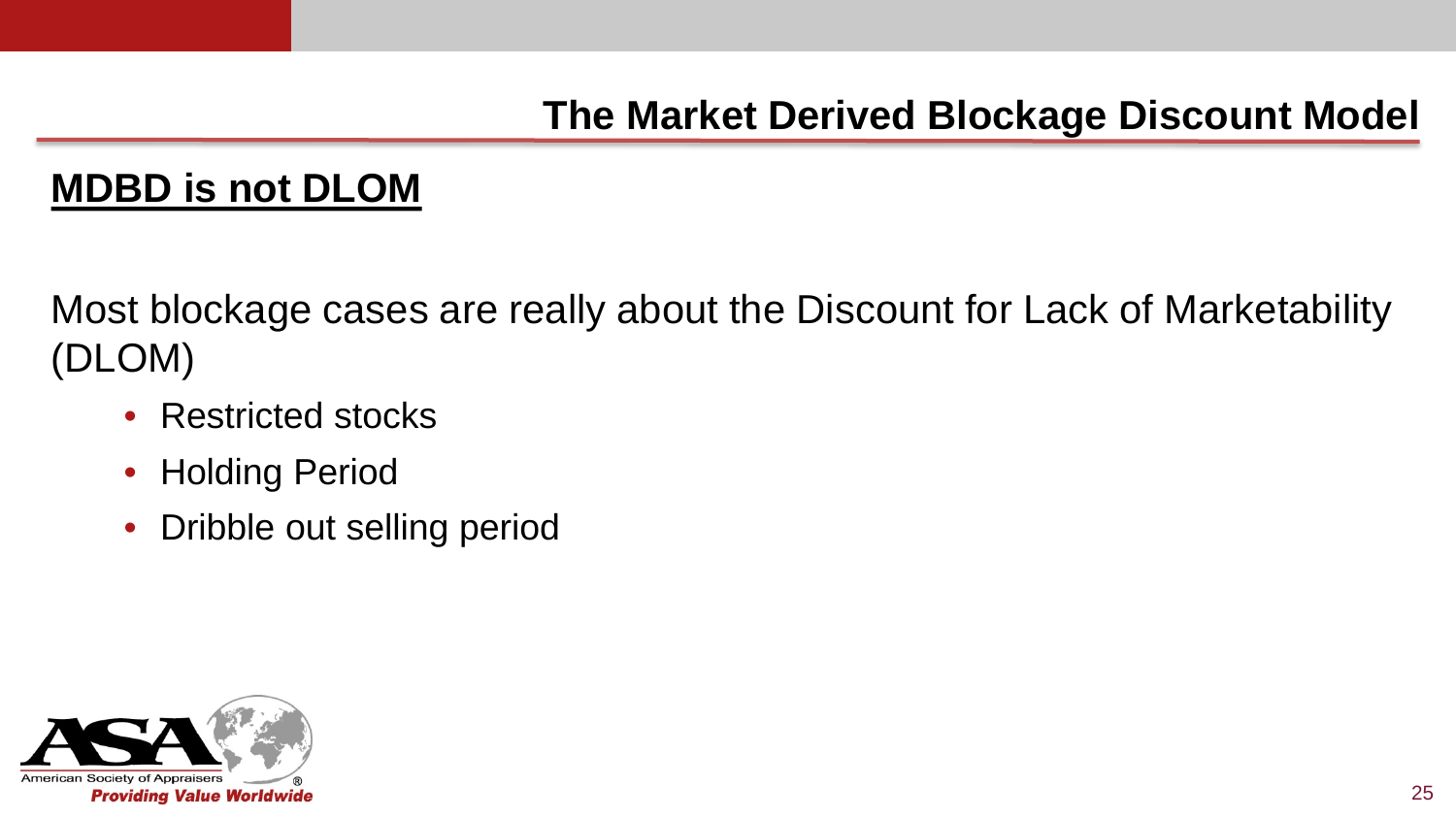### **MDBD is not DLOM**

Holding/Selling Periods\* of restricted stocks in blockage cases

- Gimbel 3.25 years
- Litman 4 years
- Davis 6 months
- Murphy 1 year (Deltic restricted stock)

\*elapsed time, not weighted average

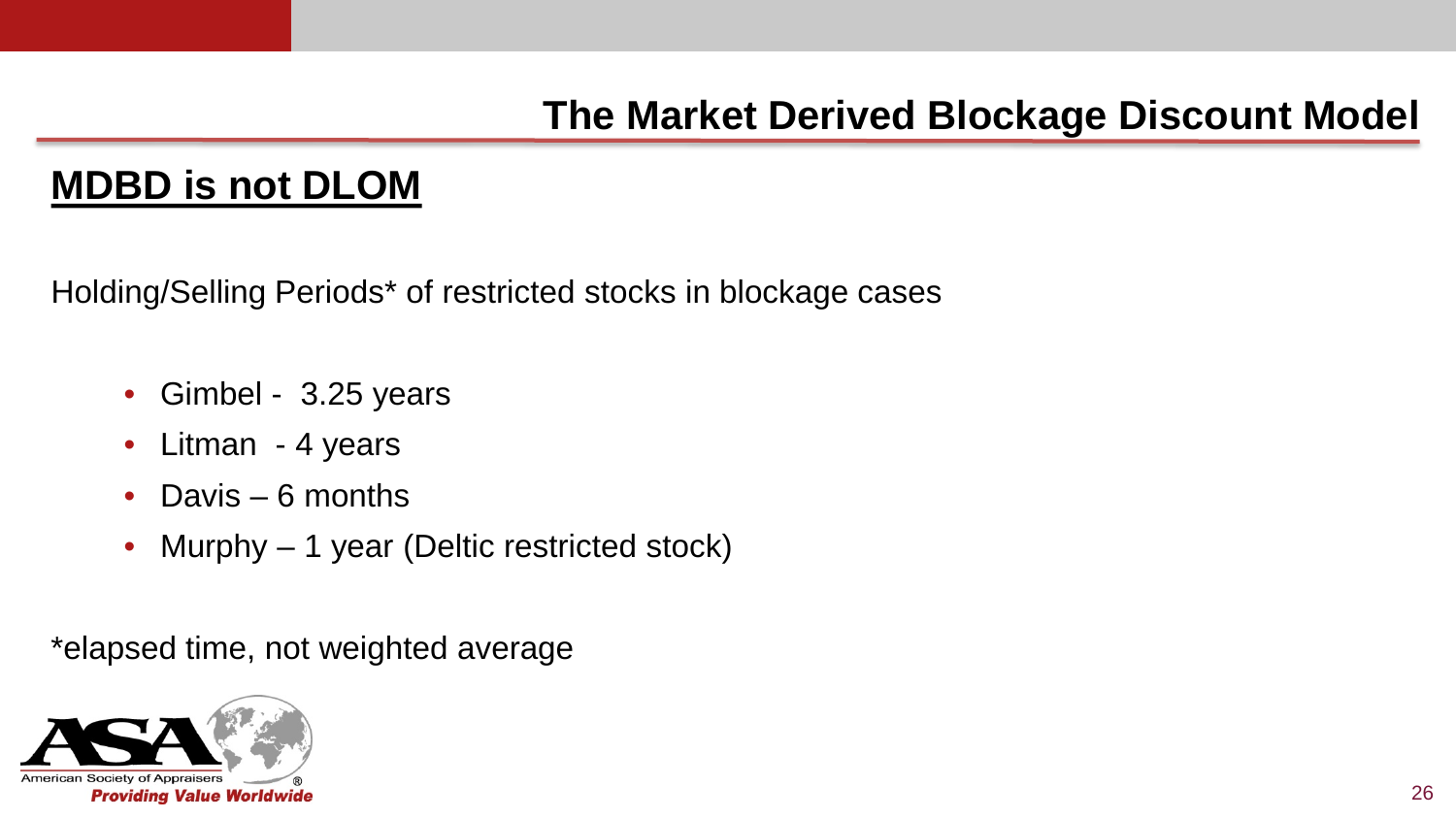### **Foote v. Commissioner**

Mr. Davis properly considered the relevant factors:

- 1. The relative size of the Trust's block of stock in relationship to the number of shares of stock outstanding,
- 2. the ownership of other blocks of stock,
- 3. current and historical trading volumes of [the] stock, and
- 4. recent company-specific events.

Mr. Davis also reviewed general economic conditions and securities market trends and sentiment.

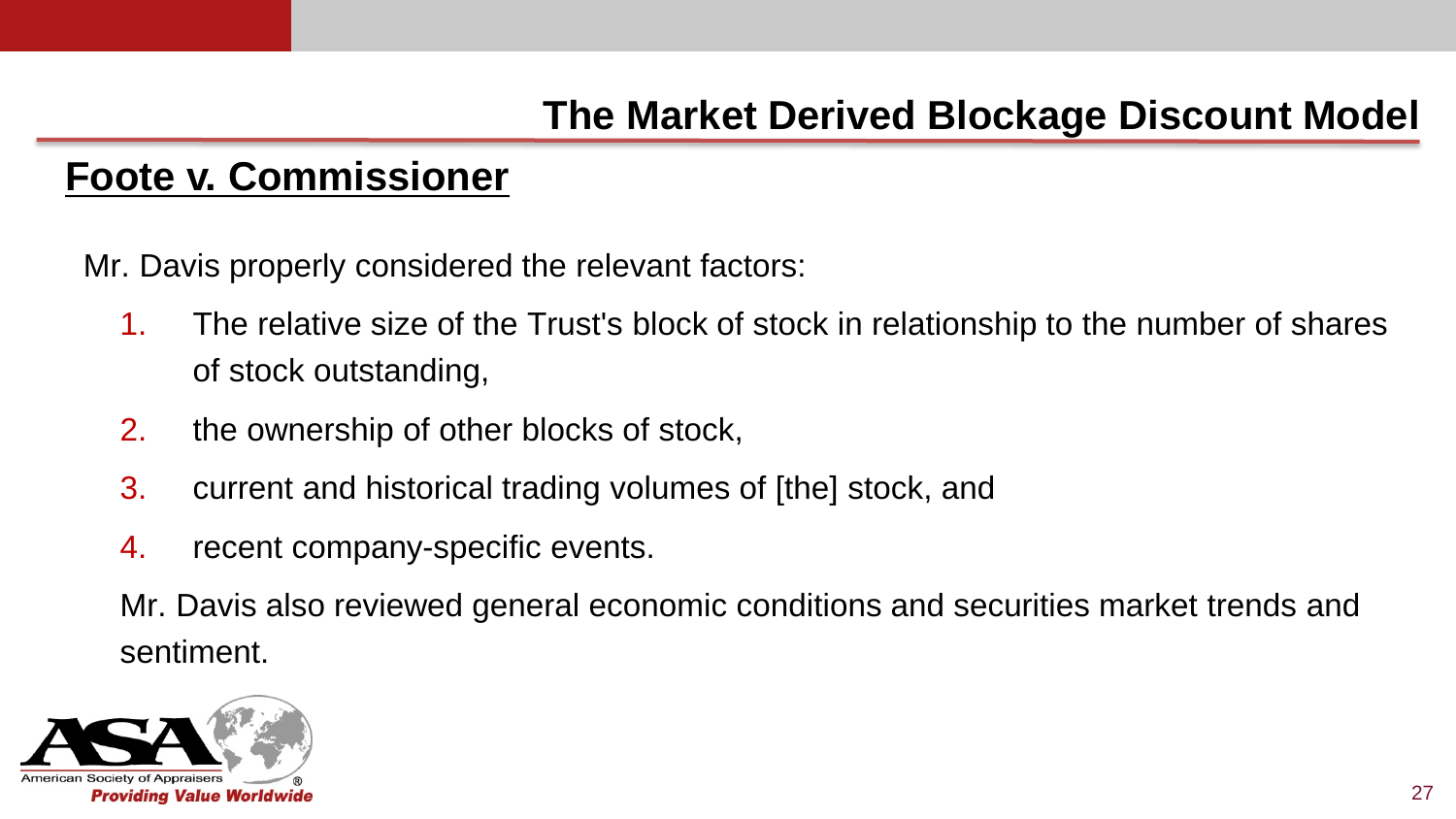### **Foote v. Commissioner**

- "Respondent complains that…[the taxpayer's expert's] calculation… was determined by using 18 selected blockage discount tax cases.
- We also find fault with this approach
- Each case is different, and the determination of a blockage discount, if any, depends upon the particular facts and circumstances involved"

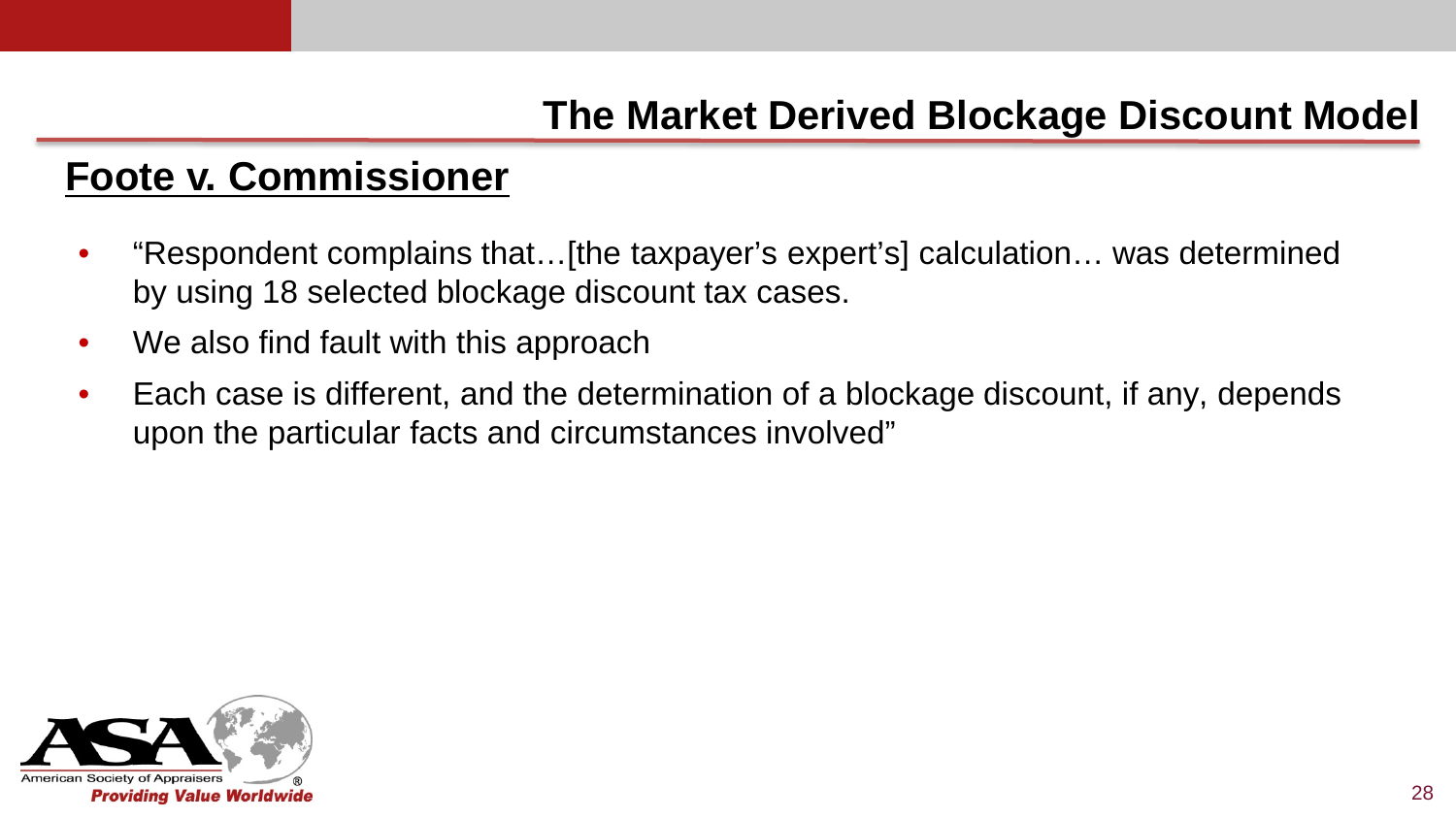#### **Tax Court in** *Estate of Gimbel* **rejected an option model**

"With respect to the put options used by Range in his **dribble-out analysis**, we believe the testimony of Kimball that an active market did not exist for put options on the estate's Reliance shares.

In order for the estate to purchase put options on its Reliance shares, **the estate would have to find a party willing to write nonstandard, nontraded put options**.

**Even if a writer of put options on Reliance stock could be found, the writer would require a substantial premium due to the inability to unwind its position by purchasing opposite call options in the open market and due to other associated market risks**."

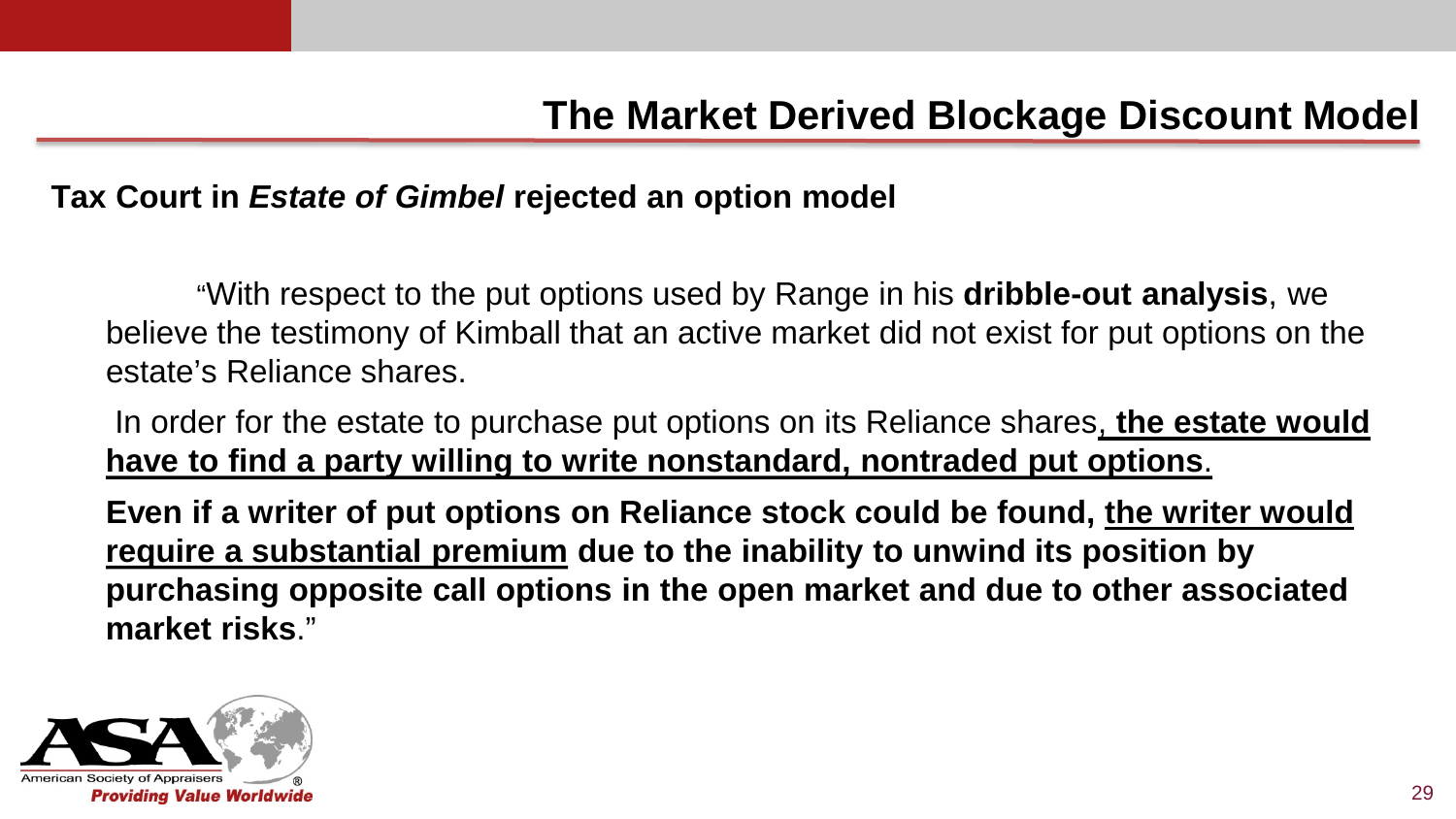#### **Tax Court in** *Estate of Davis* **rejected BSOPM**

Petitioner's expert Mr. Howard and respondent's expert Mr. Thomson agree that ADDI&C probably would have sold its Winn-Dixie stock pursuant to the dribble-out method.

Although respondent's expert Mr. Thomson acknowledges that ADDI&C's Winn-Dixie stock was subject to the SEC rule 144(e)(1) volume limitation… he did not discount [because] Winn-Dixie's NYSE price "was on a rising trend line"…

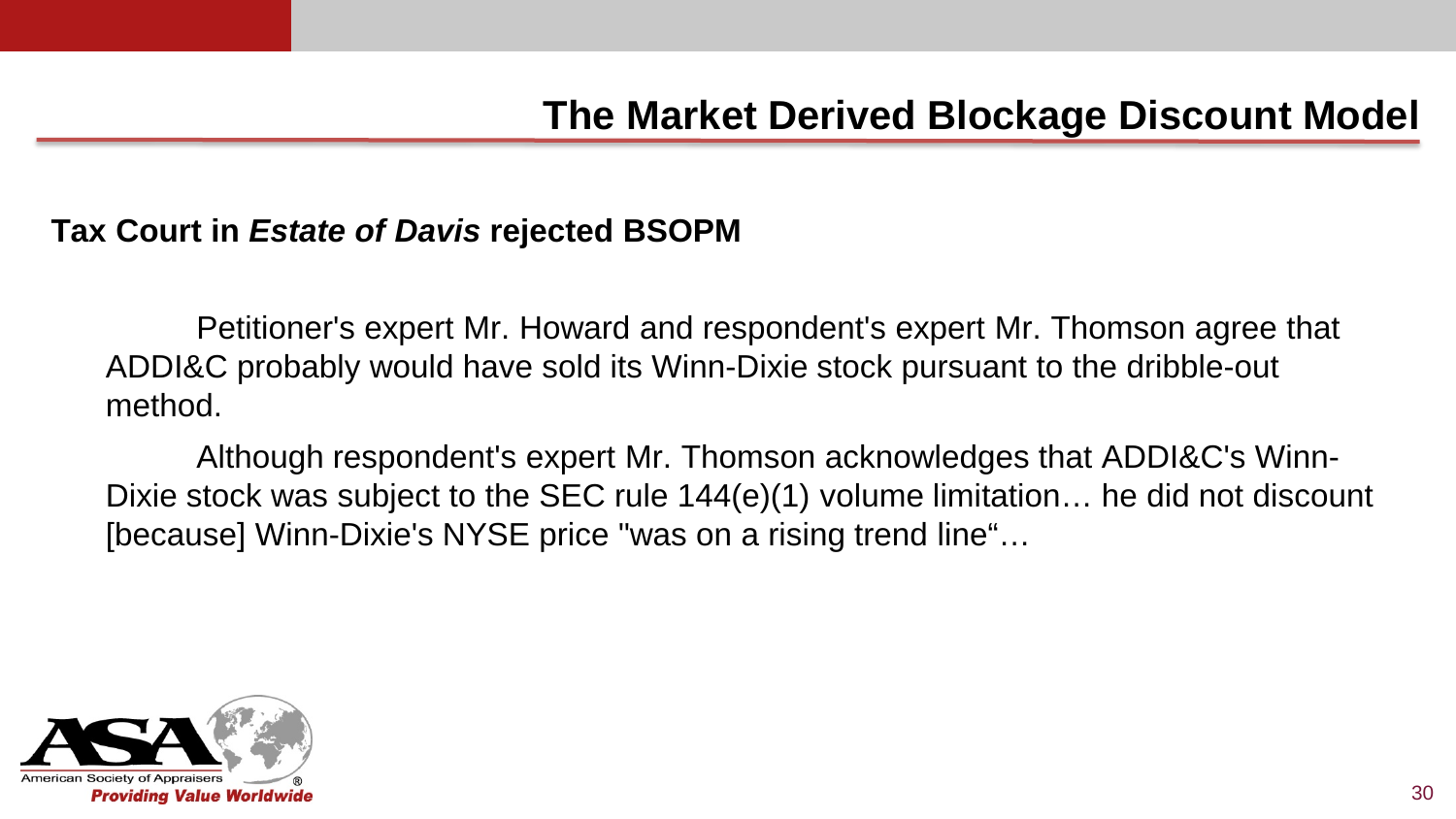#### **Tax Court in** *Estate of Davis* **rejected BSOPM**

Nor did Mr. Thomson apply a premium to the NYSE price because…even though ADDI&C owned 1,020,666 shares of the outstanding Winn-Dixie stock, Mr. Thomson considered that block of stock, which represented only about 1.33 percent of the total outstanding shares of Winn-Dixie, to be "too small" to represent a "swing block of shares."

It is noteworthy that petitioner's expert Mr. Pratt acknowledges that ADDI&C's stock interest in Winn-Dixie on the valuation date "is generally considered to be a significant investment. An investor would likely find it difficult to quickly accumulate such a large investment without some…[upward effect] on the quoted market price..."

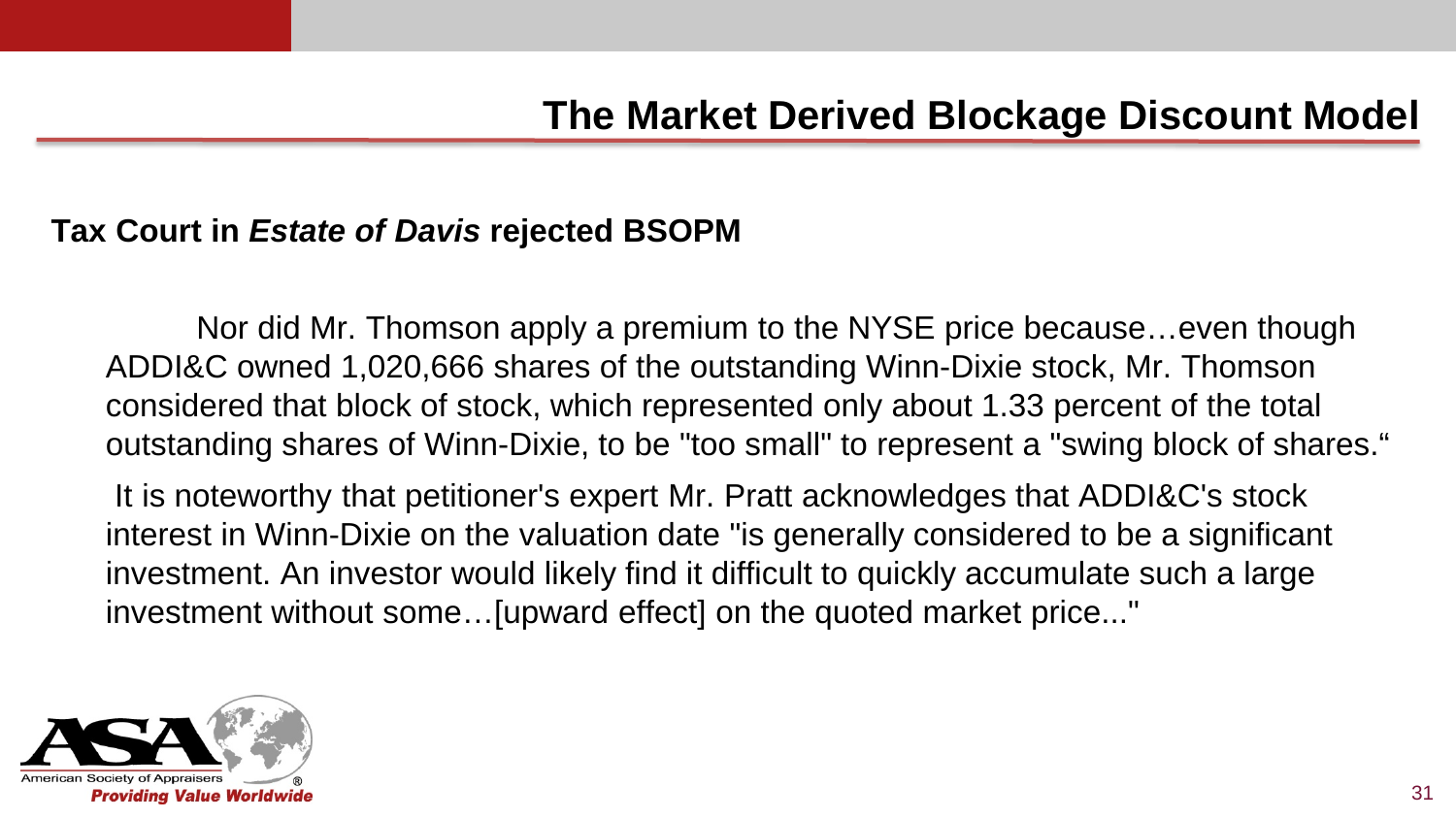#### **Tax Court in** *Estate of Davis (1998)* **rejected BSOPM (contd.)**

"Mr. Howard determined in his rebuttal report that a 4.9- percent blockage and/or SEC rule 144 discount should be applied to Winn-Dixie's NYSE price on the valuation date in determining the fair market value of ADDI&C's Winn-Dixie stock and its net asset value on that date. He arrived at that percentage discount based on the Black- Scholes options pricing model

Respondent argues that use of the Black-Scholes model will always result in a blockage and/or SEC rule 144 discount. Mr. Howard agrees, and so do we. "

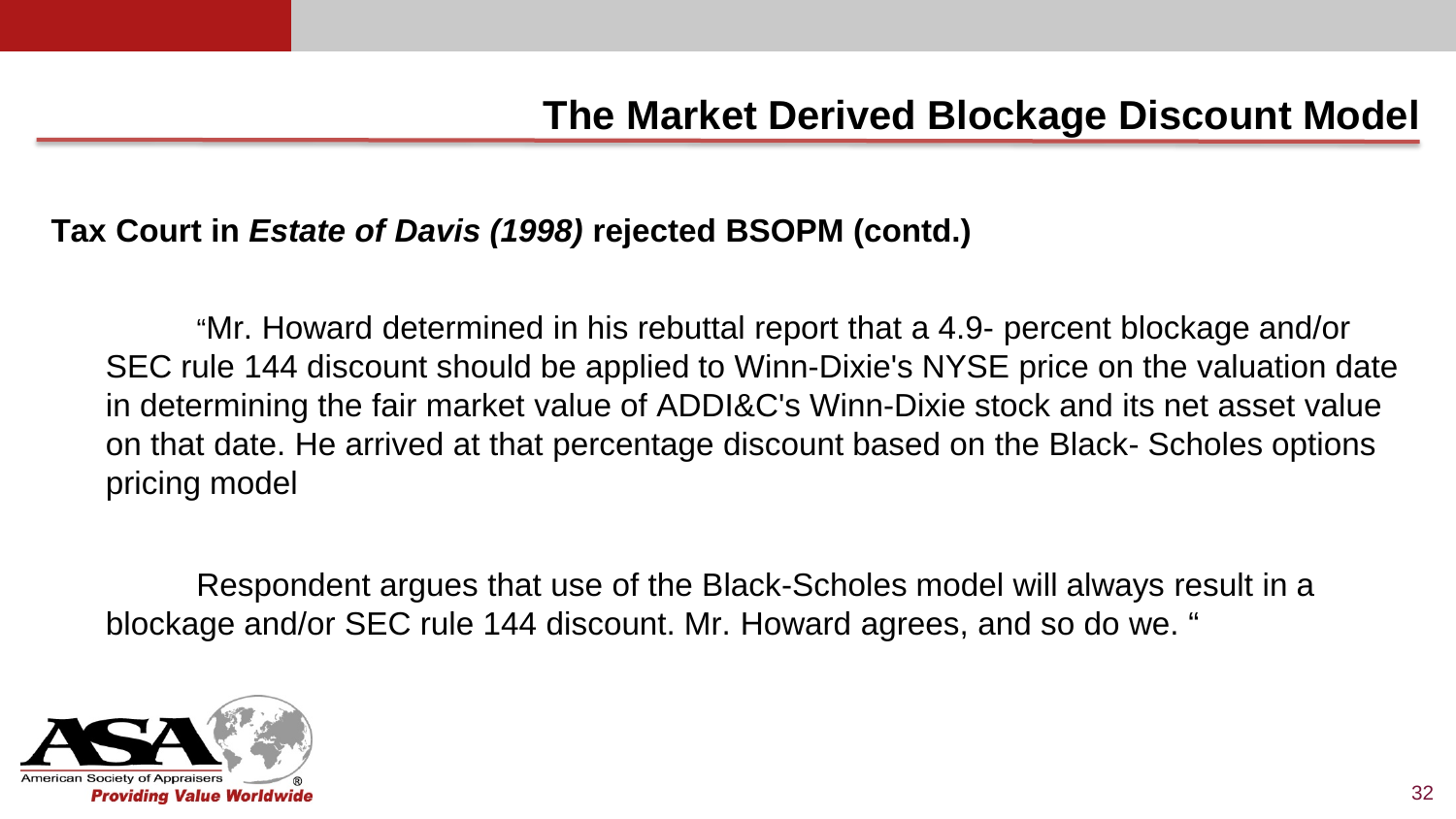# Polling Question Number 2

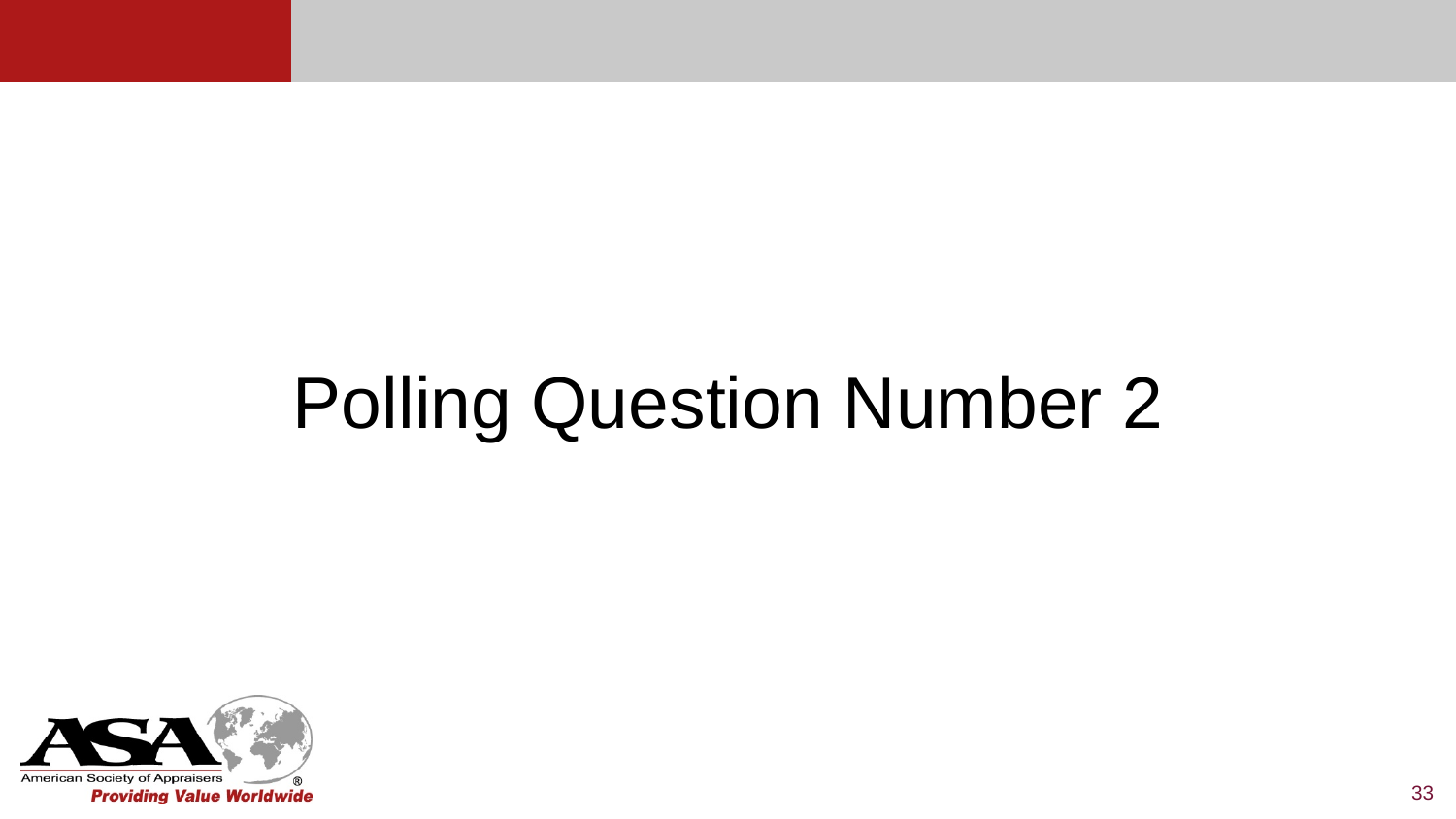### *Litman v. United States (2007)*

"Mr. Mitchell applied two quantitative methods to directly calculate the marketability discounts using theoretical models: the Black-Scholes option pricing model and the capital asset pricing model."

"The most persuasive real-world factor supporting Mr. Mitchell's methodology is the fact that Ruth Haney, IRS valuation agent, used an option-discount methodology…"

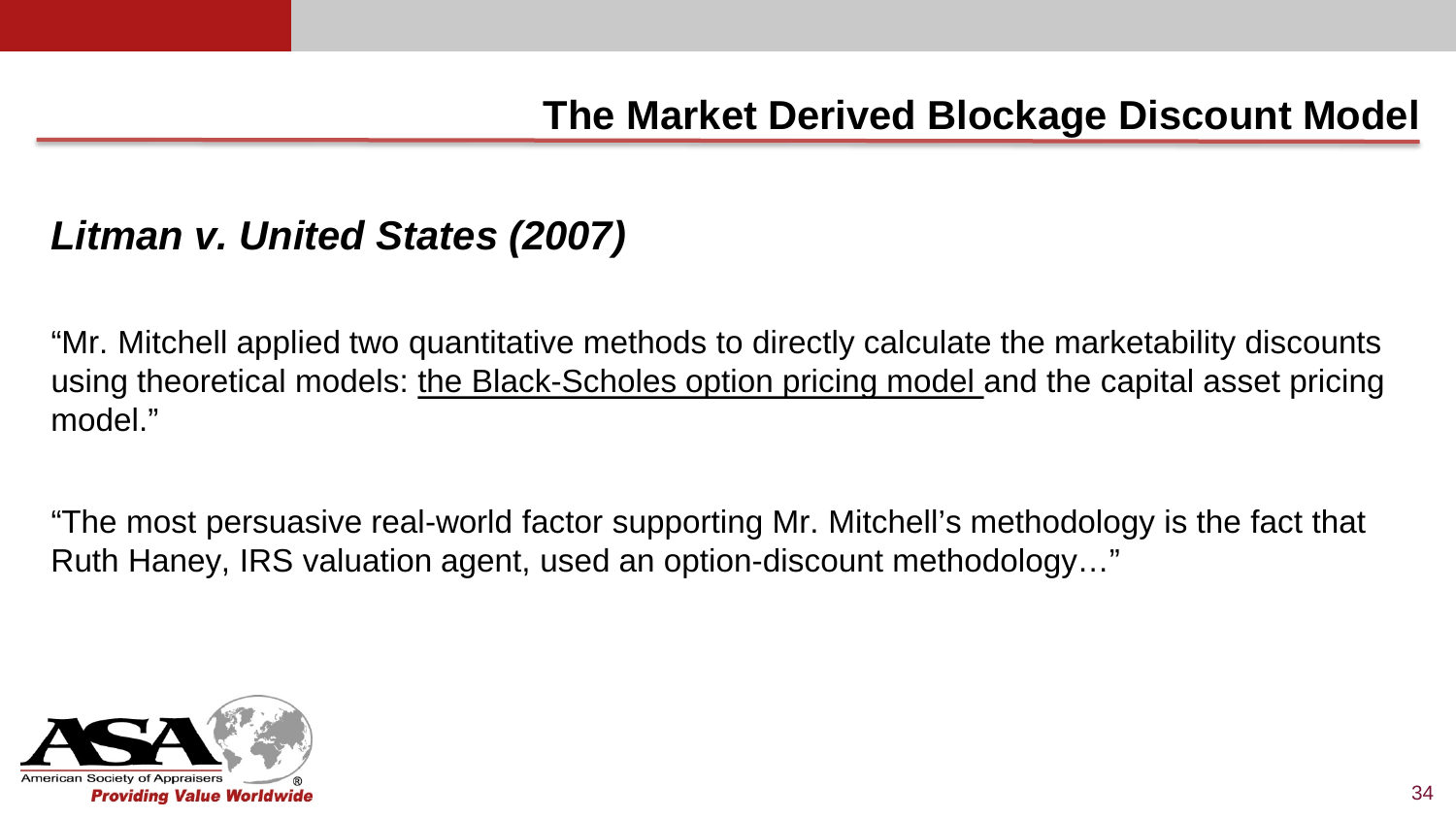#### **Federal District Court in** *Estate of Murphy (2009)* **accepts BSOPM**

*Murphy* Opinion cites *Litman v. United States, 78 Fed. Cl. 90, 146 (2007)*

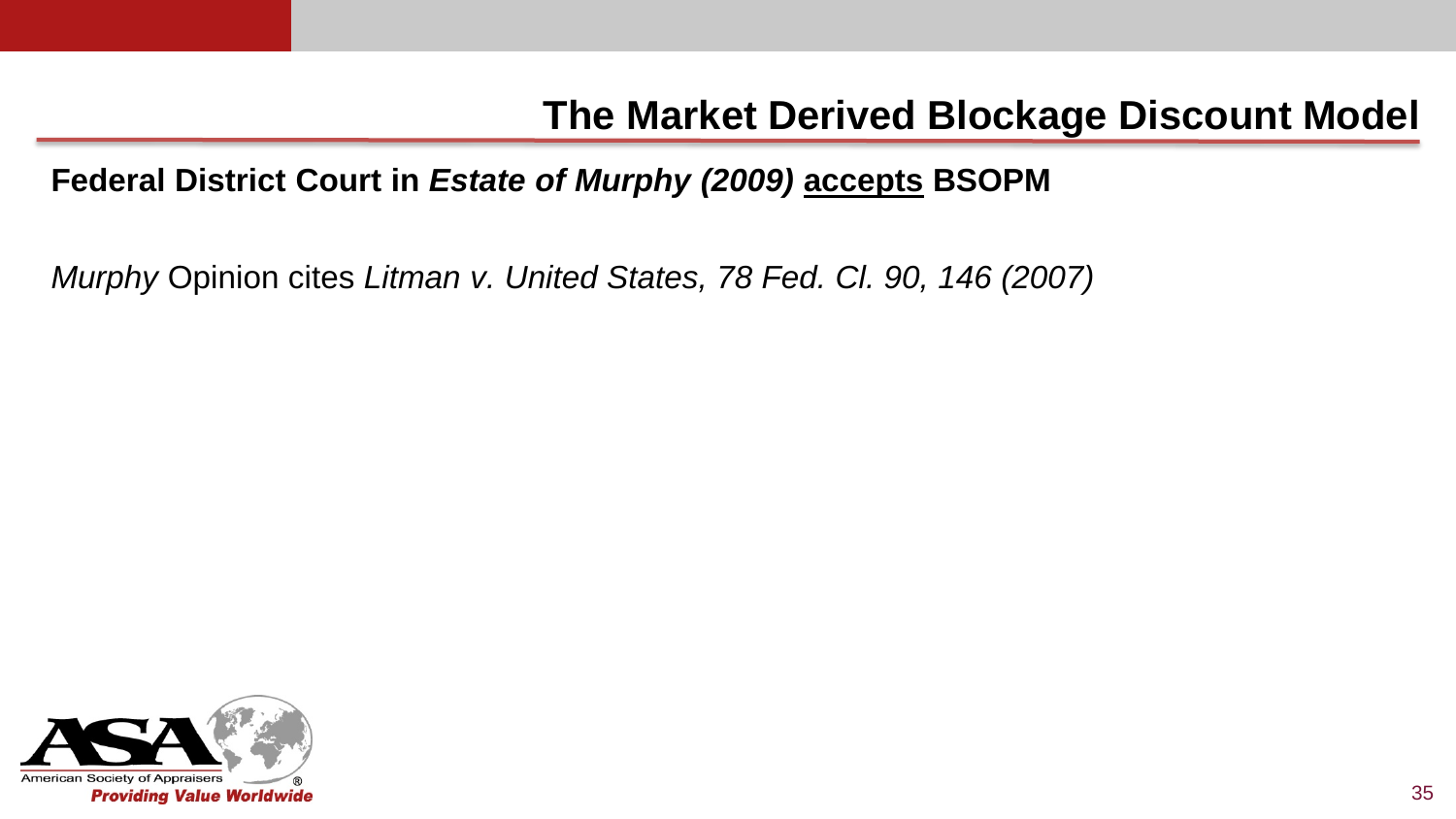#### **Option Collar Methodology Rejected**

*Litman v. United States-*

**"Mr. Mitchell argued and the court agrees that because the collar relies on realworld variables, it cannot be considered theoretical."**

*Murphy* **–**

**"Burns then used an approach (an option collar approach) in determining the discount on the 310,922 restricted shares of Deltic stock that has previously been rejected [(***Litman***)]** "

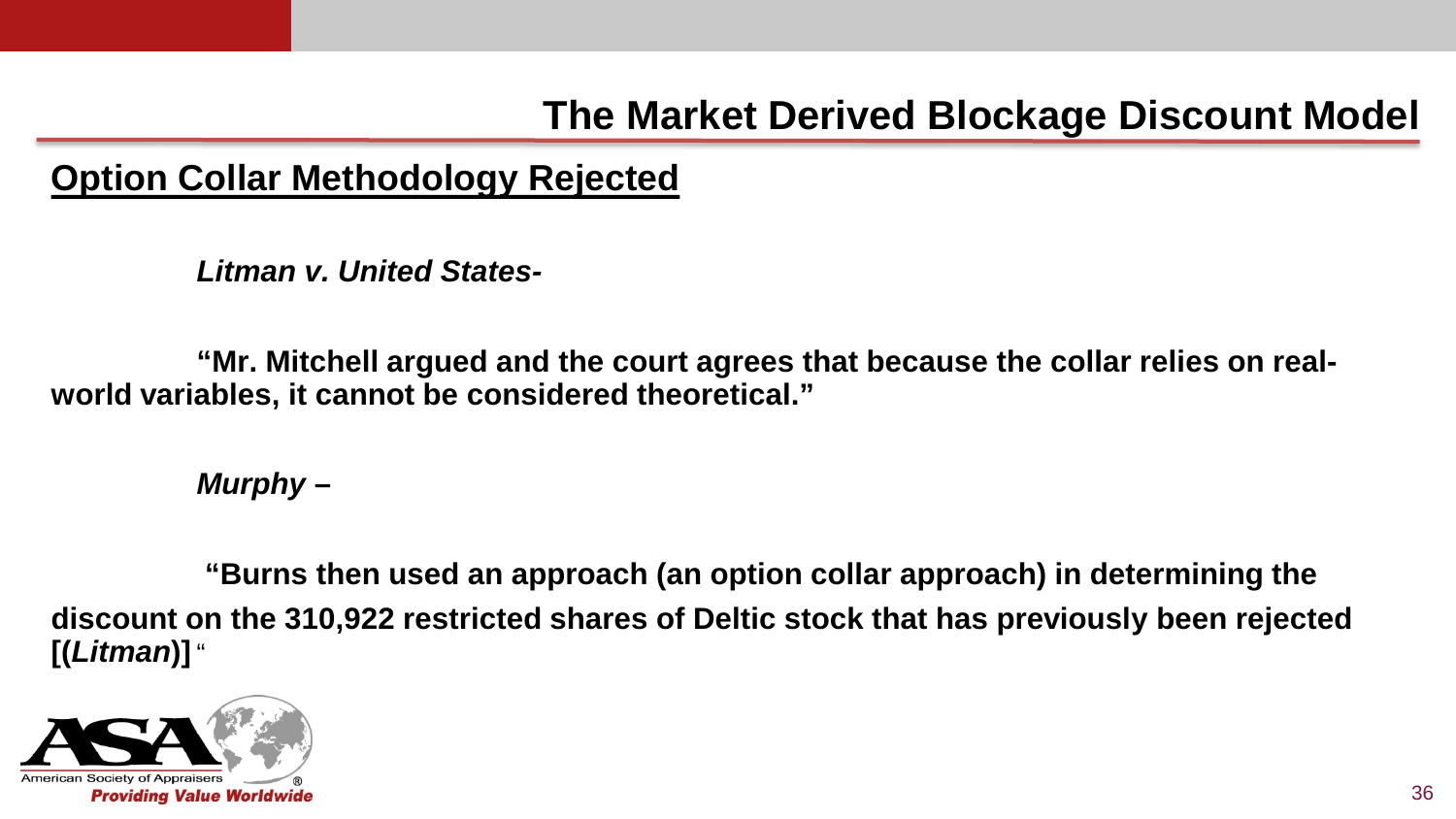**The Use of Black Scholes Option Pricing Model**

- BSOPM has been accepted, although not always, by both the Delaware and US Tax Courts.
- CAPM and beta have their flaws, they are often accepted by the courts.
- Finnerty and Abbott both propose models which are described as superior to BSOPM.

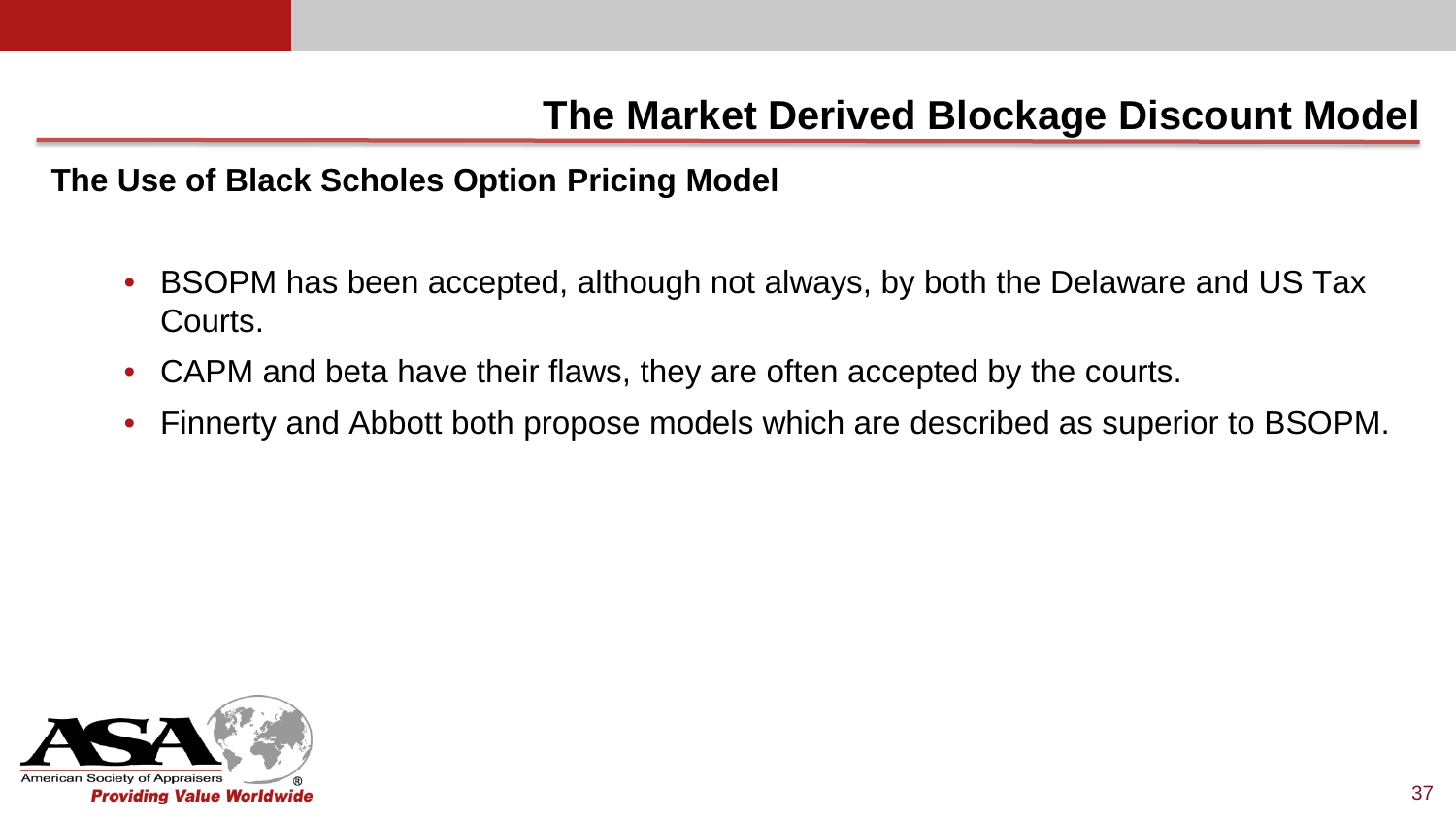#### **Pure Blockage**

Barker determined the blockage discount on the 119,475 **unrestricted shares** of Deltic by considering:

- the **size of the block** of stock relative to the daily trading volume,
- the **volatility** of the stock,
- the price change in the stock under recent and preceding market conditions,
- the company's current economic outlook,
- the trend of the price and the financial performance of the stock,
- the trend of the company's earnings
- the existence of any **resale restrictions** on the stock.

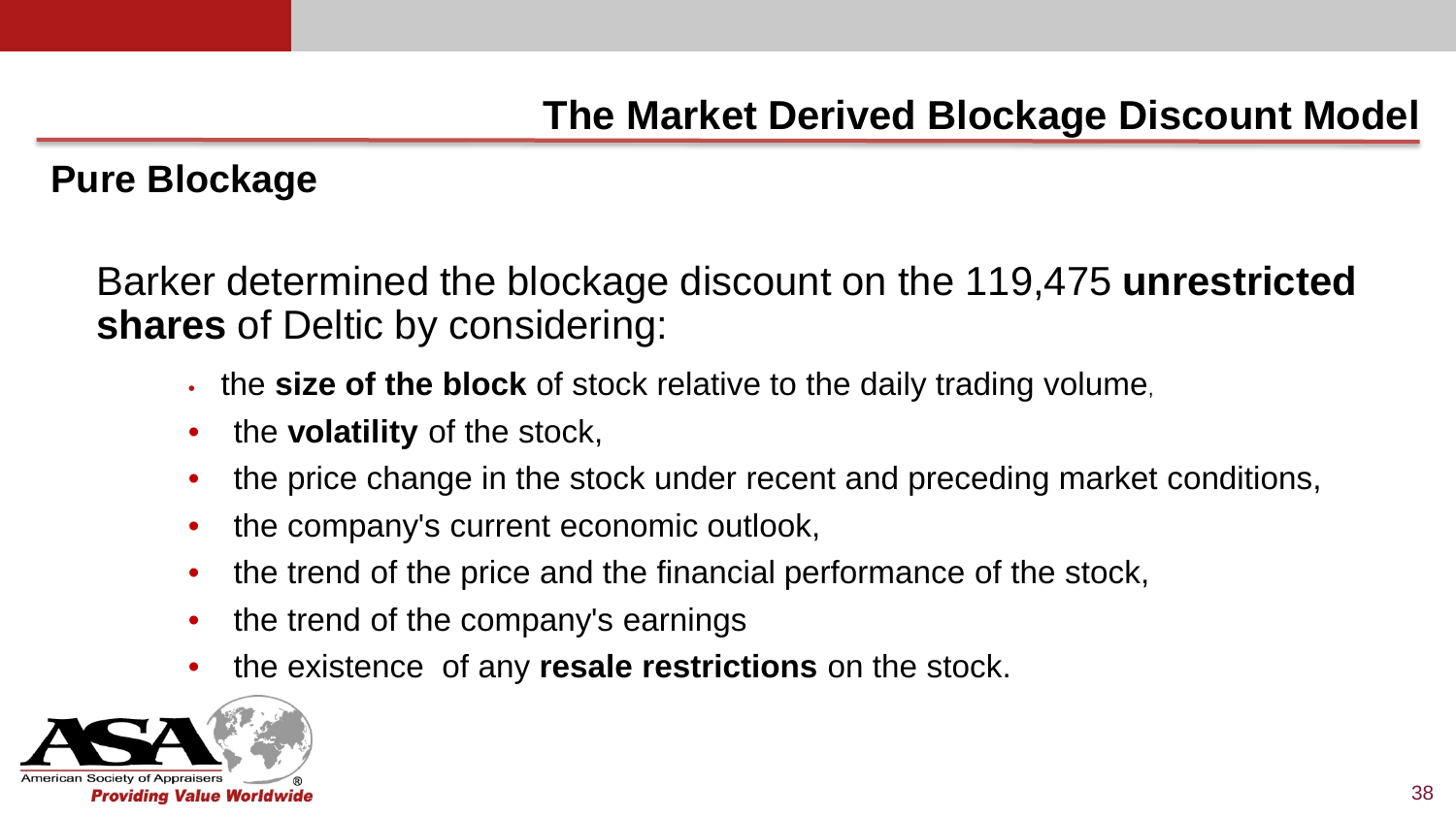# **The Use of Black Scholes in "Pure Blockage"**

- Mechanics of blockage sale transaction are very different from restricted stock analysis
- The holding period in DLOM is measured in months or years.
- The holding period in blockage is usually a matter of a few days.

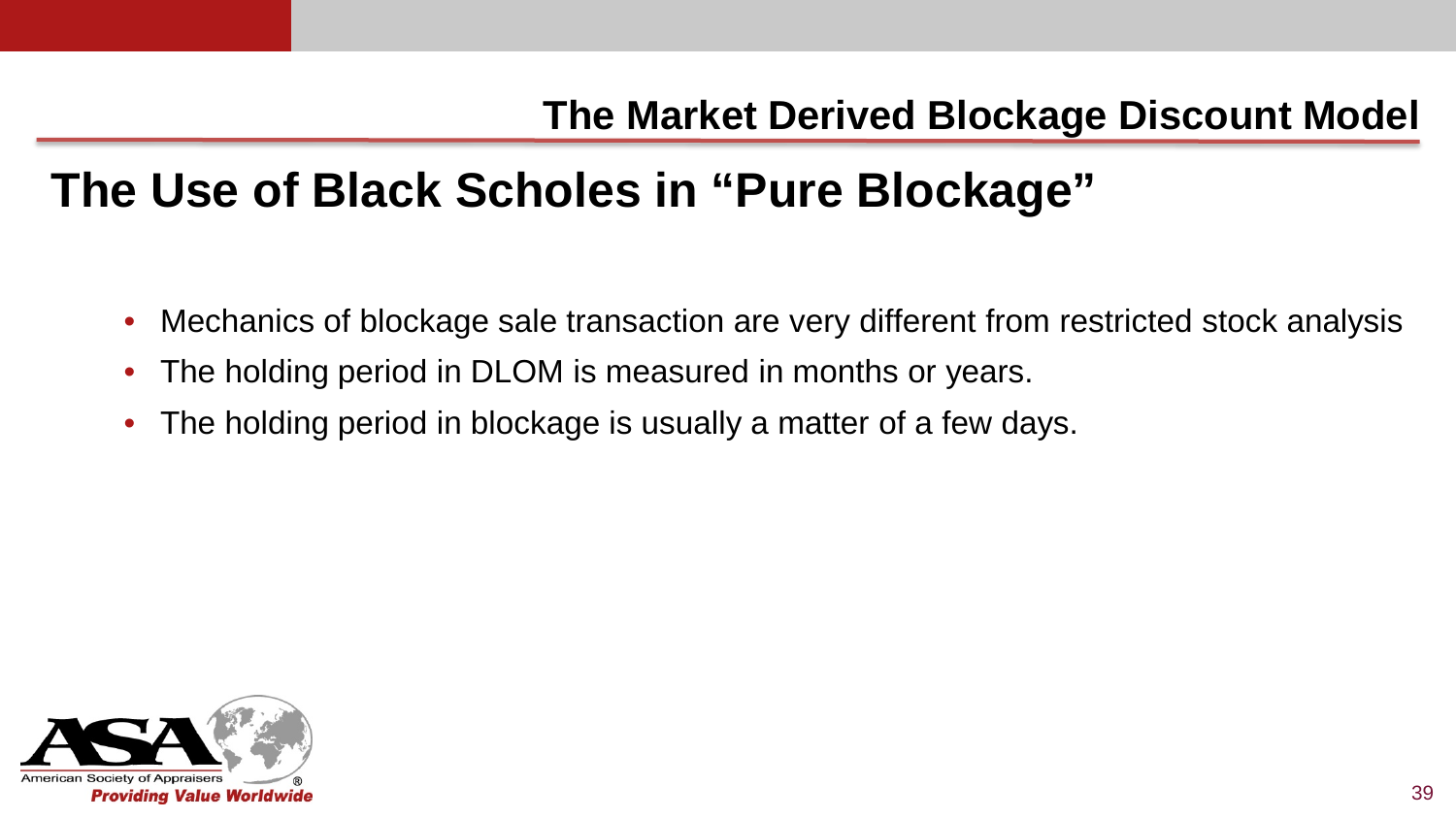#### **Blockage is not DLOM**

- Restricted stock analysis has both
	- "holding period" and
	- "selling period."
- Depending upon the size of the block, it might also encounter illiquidity costs as it is being liquidated in the open market (blockage)

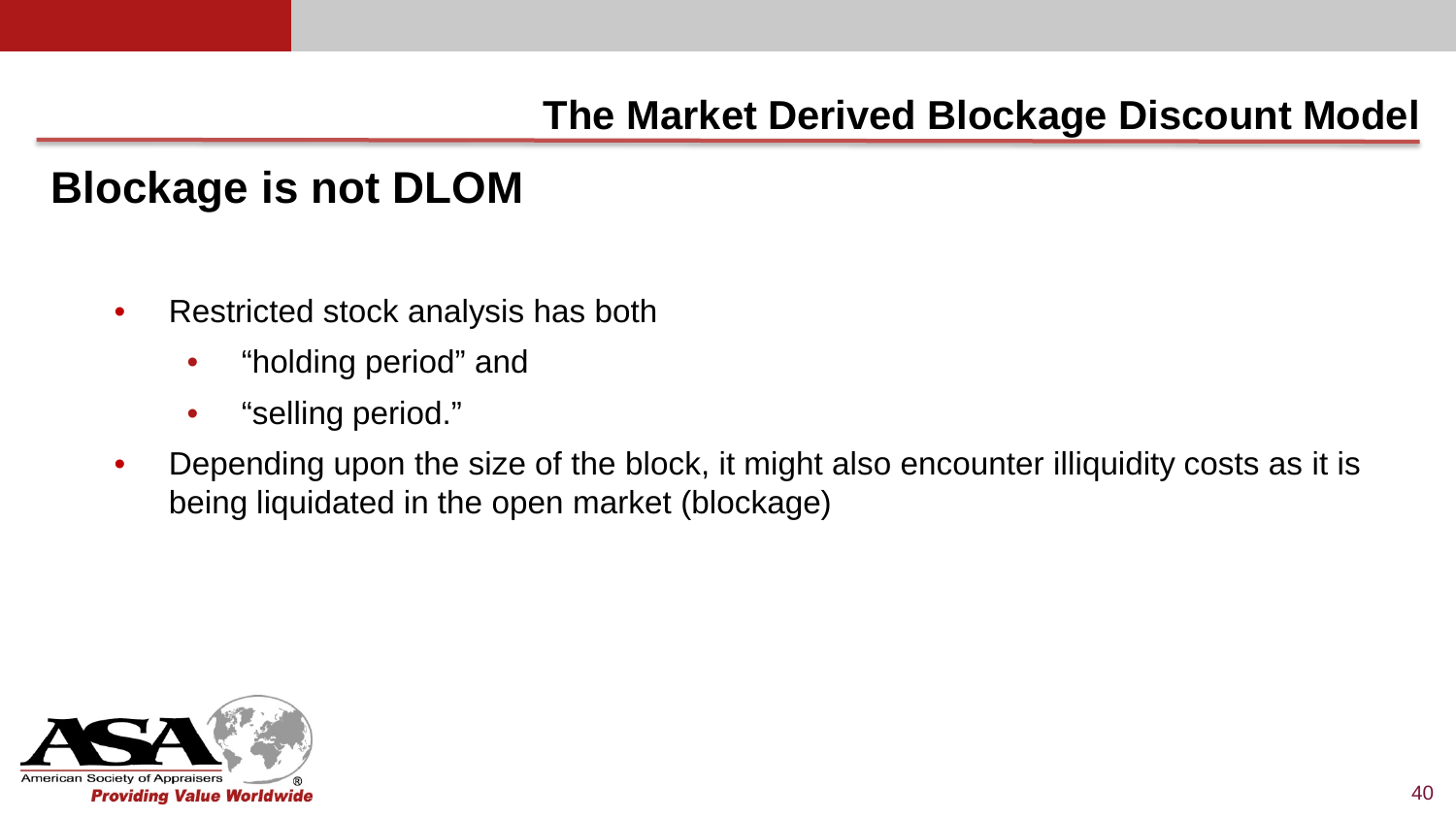# **Criticisms of BSOPM**

- Overprices long dated options not relevant for a blockage analysis
- Misprices options which are deeply in-the-money and out-of-the-money.
- We are assuming an at-the-money option
- Uses a constant volatility.
- The MDBD attempts to correct for this by dynamically increasing volatility

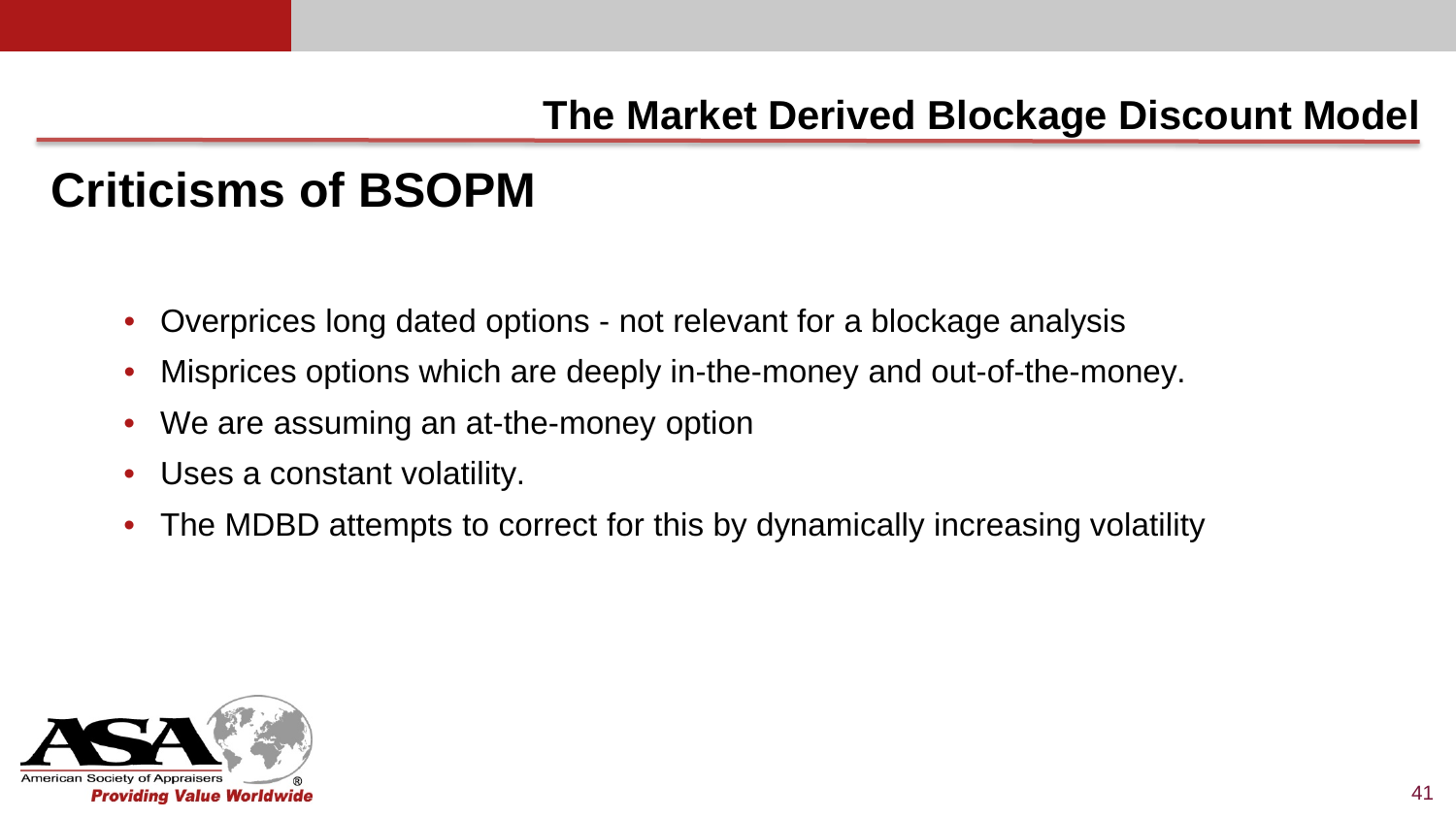- Some block trades are conducted through "dark pools". an Alternative Trading System ("ATS")
	- o private securities trading platform
	- o participants execute large block trades
	- o delayed public disclosure.
- price of a given security stays relatively stable as the order is filled.

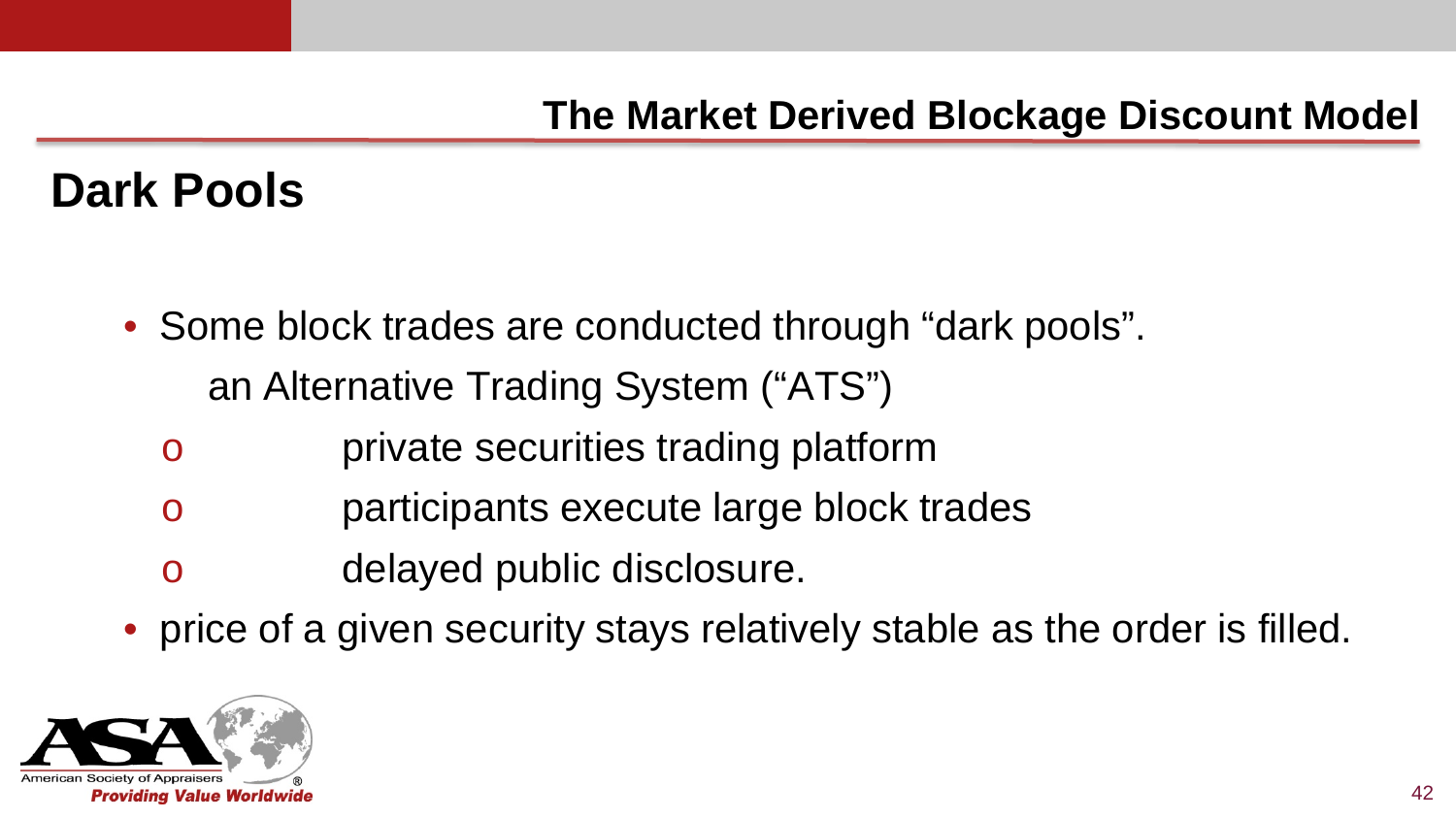- Very large trades are rare on both dark ATSs and lit exchanges.
- The modal trade size on both lit exchanges and dark ATSs is 100 shares.

Laura Tuttle. *Alternative Trading Systems: Description of ATS Trading in National Market System Stocks.*<br>Securities & Exchange Commission-Division of Economic and Risk Analysis. October, 2013.

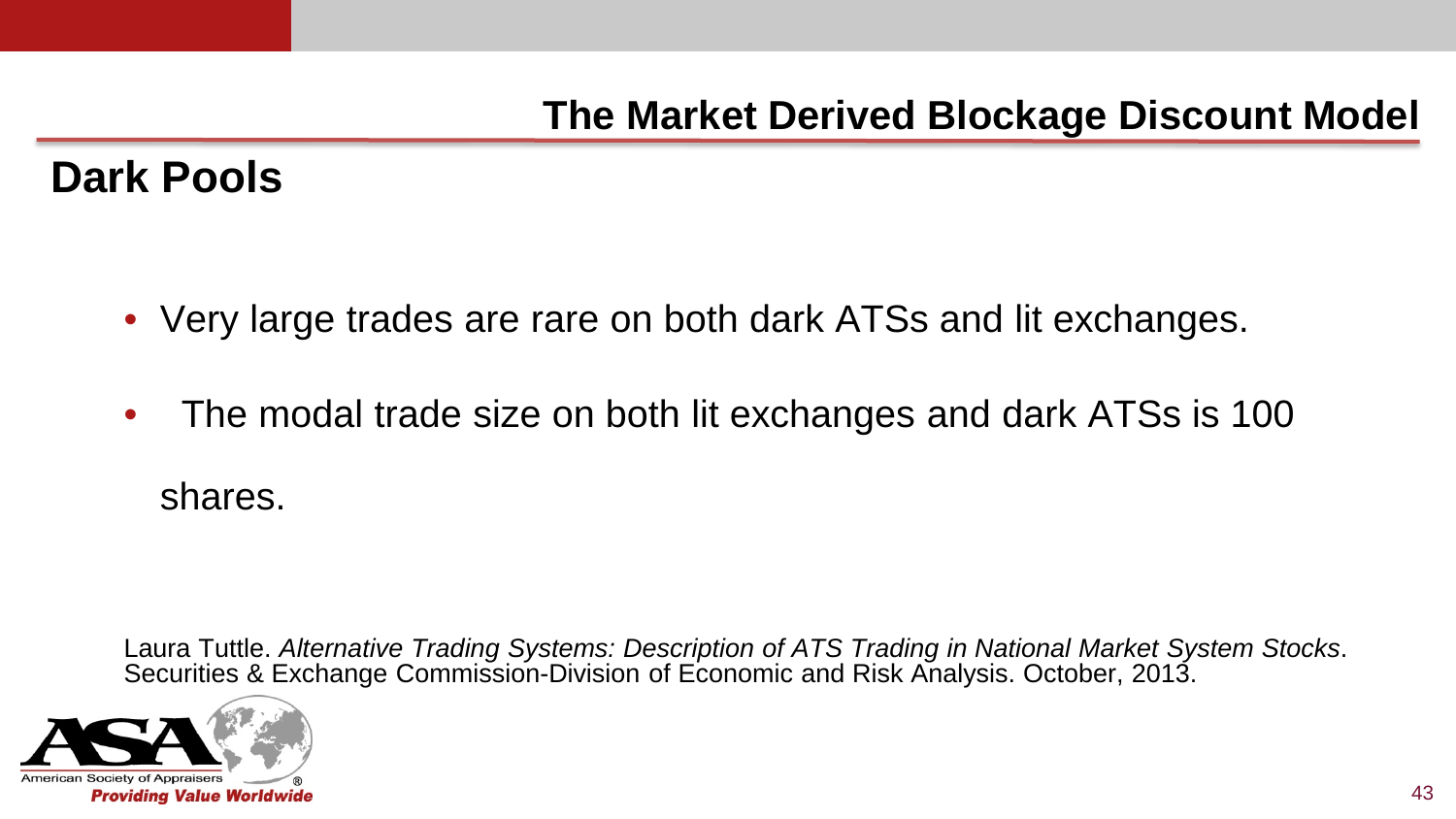"Although some dark ATS trading likely results from the shredding of larger orders into smaller units for execution over time, the similarity between lit exchange and dark ATS trade sizes does not appear to support the characterization of dark ATSs as venues specializing in block transactions."

Laura Tuttle. Alternative Trading Systems: Description of ATS Trading in National Market System Stocks. Securities & Exchange Commission-Division of Economic and Risk Analysis. October, 2013.

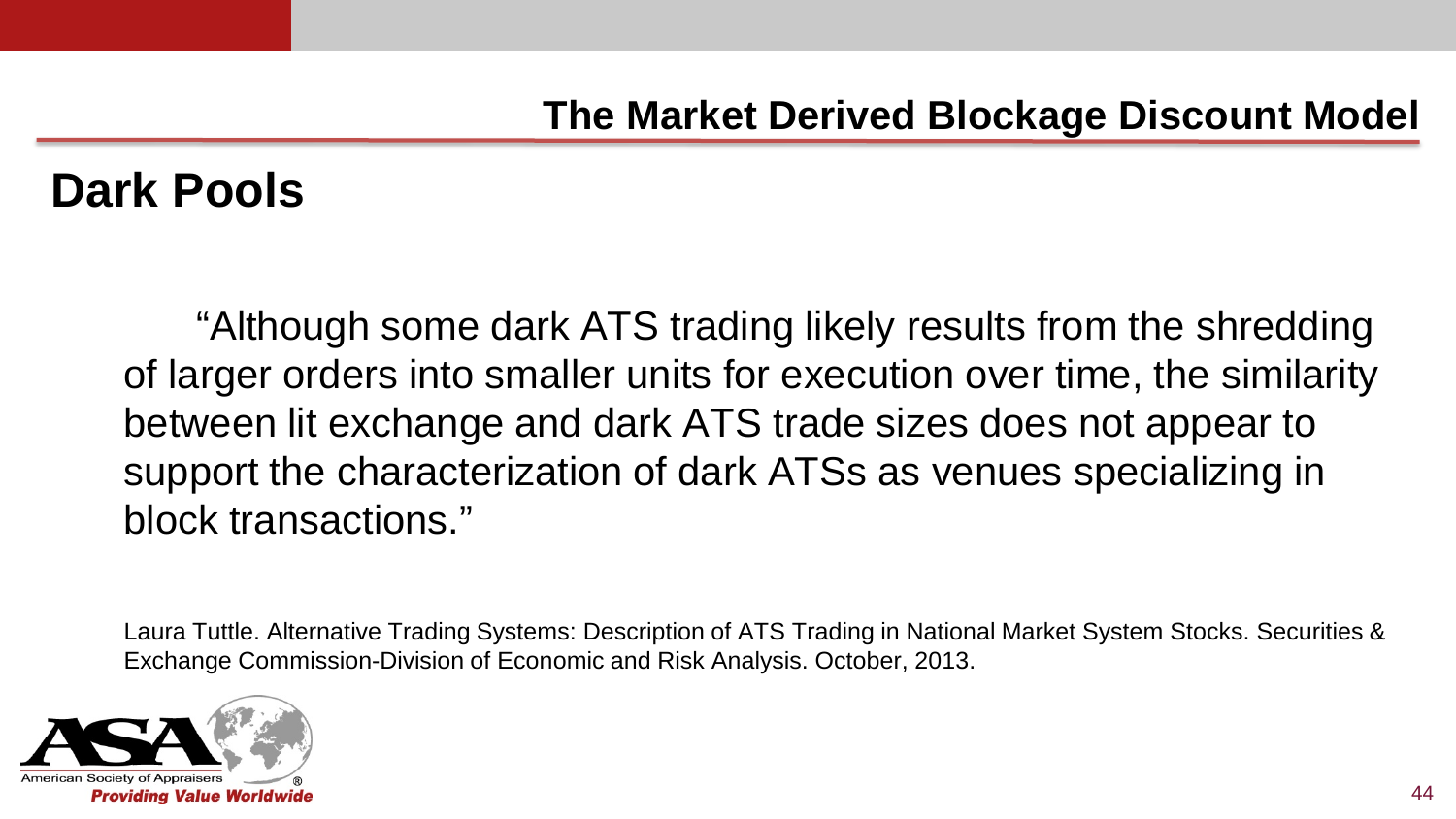#### **Dark Pools**





Laura Tuttle. Alternative Trading Systems: Description of ATS Trading in National Market System Stocks. Securities & Exchange Commission-Division of Economic and Risk Analysis. October, 2013.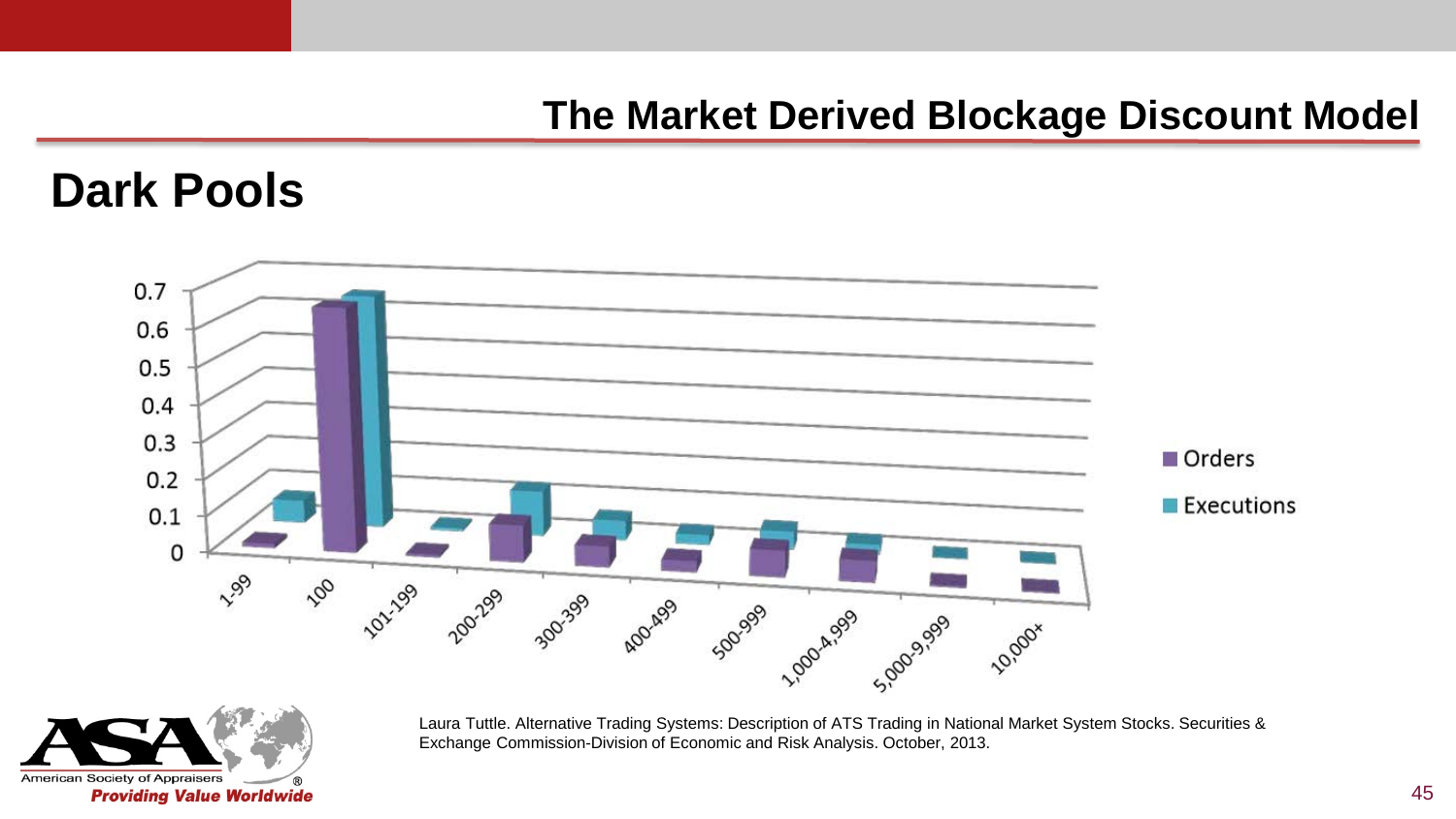#### **Dark Pools**

|                              |    |                      | Proportion |  |
|------------------------------|----|----------------------|------------|--|
|                              |    | <b>Dollar Volume</b> | of Dollar  |  |
| <b>Venue Type</b>            | N  | (MM)                 | Volume (%) |  |
|                              |    |                      |            |  |
| <b>Agricultural</b>          | 2  | 1                    | $0.00\%$   |  |
| <b>Credit / Fixed Income</b> | 8  | 24,158,681           | 44.86%     |  |
| <b>Derivative</b>            | 6  | 27,486,746           | 51.04%     |  |
| <b>Specialized Assets</b>    | 6  | 24,061               | 0.04%      |  |
| <b>Private Securities</b>    | 2  | 364                  | 0.00%      |  |
| <b>NMS Securities</b>        | 45 | 2,181,183            | 4.05%      |  |
|                              |    |                      |            |  |
| <b>Total</b>                 | 69 | 53,851,036           | 100.00%    |  |



Laura Tuttle. Alternative Trading Systems: Description of ATS Trading in National Market System Stocks. Securities & Exchange Commission-Division of Economic and Risk Analysis. October, 2013.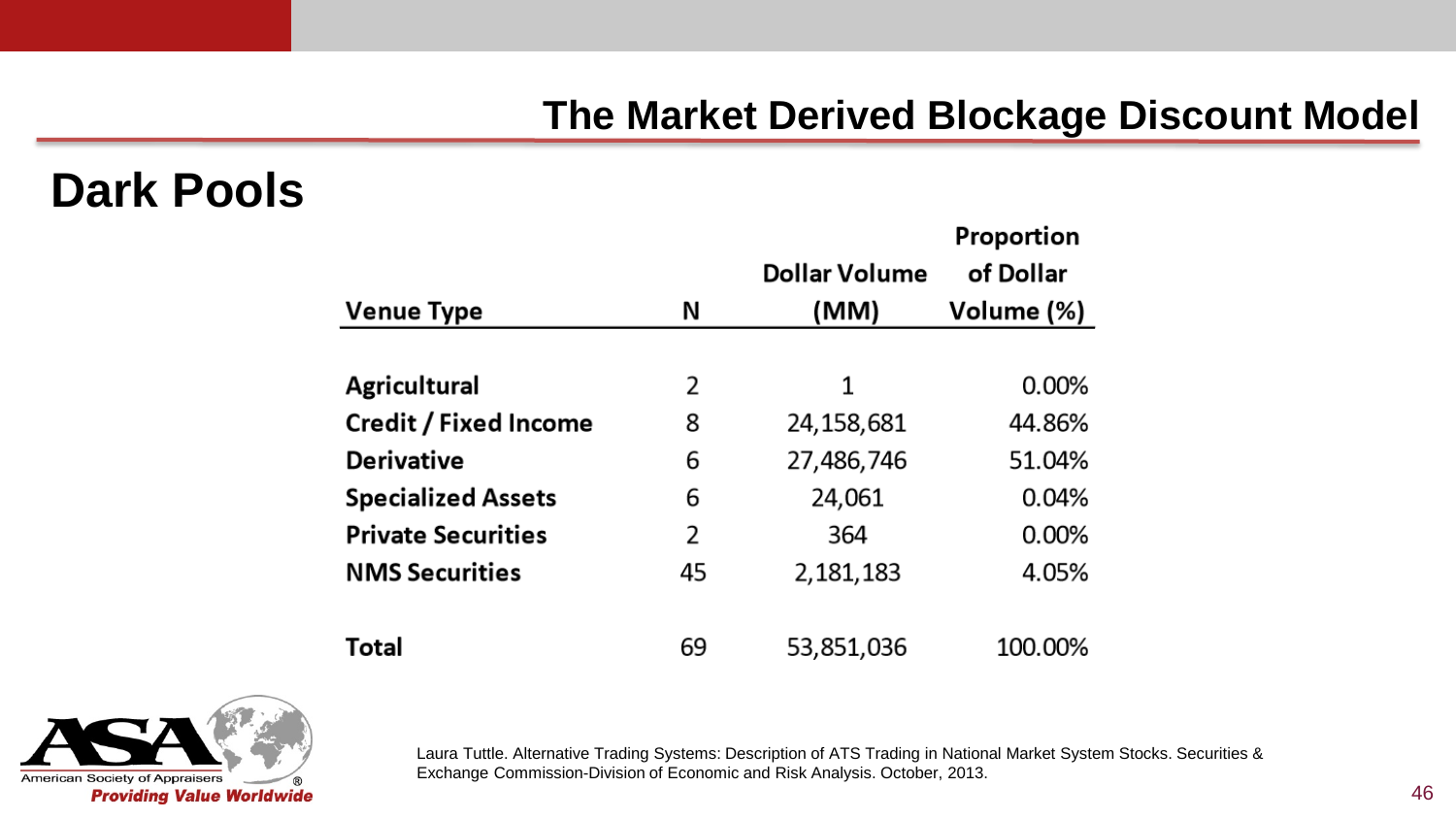- dark pool trading is not useful in determining the fair market value of a block as of a certain point in time.
- do not provide a record of the information required to assess the market impact of volume.

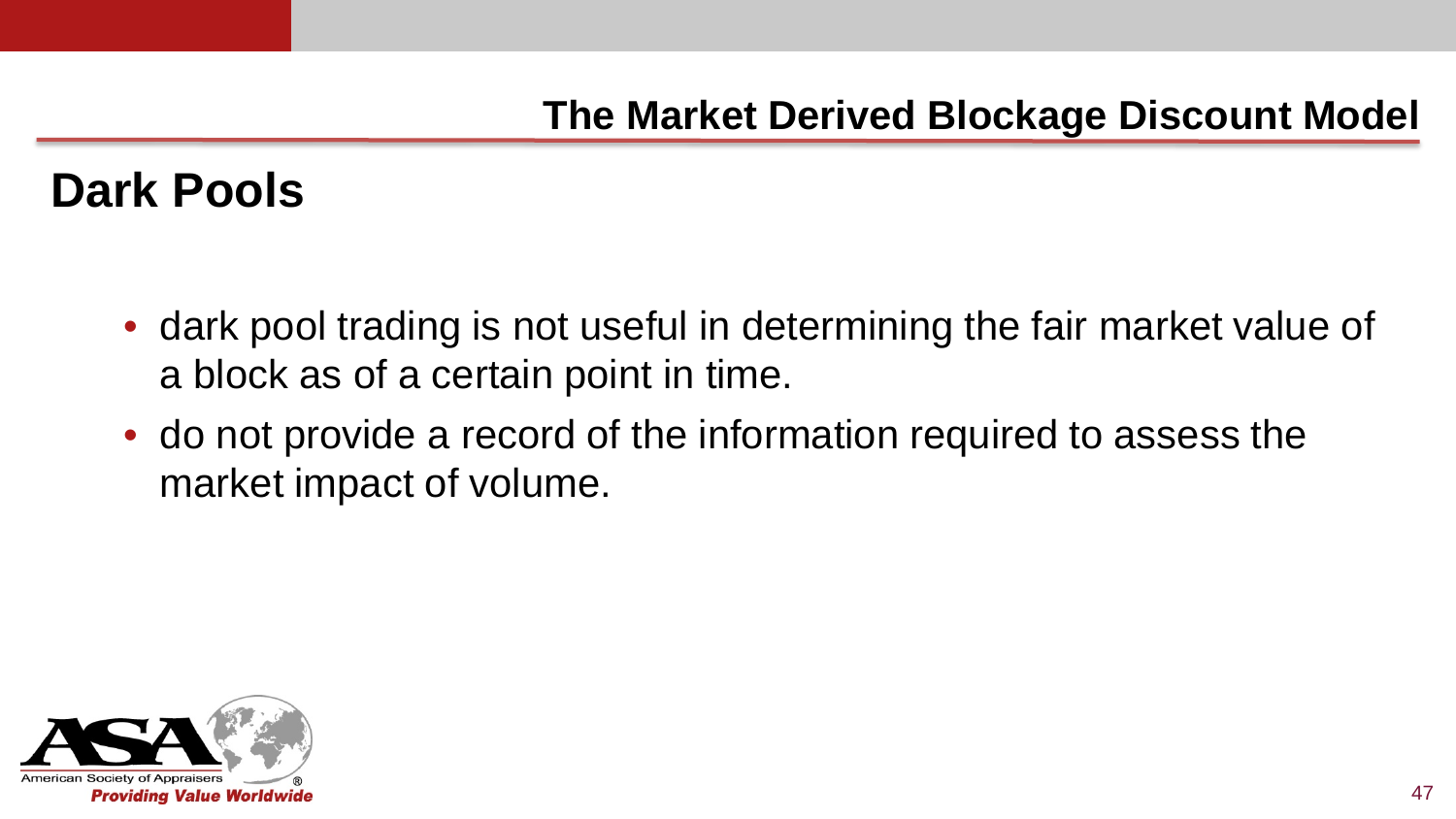# Polling Question Number 3

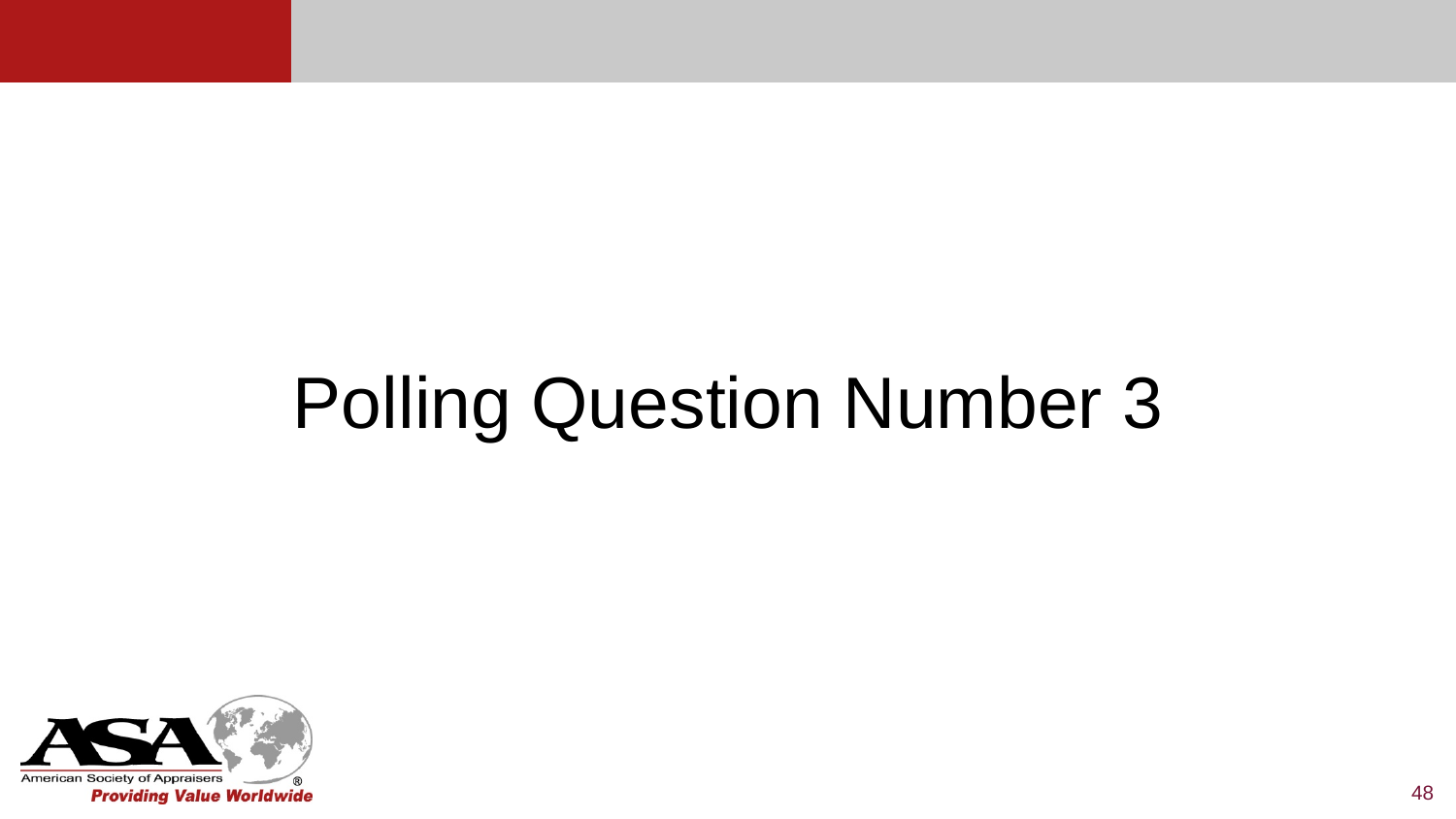- expected market price effect of the additional daily volume (supply) created by the sell order(s)
- daily marginal increase in volume affects the stock price
- the market for any stock operates by the law of supply and demand

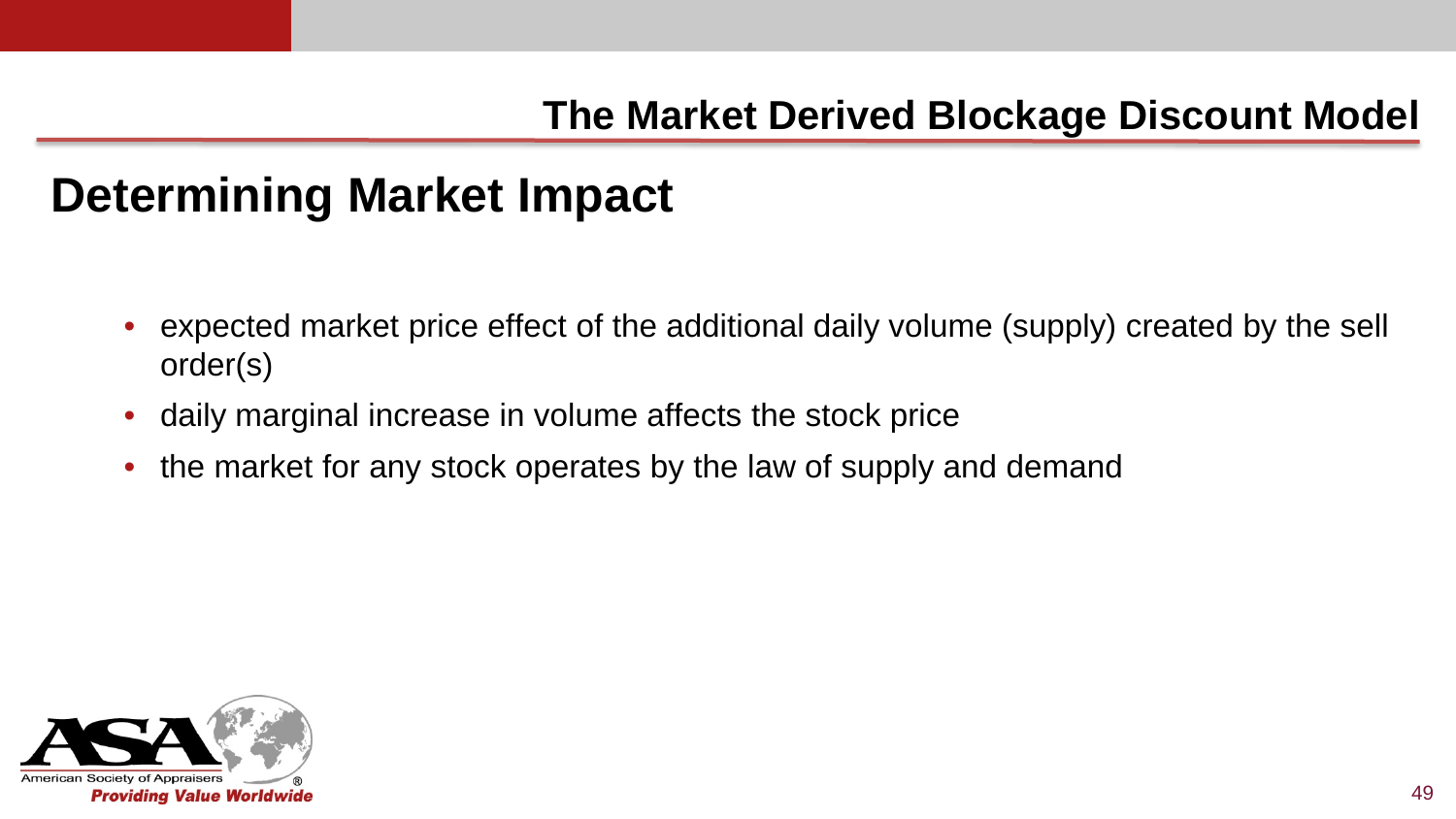• Including the effects of this fundamental valuation changing transaction in an empirical analysis of the stock's expected price-volume relationship would cause distortion**.**

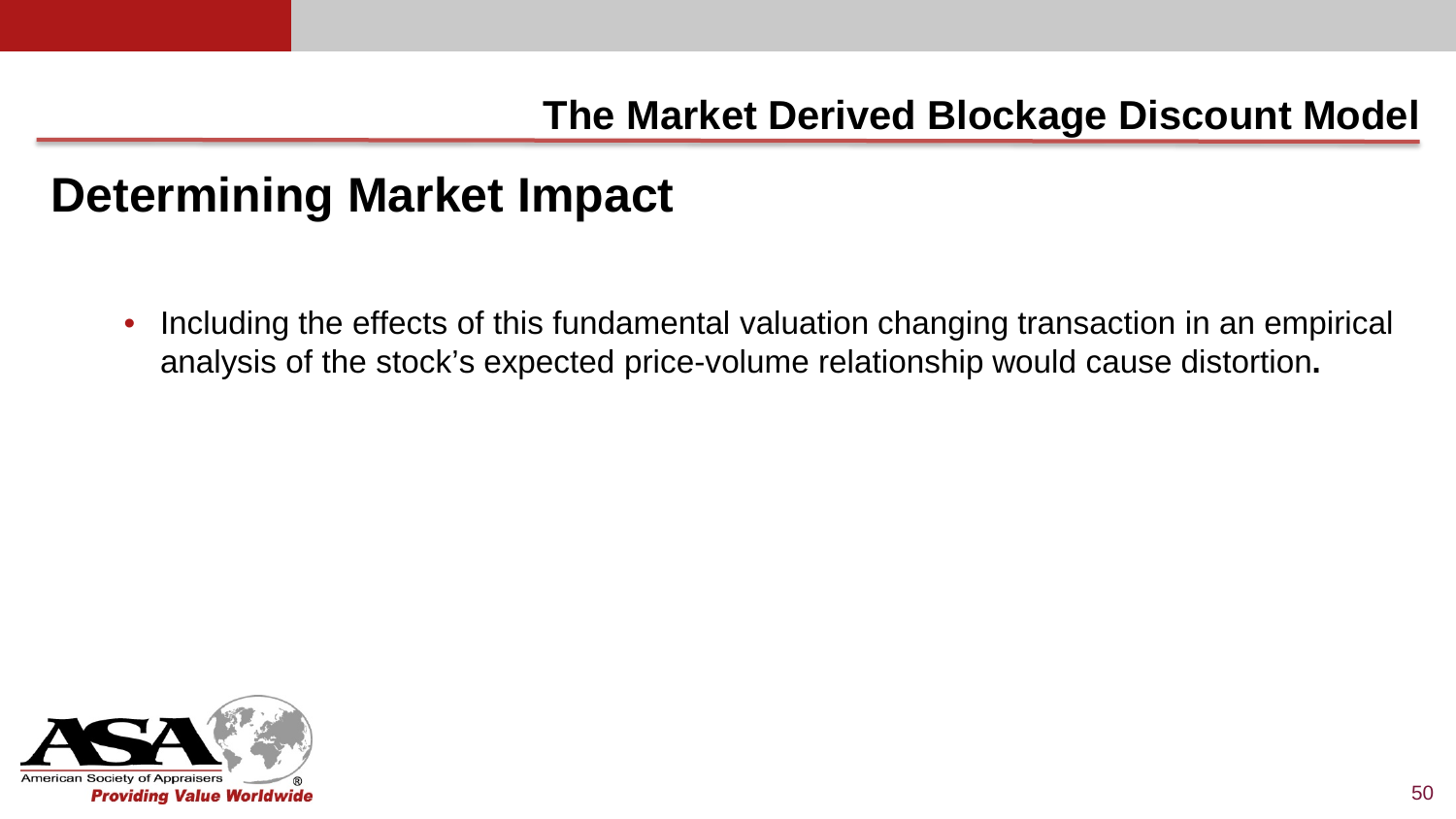- Days in which the price is affected by volume not caused by a specific event which alters the fundamental value premise of the stock.
- This type of volume fluctuation is termed "idiosyncratic" since it is random and unpredictable.

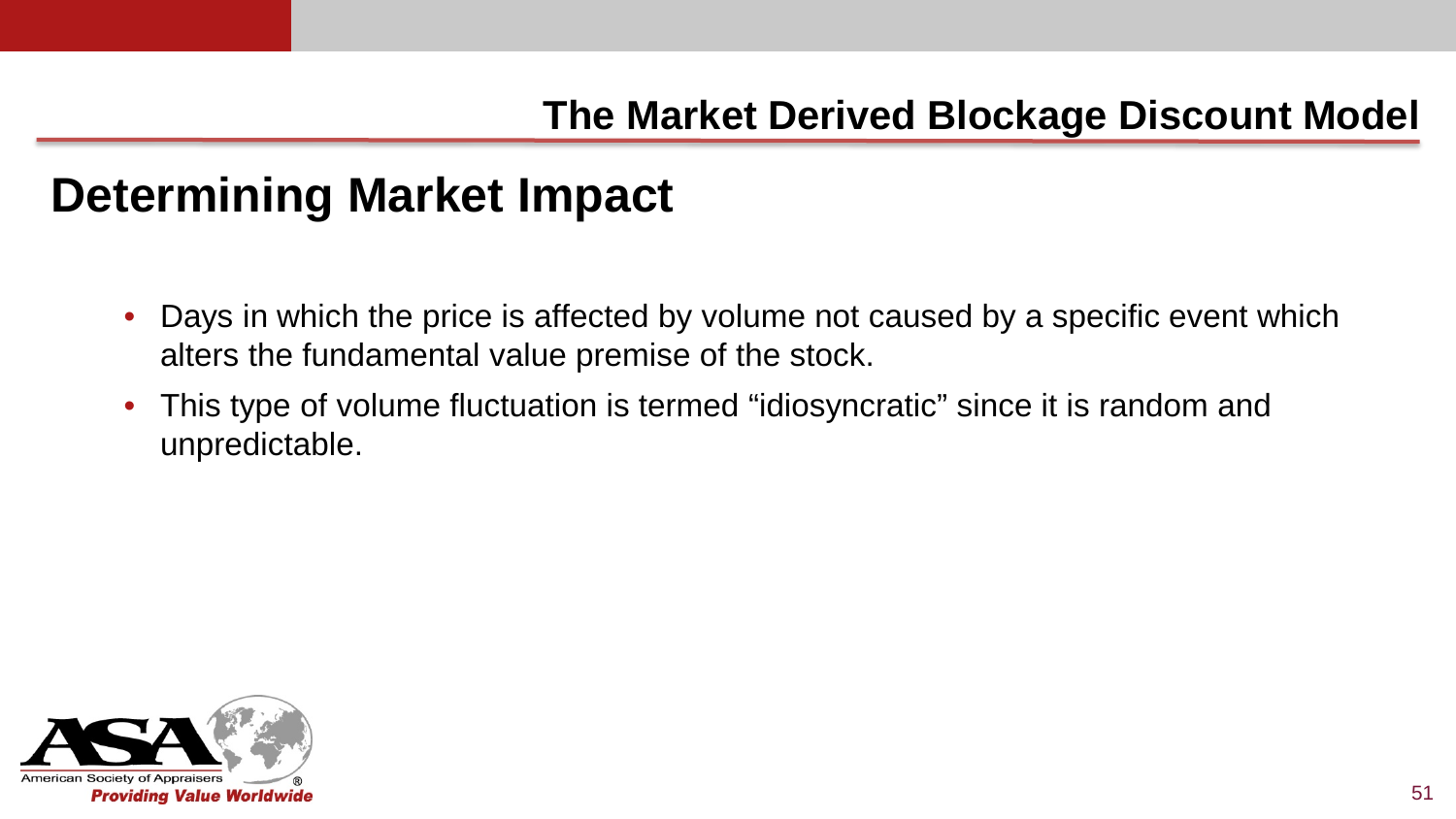- Price changes are mainly driven by the order flow imbalance,
- A recent academic study documents a linear relation between order flow imbalance and price changes, with a slope inversely proportional to the market depth.

• Cont, Rama, Kukanov, Arseniy and Stoikov, Sasha. *The Price Impact of Order Book Events.* Journal of Financial Econometrics (2013). Available at SSRN: http://ssrn.com/abstract=1712822 or [http://dx.doi.org/10.2139/ssrn.1712822.](http://dx.doi.org/10.2139/ssrn.1712822)

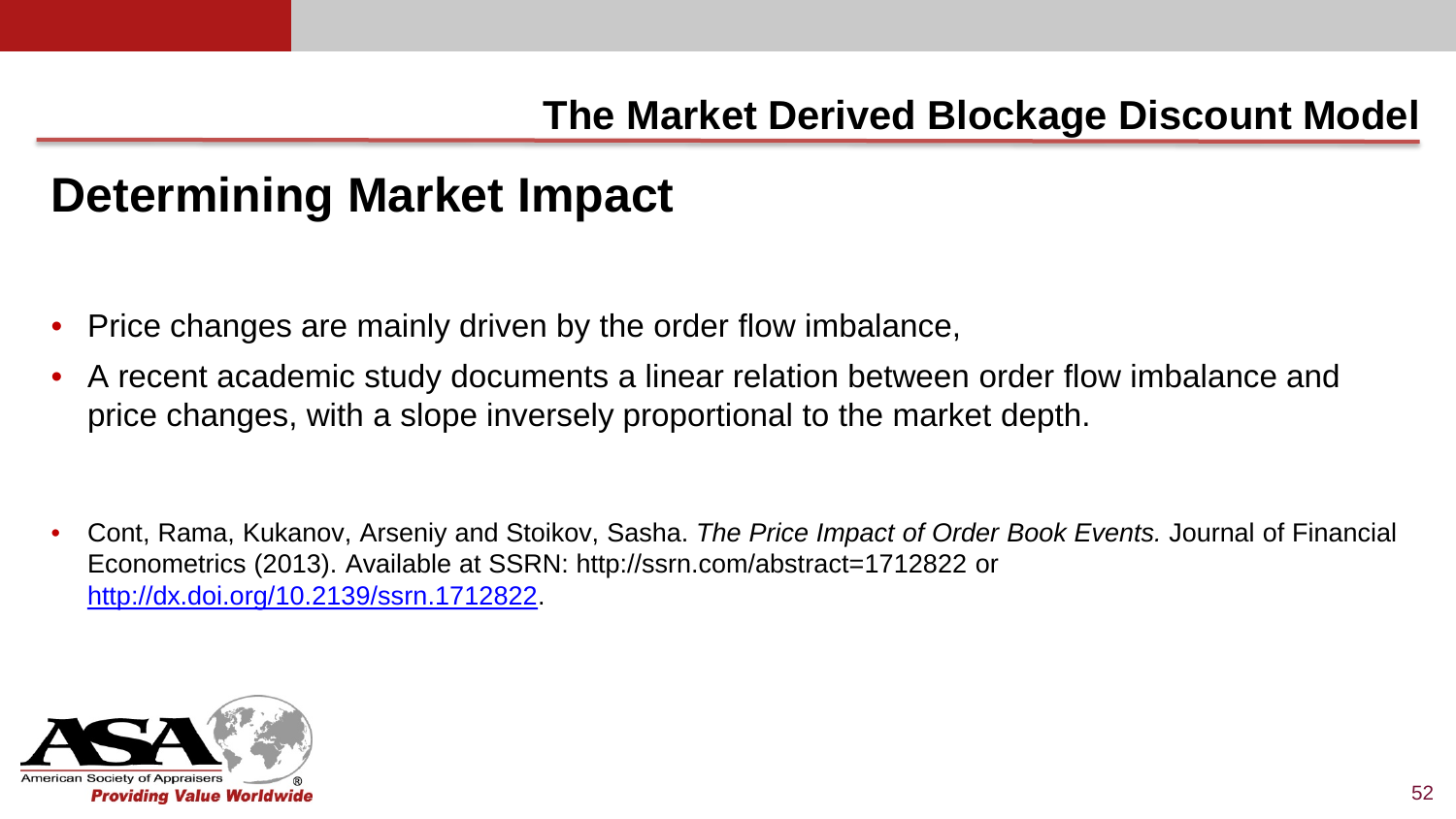- In other words, the greater the stock's depth, the more additional volume it takes to affect the daily market price and, vice versa.
- The point of this paper is to determine a method to estimate the expected price response to a large and unexpected "sell" order.
- In our opinion, a solution can be estimated by an analysis of the stock's price-volume history.

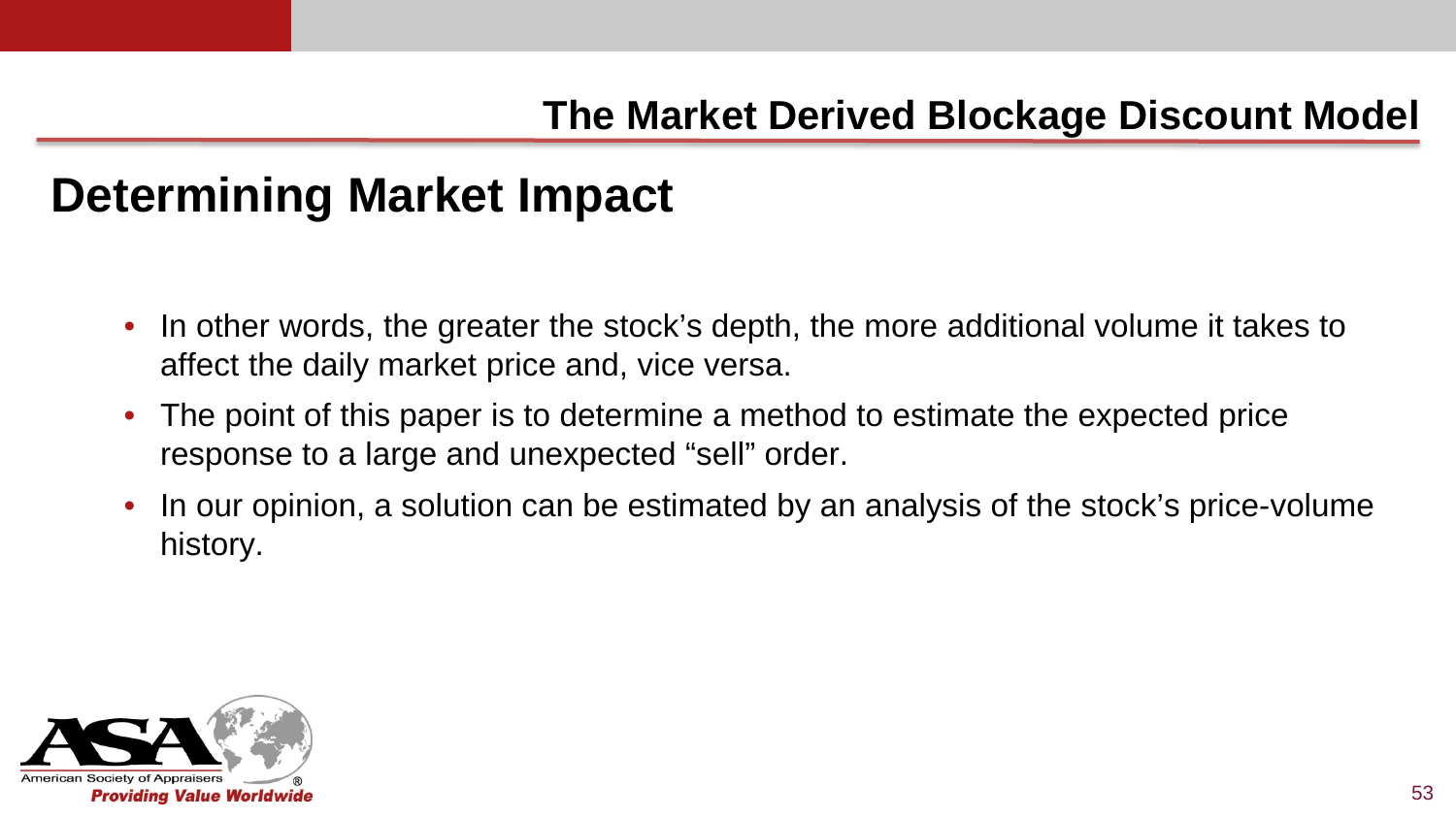- The role of the writer (seller) of the put option is central
- impossible for the hypothetical block seller to actually go into the option market and buy contracts
- In many cases, publicly-traded options on the subject stock do not exist.

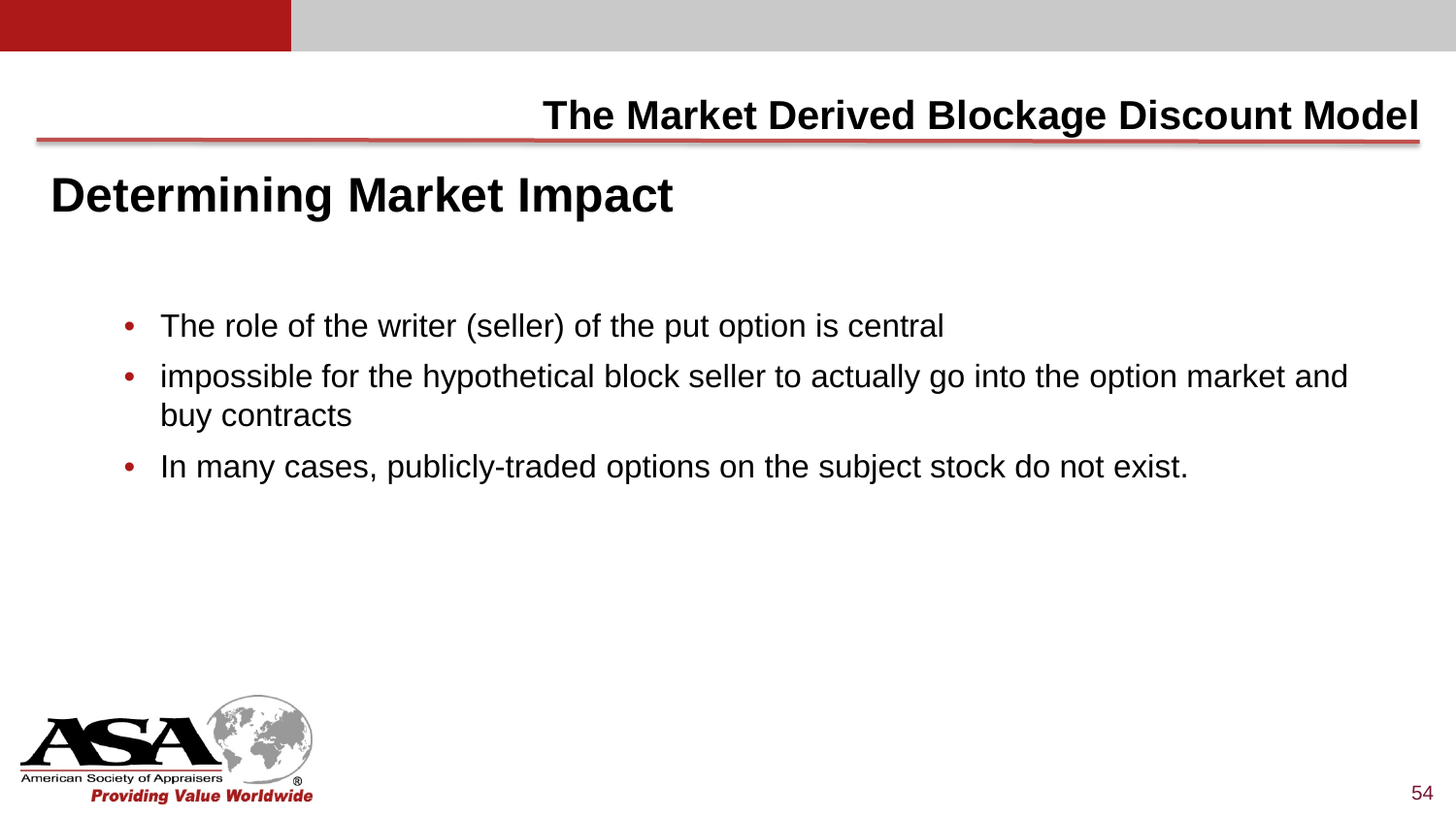- Assume a 10 day dribble out period
- 10 separate put contracts are required
- The duration of the puts will vary from one day to ten days.
- Puts with sequential daily durations do not exist even for stocks with publicly-traded options.

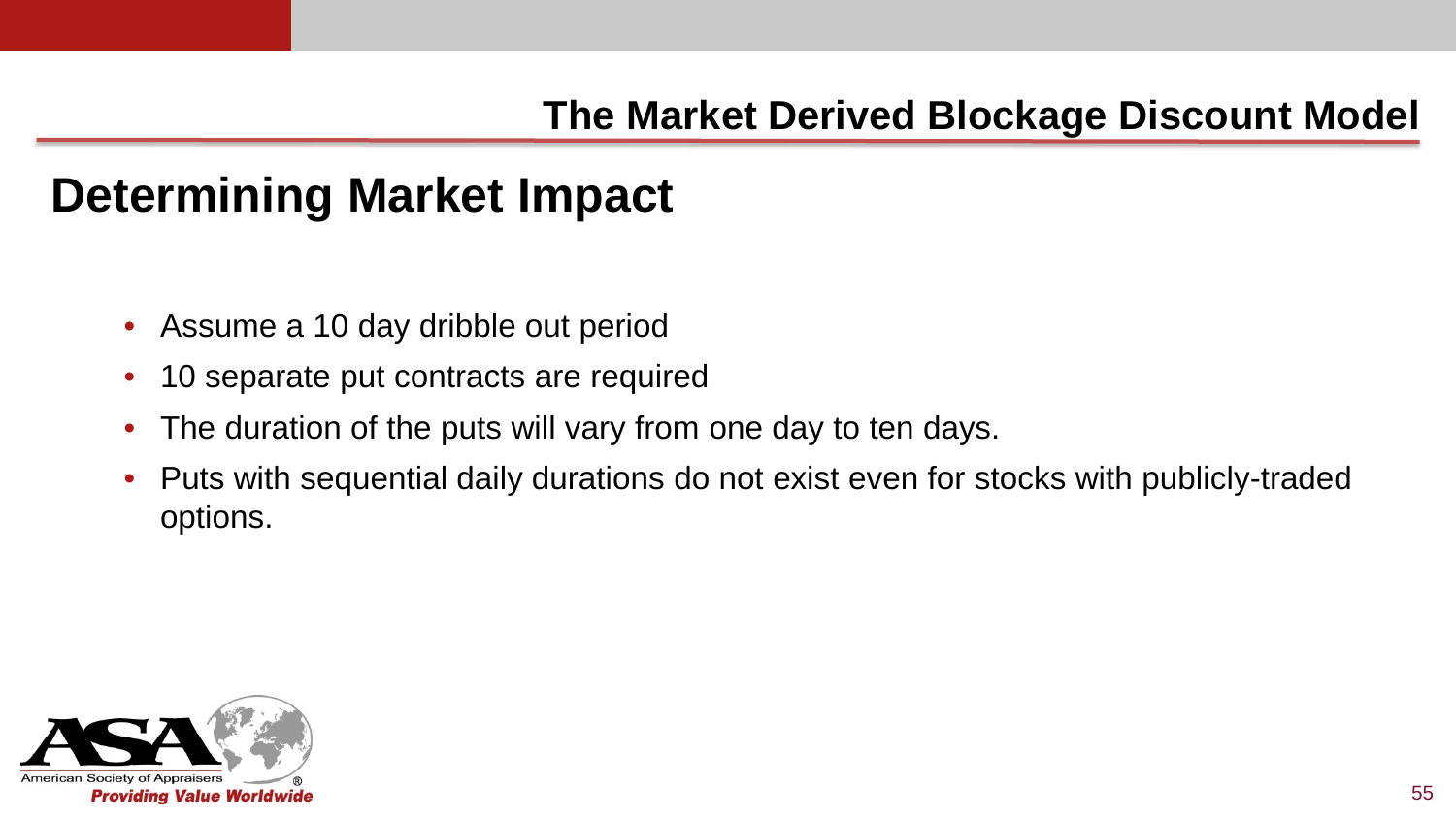- Option contracts written for blockage purposes must be specially written by a financial intermediary
- We can assume that the put writer would be fully informed about the plans of the block holder to sell its shares.
- This idiosyncratic increase in the stock's volatility would be factored into the put writer's pricing.

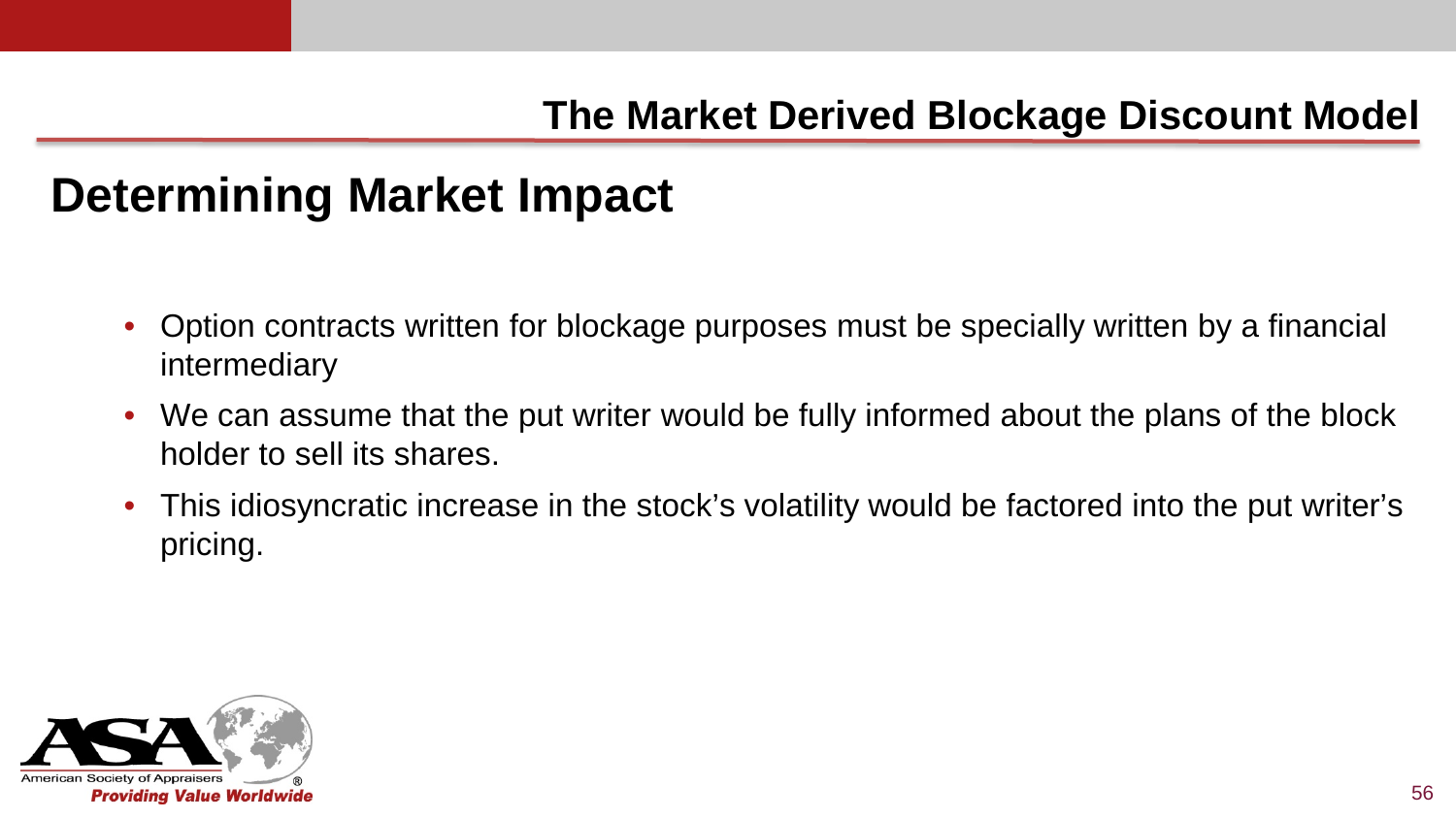- The holder of the shares is insulated from price declines during the dribble out period by virtue of the put option contract,
- However, since the seller of the put option is not insulated from price volatility will face much greater volatility factored into the pricing of the put

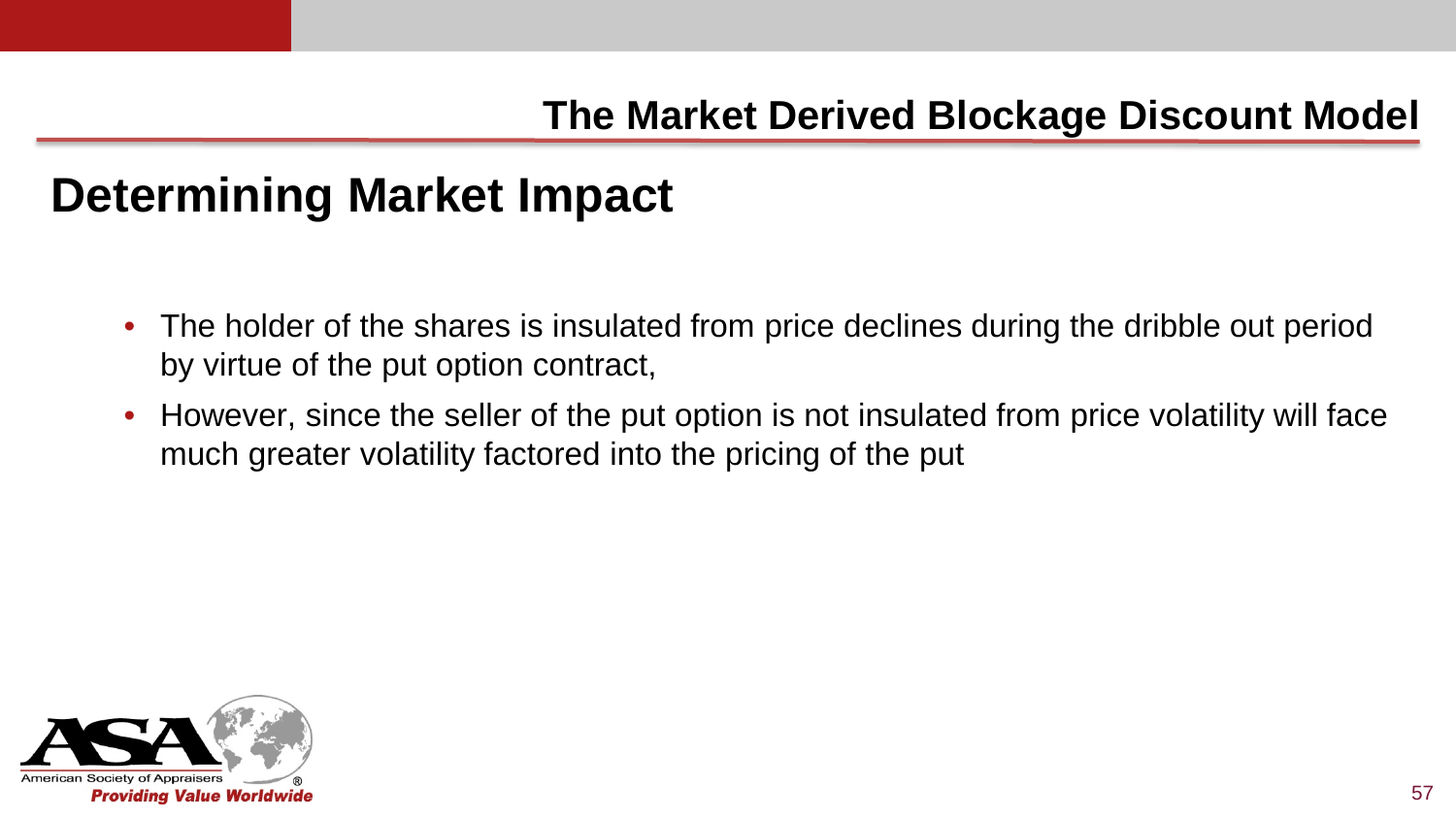# Polling Question Number 4

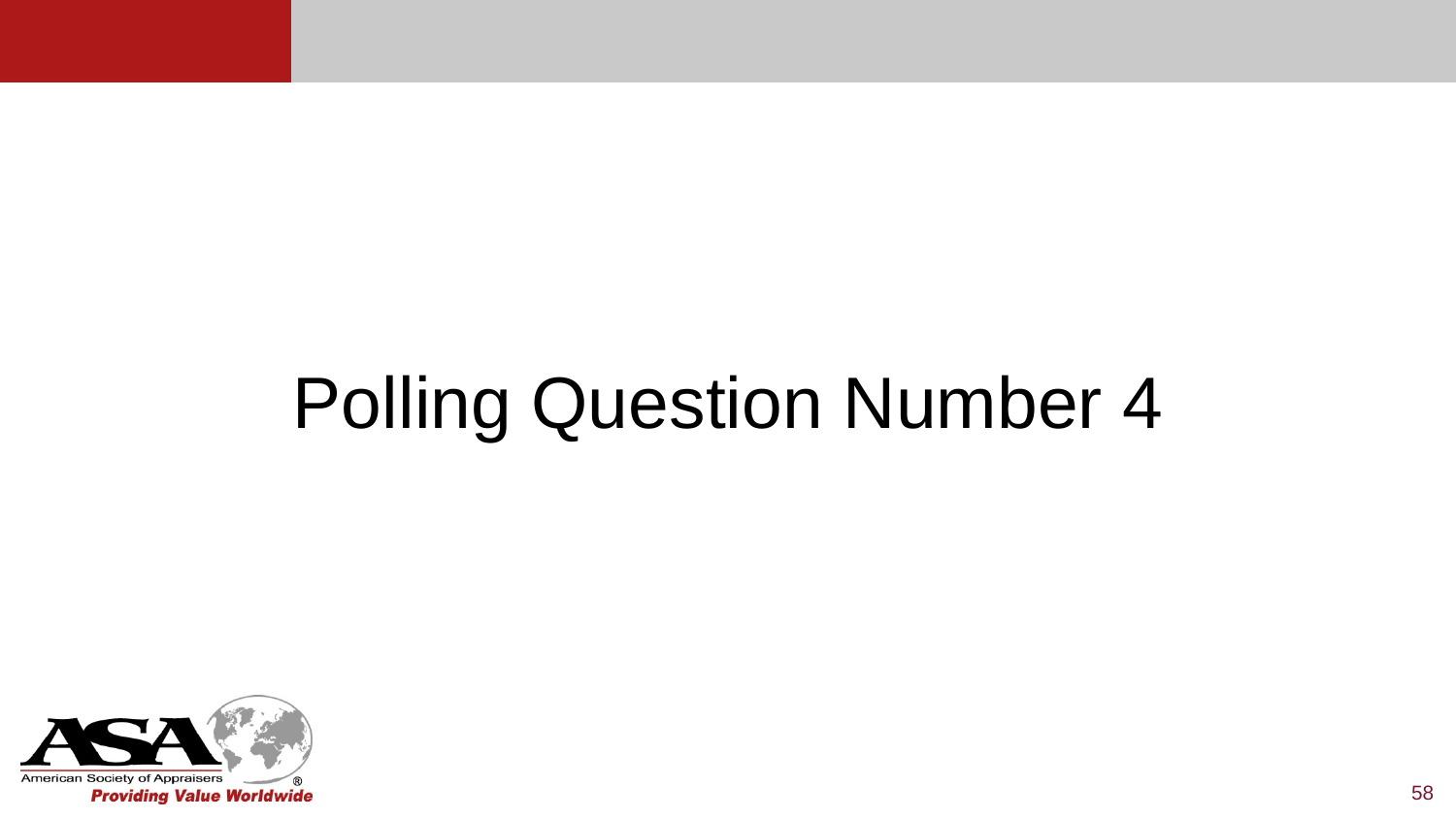- The model begins with a look at one year of:
	- o stock prices
	- o volume (daily and average)
	- o price changes

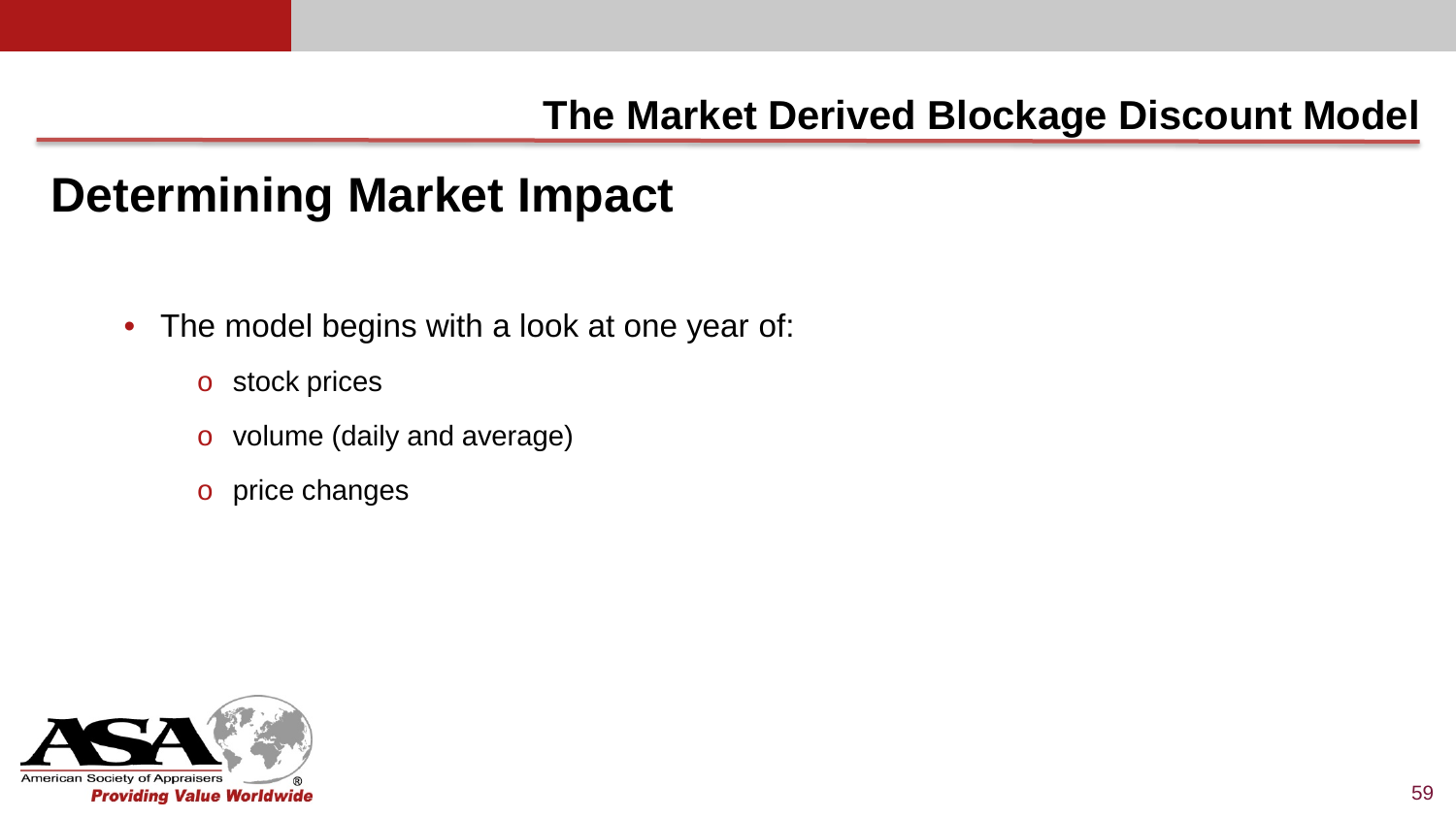- A "high volume day" is defined as a day when the volume is greater than the mean of the previous 30 days on a rolling basis.
- The price change used for blockage purposes:
	- high volume days
	- Price change > 1 s.d. above the mean price change.

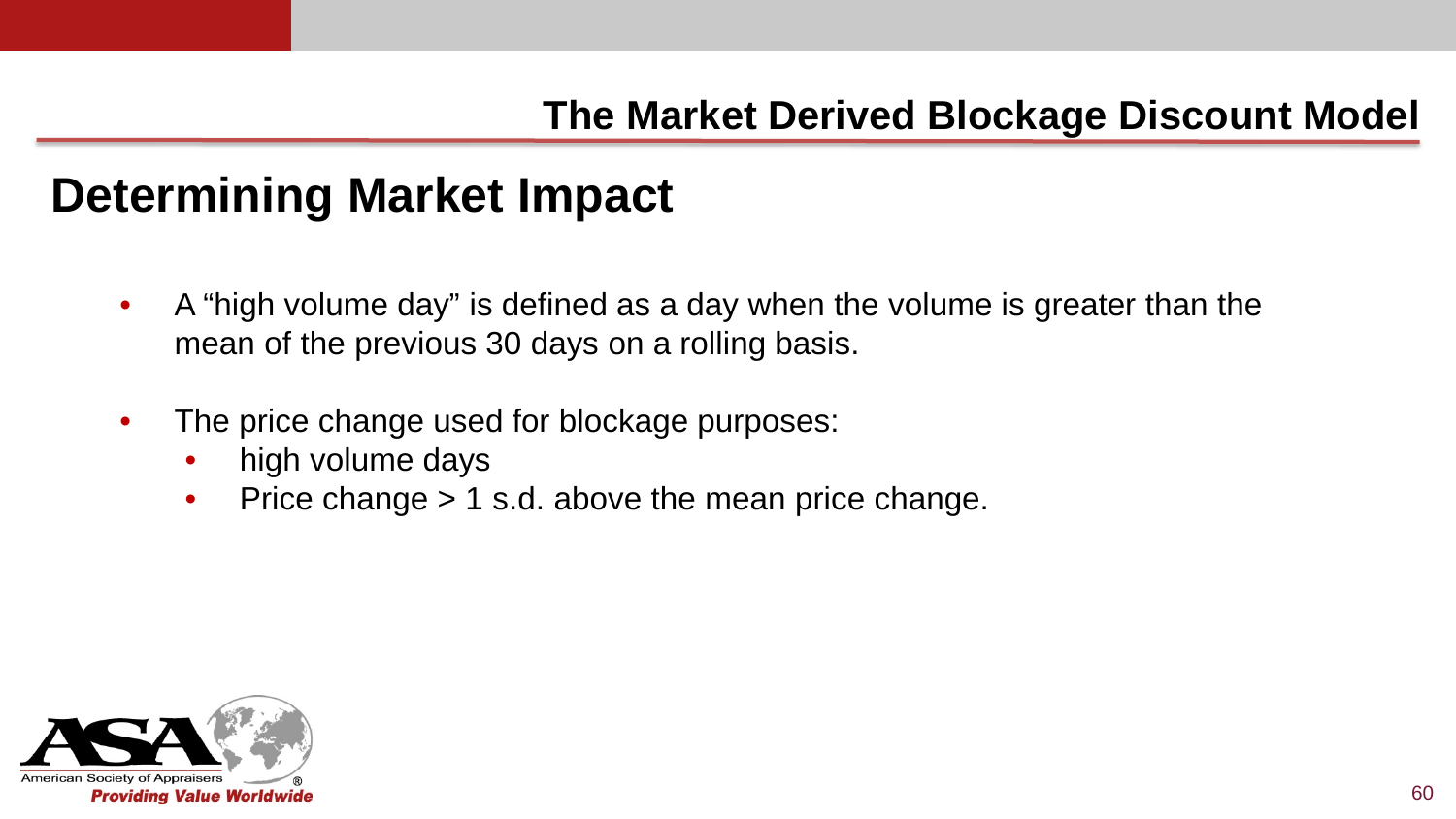- Identify and eliminate high volume days that appeared to be influenced by major events
	- Mergers & Acquisitions
	- Financings (debt and equity)
	- **Contracts**
	- **Other**

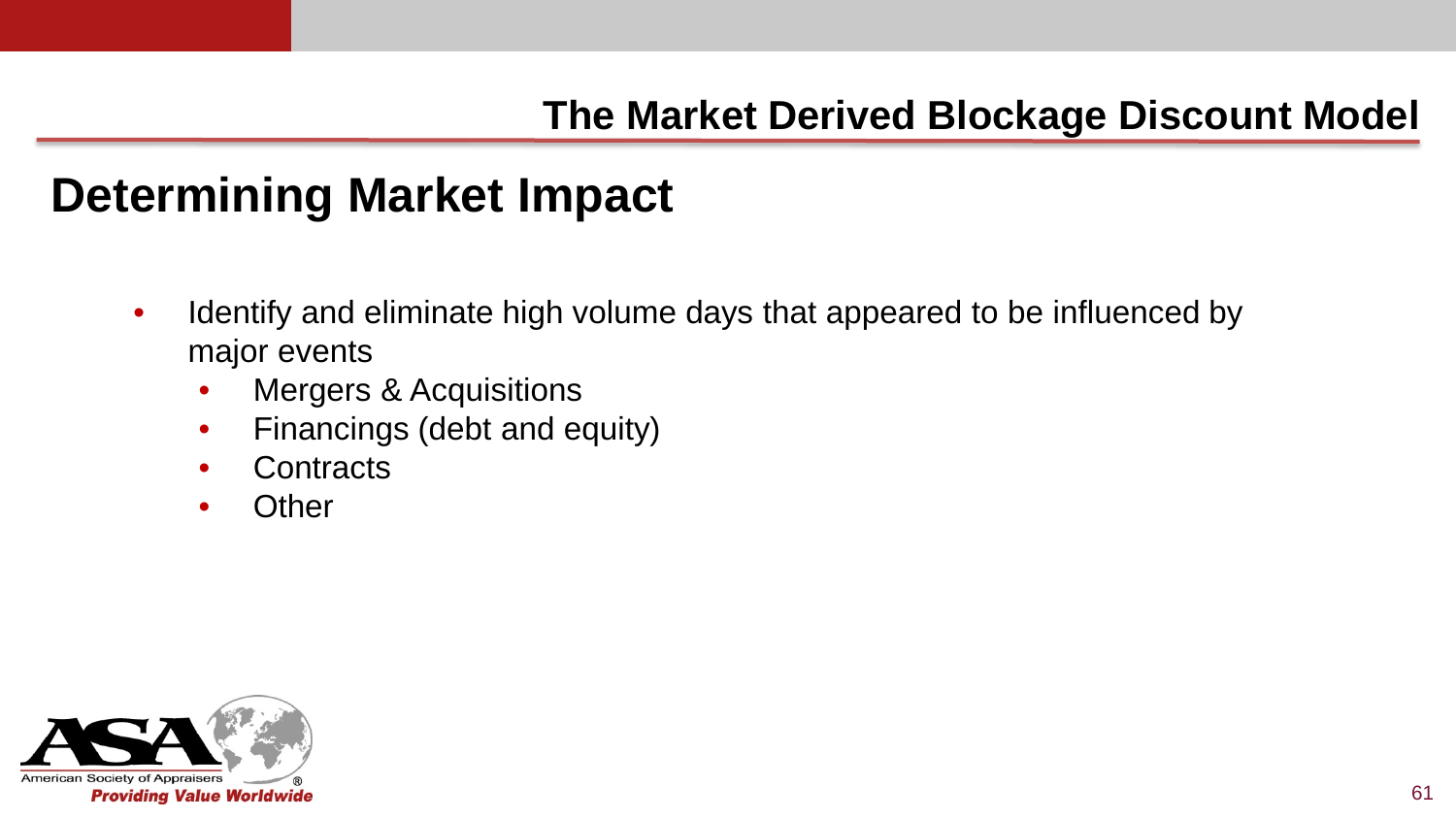- Excess Price Change The Key Variable
- Examine the difference between the absolute value of the daily price change and the average daily expected price change.

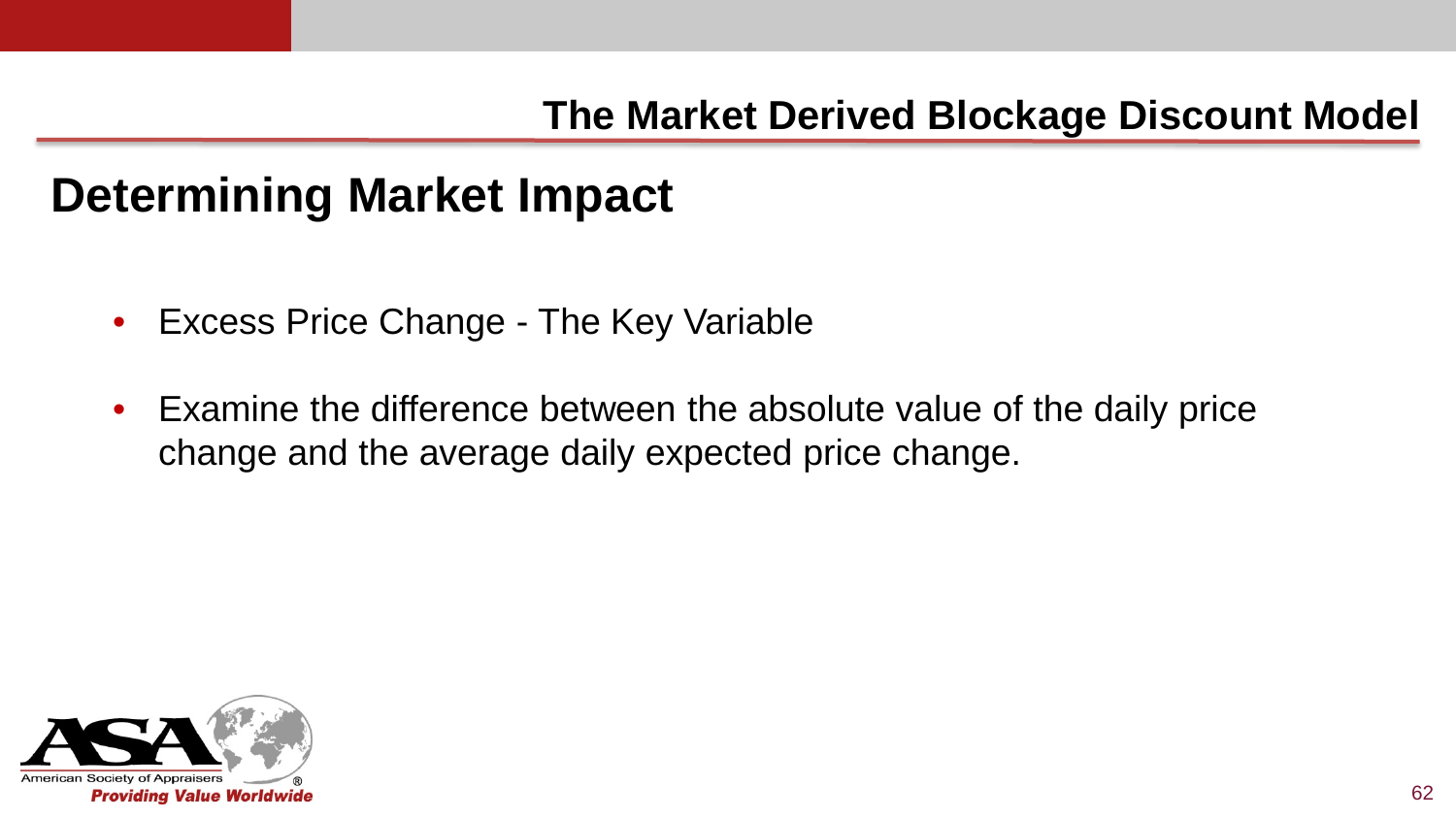- Higher than normal volumes associated with a higher than normal price change.
- MDBD tests to see if this is true for the particular stock and block being examined.
- A regression formula for extrapolating the price impact for a given volume of trading in the stock.

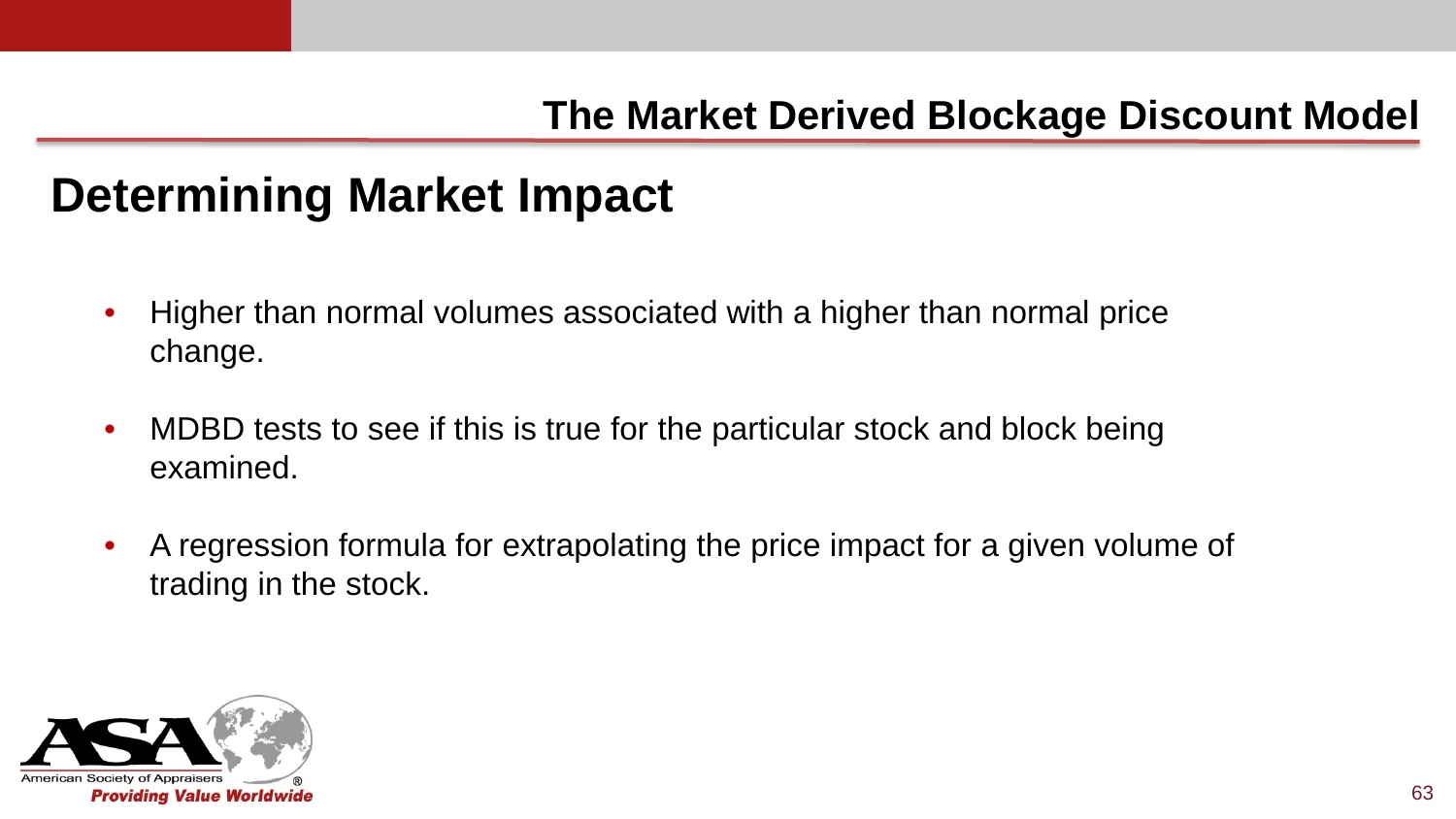- We also examine the relationship of each day's trading volume to the recent average.
- If the difference between the day's volume and the average is positive or negative, we call this either excess or deficient volume.
- This excess (deficient) volume can expressed as a percent of the recent average daily trading volume.
- This ratio is called "Days Trading Volume," or "DTV."

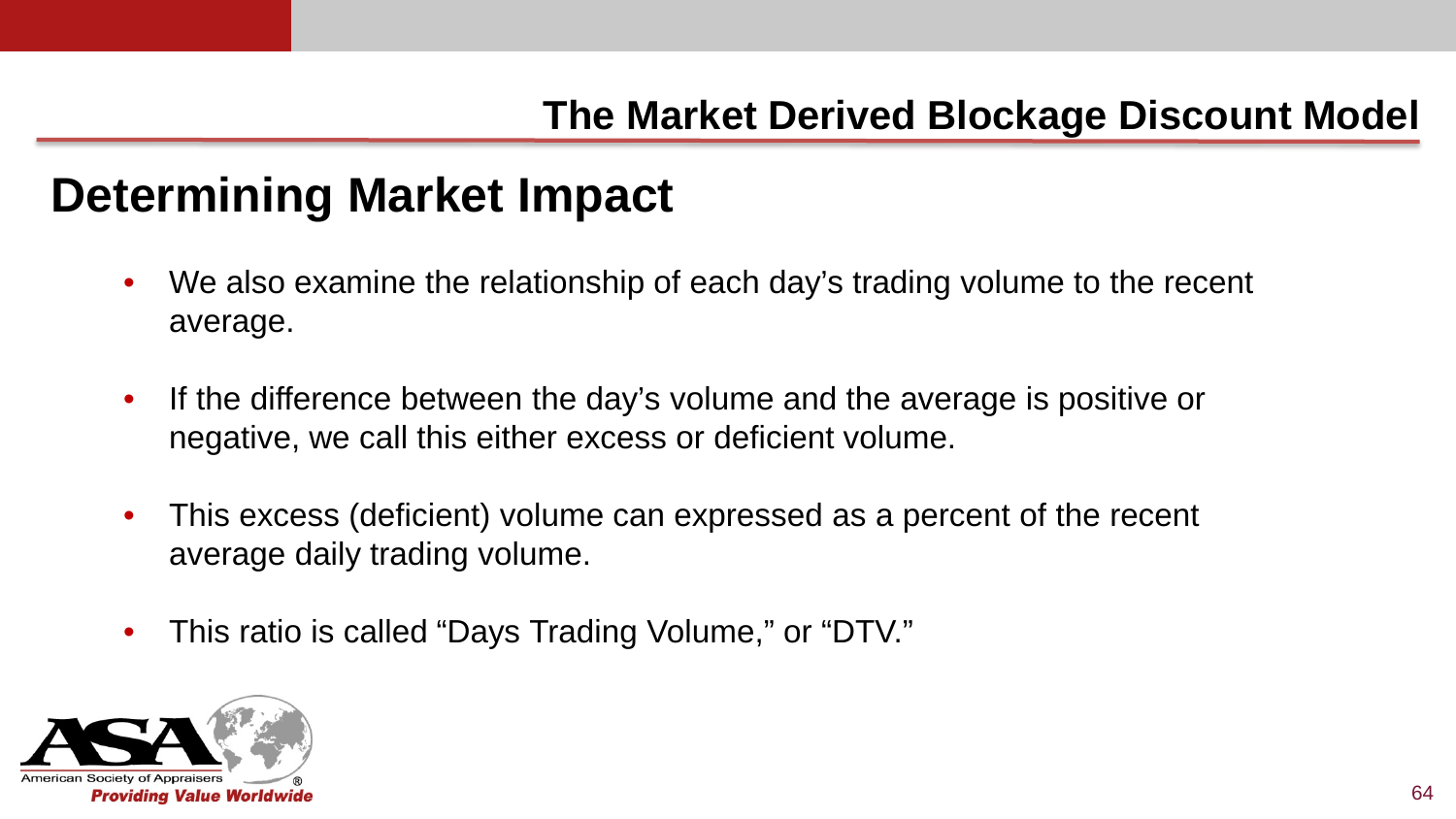An anticipated question here is the reason to use a standard deviation on an absolute value since the result of the standard deviation equation is always a positive number.

The answer is found in the standard deviation equation:

$$
s = \sqrt{\frac{\sum_{i=1}^N(x_i-\overline{x})^2}{N-1}}
$$

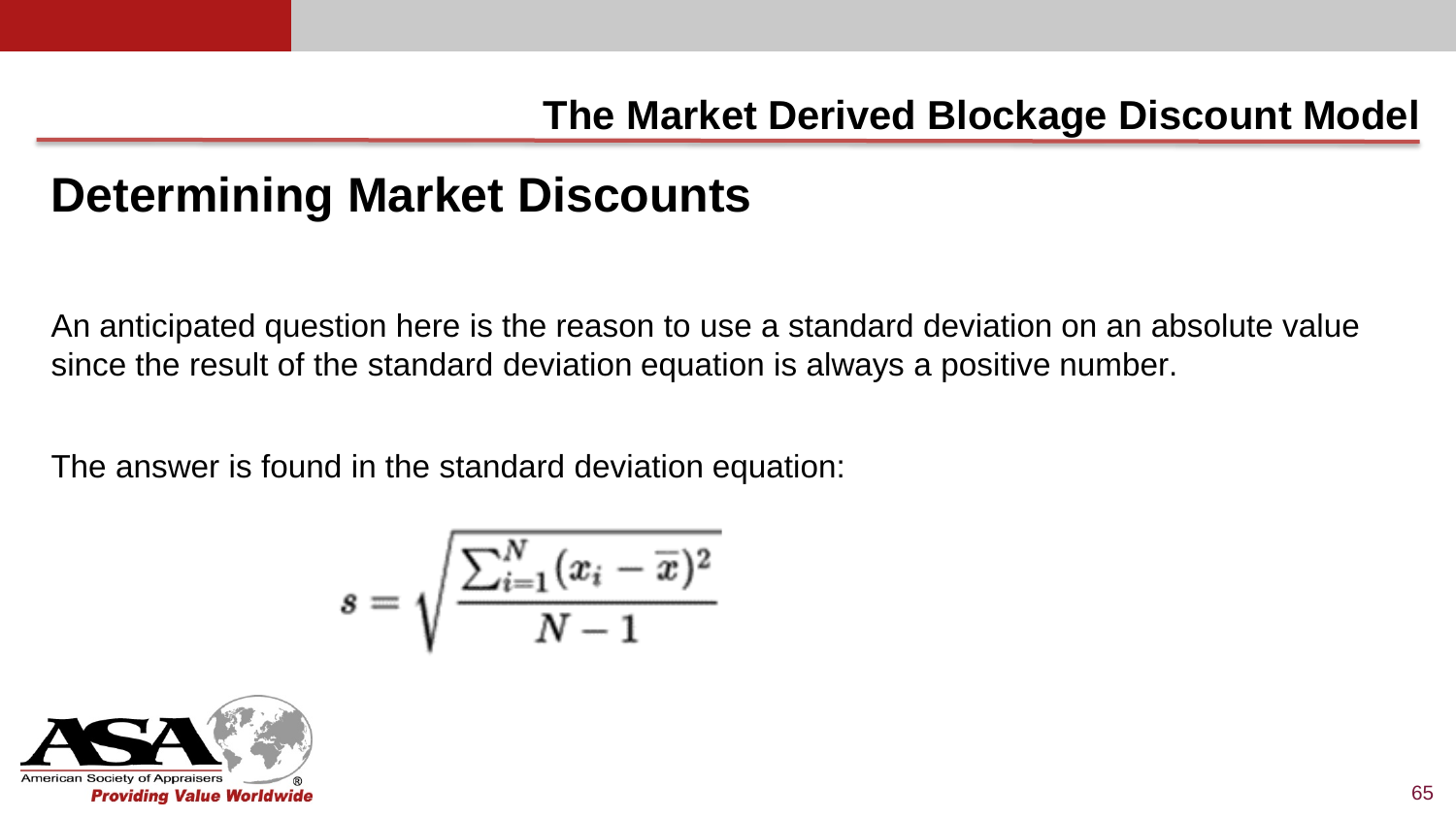- The result is derived from the absolute values of the daily difference of the mean.
- The mean, however, is derived from the sum of the pluses and minuses observed over the time period.
- Thus, the standard deviation of price changes over the past 30 days includes the net impact of both positive and negative changes.

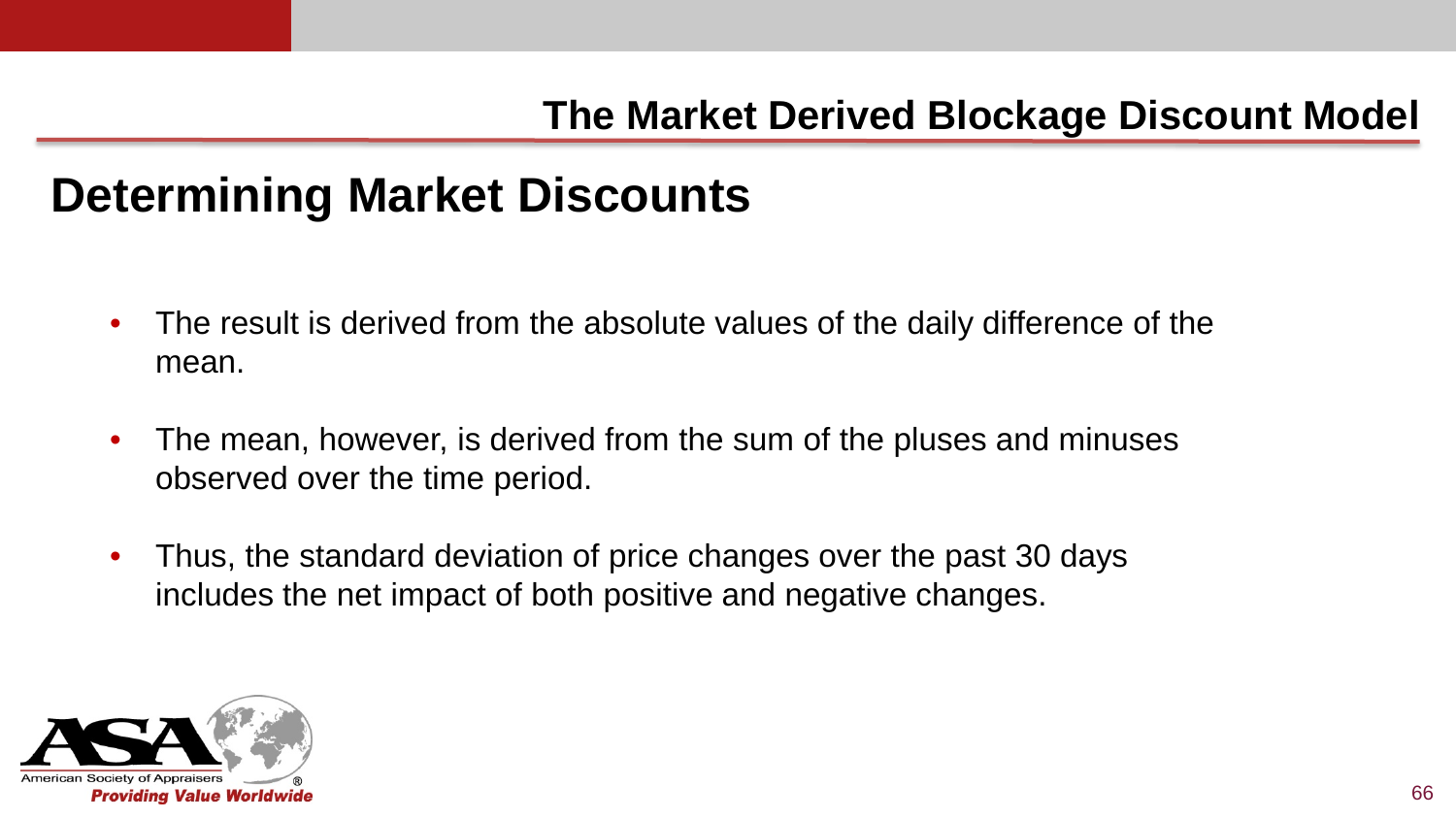- We are measuring the amount of price change determined by a given volume of shares traded.
- We do not care whether the price change is positive or negative.
- For this reason we use the absolute value of the change as our measuring statistic.

**Chordia, Tarun, and Subrahmanyam, Avanidhar and Roll, Richard, Market Liquidity and Trading Activity (July 25, 2000). Eleventh Annual Utah Winter Conference. Available at SSRN: http://ssrn.com/abstract=237674 or http://dx.doi.org/10.2139/ssrn.237674. P.27.**

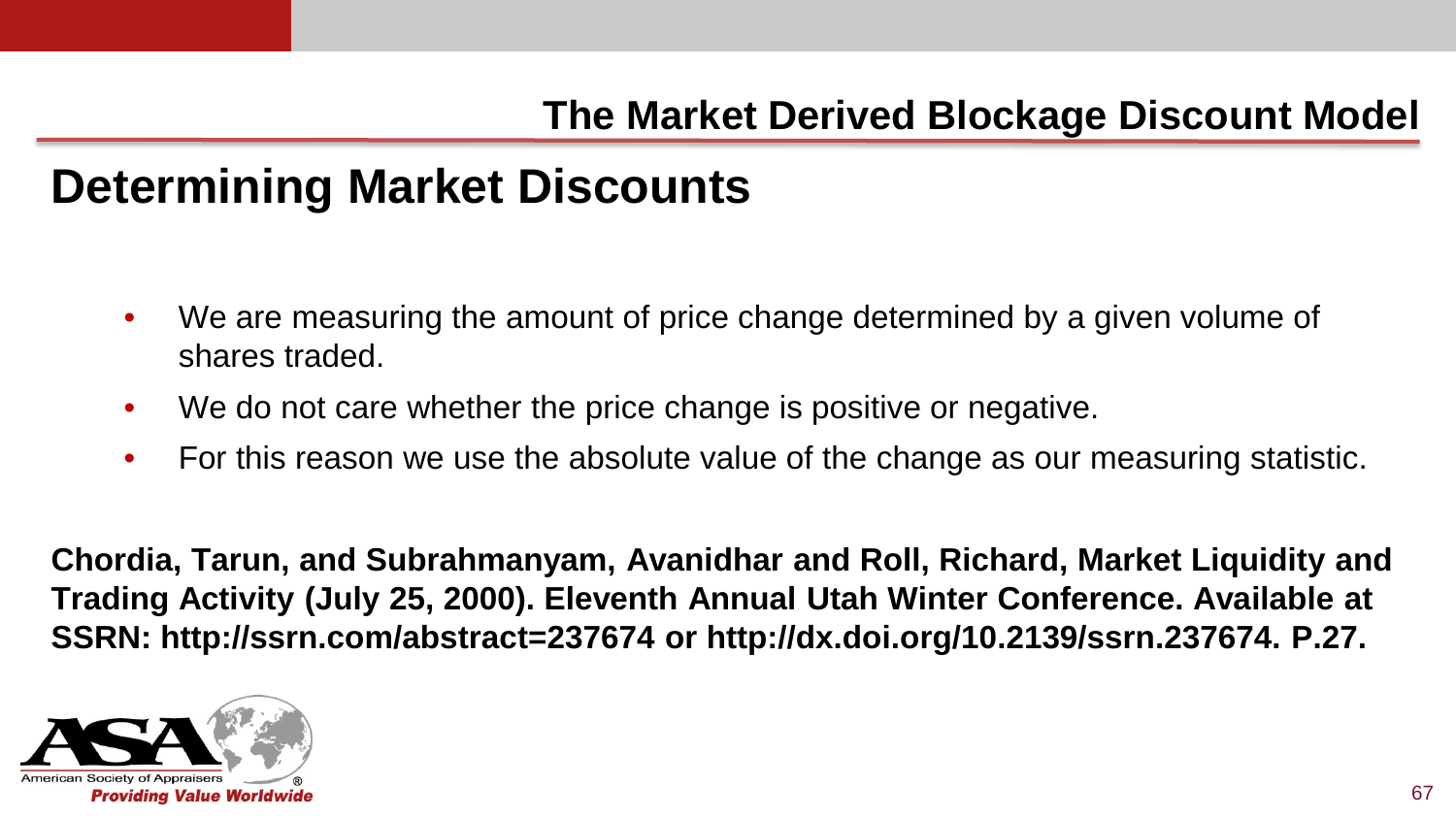- If we assume that prices are log-normally distributed, the characteristics of "down" days are the same as "up" days.
- That is, if we consider a mean price, the distribution of prices below the mean will mirror the changes in prices above the mean**.**

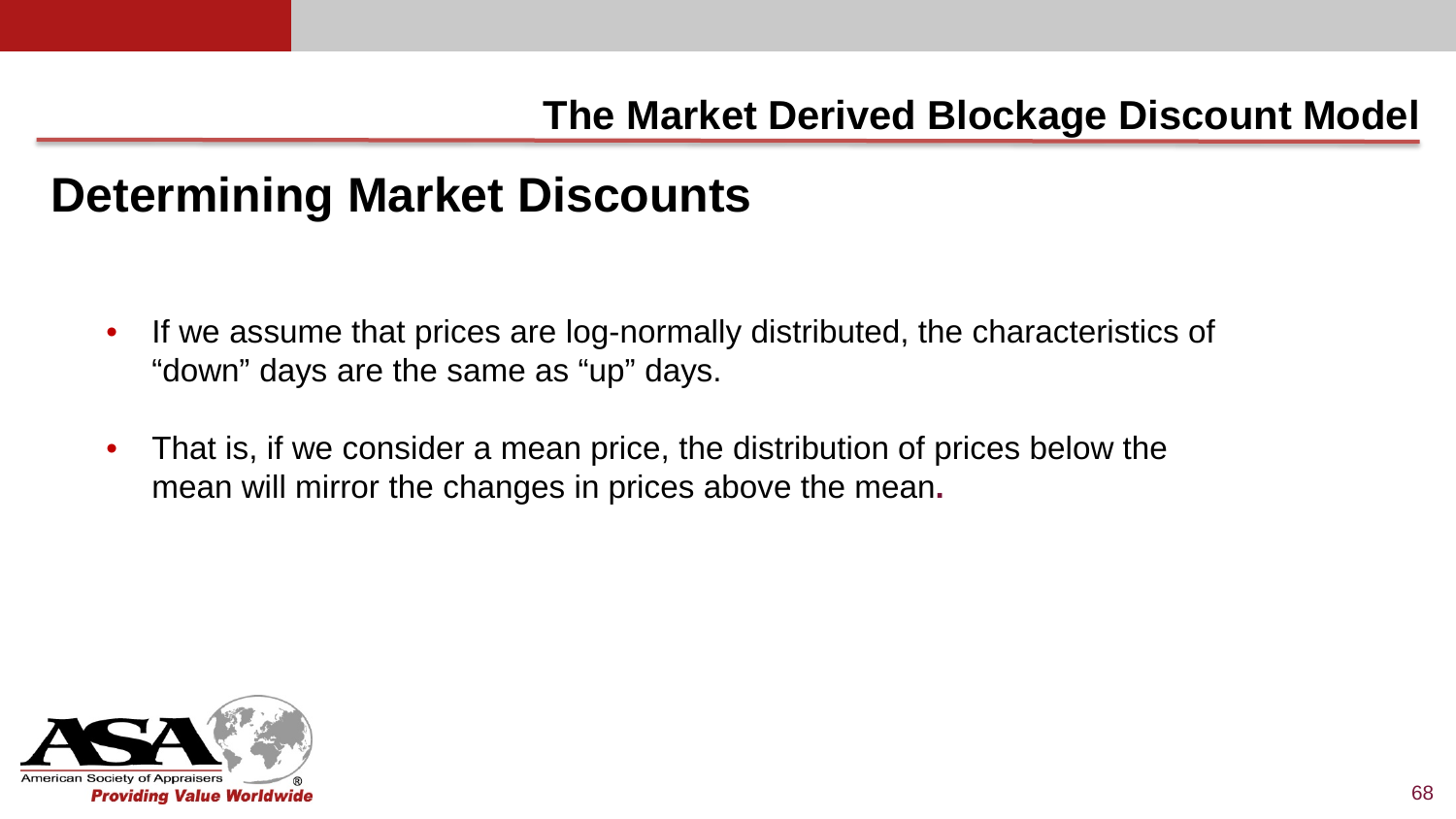**Some academics question this assumption, implying that sell-side effects are magnified relative to buy-side.** 

See, for example: Brennan, Michael J. and Chordia, Tarun and Subrahmanyam, Avanidhar and Tong, Qing, Sell-Order Illiquidity and the Cross-Section of Expected Stock Returns (March 7, 2012). Journal of Financial Economics (JFE), Forthcoming. Available at SSRN: http://ssrn.com/abstract=1396328. If the authors' assertions are correct, then, the model we show here will tend to understate the expected blockage discount.

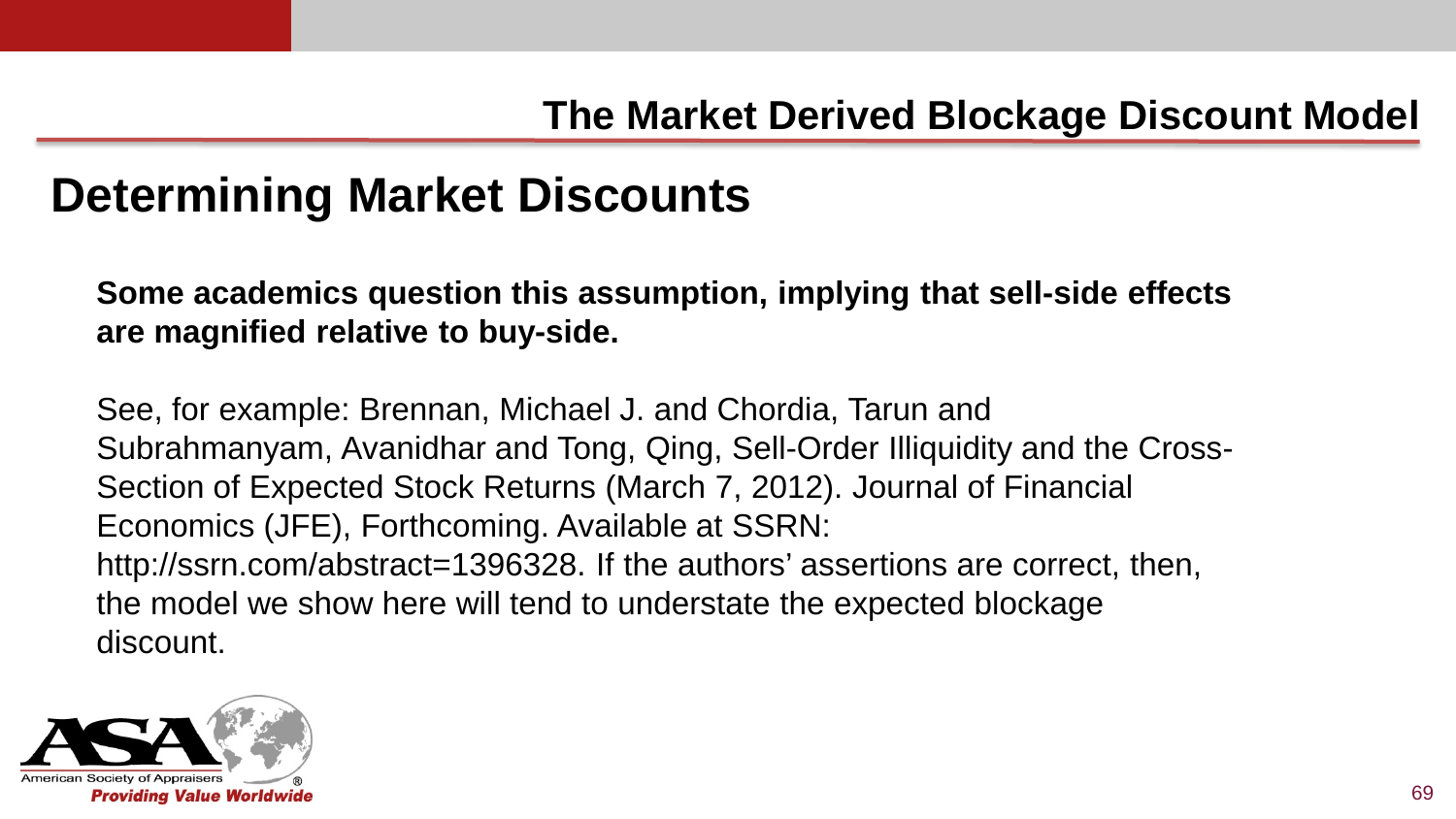|      |          |         |           |           | <b>DPC</b>           | <b>ADV</b>        | <b>SDPC</b>                  |
|------|----------|---------|-----------|-----------|----------------------|-------------------|------------------------------|
|      |          |         |           | Daily     | Absolute Value of r  | Recent Avg. Daily | <b>Standard Deviation of</b> |
|      |          |         |           | Returns   | (Daily Price change) | Volume ("ADV")    | Price Change                 |
| Date |          | Volume  | Adj Close |           |                      |                   |                              |
|      | 07/28/14 | 190,505 | 59.59     | $-0.22%$  | 0.22%                | n.a.              | n.a.                         |
|      | 07/29/14 | 264,990 | 59.11     | $-0.81%$  | 0.81%                | n.a.              | n.a.                         |
|      | 07/30/14 | 214,758 | 59.72     | 1.03%     | 1.03%                | n.a.              | n.a.                         |
|      | 07/31/14 | 260,408 | 58.35     | $-2.29\%$ | 2.29%                | n.a.              | n.a.                         |
|      | 08/01/14 | 408.610 | 58.36     | 0.02%     | 0.02%                | n.a.              | n.a.                         |
|      | 08/04/14 | 389,284 | 58.92     | 0.96%     | 0.96%                | n.a.              | n.a.                         |
|      | 08/05/14 | 277,417 | 58.27     | $-1.10%$  | 1.10%                | n.a.              | n.a.                         |
|      |          |         | < ∪       |           |                      |                   |                              |
|      | 09/01/15 | 779,095 | 65.61     | $-3.46%$  | 3.46%                | 352,087           | 1.0%                         |
|      | 09/02/15 | 560,811 | 66.90     | 1.97%     | 1.97%                | 351,321           | 1.1%                         |
|      | 09/03/15 | 476,769 | 67.47     | 0.85%     | 0.85%                | 365,469           | 1.1%                         |
|      | 09/04/15 | 210,954 | 66.44     | $-1.53%$  | 1.53%                | 370,895           | 1.1%                         |
|      | 09/08/15 | 345,925 | 68.35     | 2.87%     | 2.87%                | 374,609           | 1.1%                         |

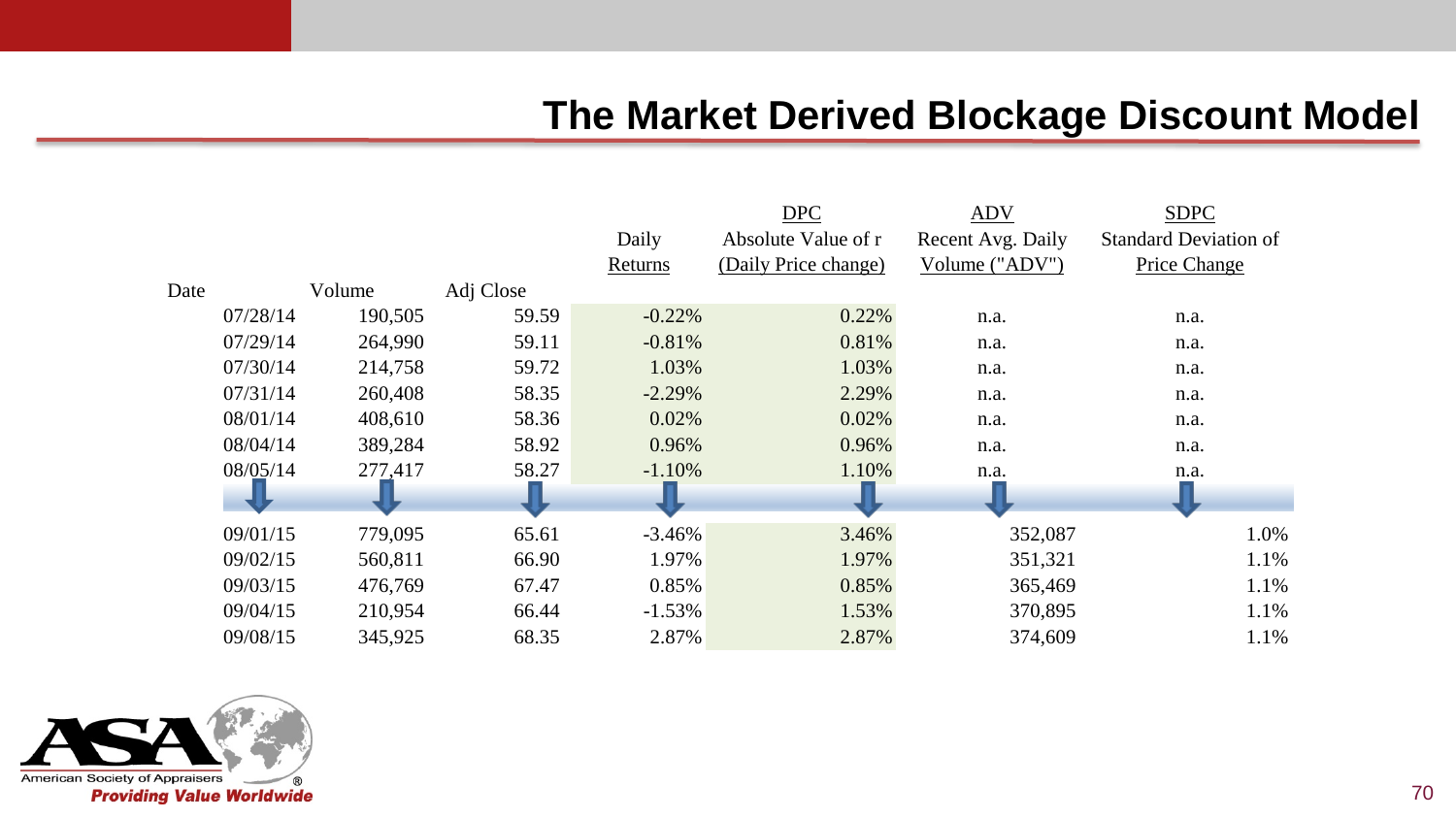### **Excess Price Change**



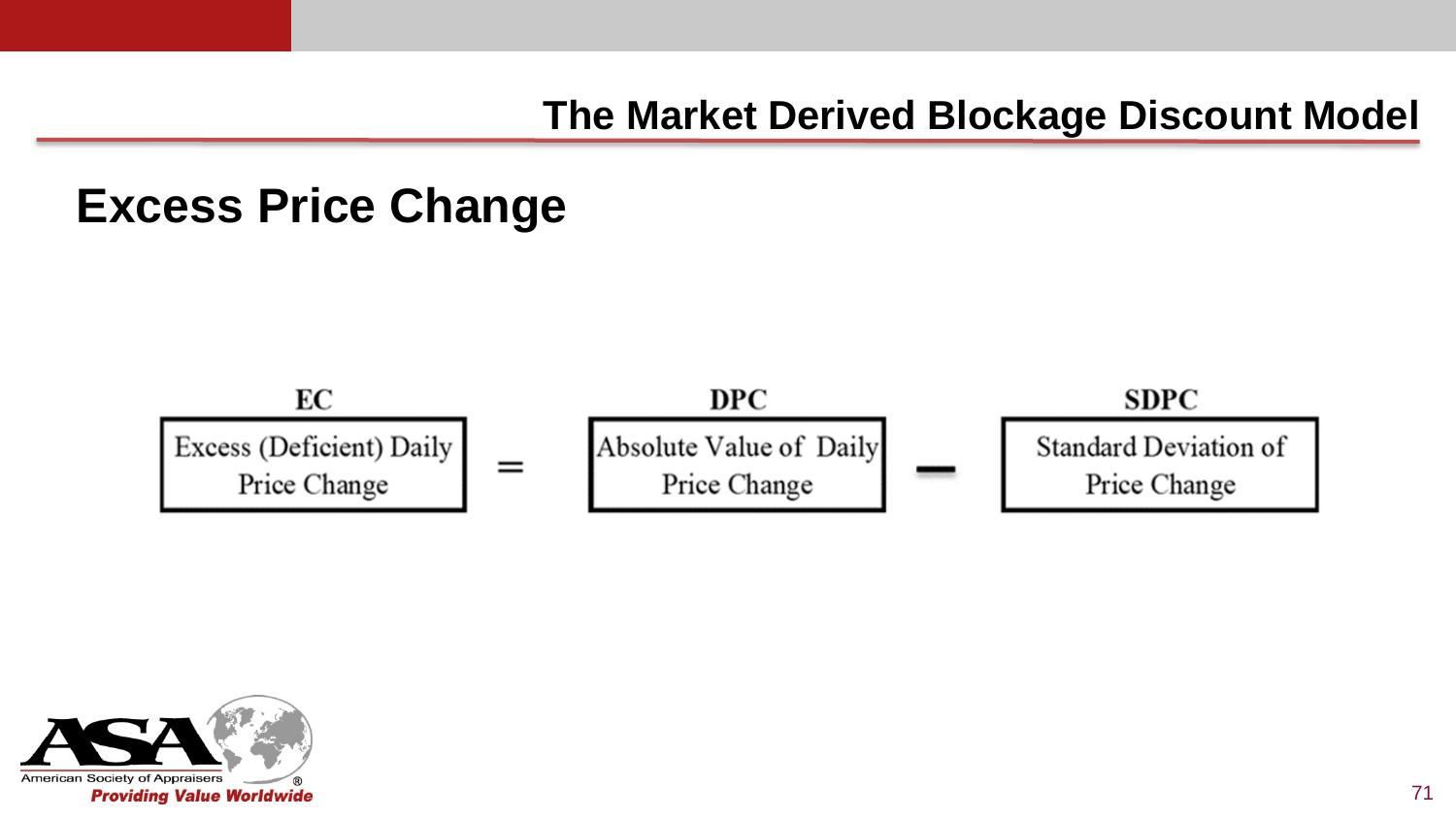#### **Excess Price Change**

|          | <b>DPC</b>                 | <b>SDPC</b>                  | EC                        |
|----------|----------------------------|------------------------------|---------------------------|
|          | <b>Absolute Value of r</b> | <b>Standard Deviation of</b> | <b>Excess</b>             |
| Date     | (Daily Price change)       | <b>Price Change</b>          | <b>Daily Price Change</b> |
|          |                            |                              |                           |
| 06/26/15 | 0.06%                      | 0.4%                         | $-0.4\%$                  |
| 09/01/15 | 3.46%                      | 0.8%                         | 2.7%                      |
| 05/08/15 | 1.39%                      | 0.4%                         | 1.0%                      |
| 06/29/15 | 1.04%                      | 0.5%                         | 0.6%                      |
| 02/04/15 | 1.08%                      | 0.7%                         | 0.4%                      |
| 10/15/14 | 2.31%                      | 0.7%                         | 1.6%                      |
| 12/19/14 | 0.24%                      | 0.4%                         | $-0.2\%$                  |

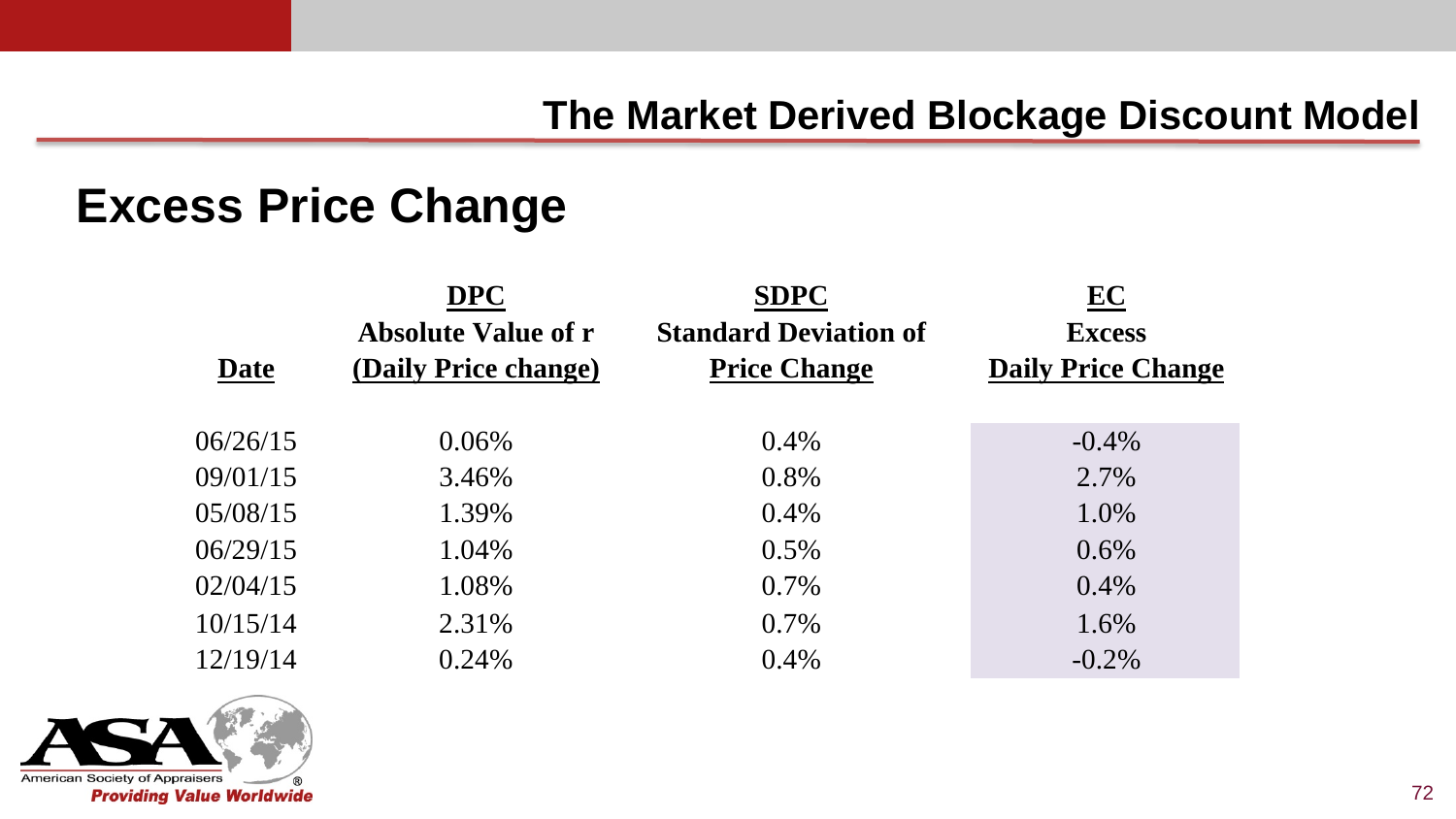### **Days Trading Volume**



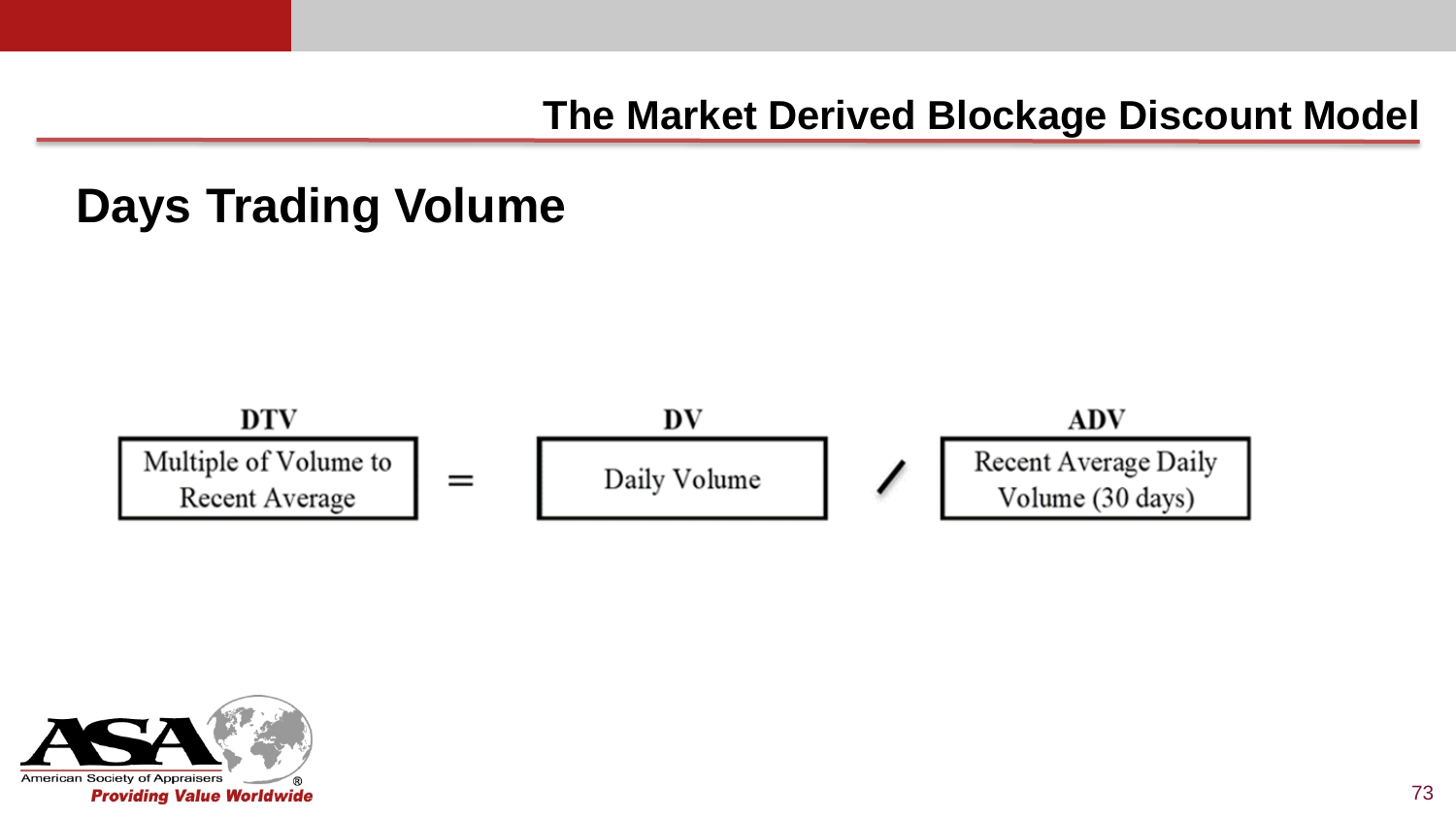### **Days Trading Volume**

|          |               | <b>ADV</b>               | <b>DTV</b>                |
|----------|---------------|--------------------------|---------------------------|
|          |               | <b>Recent Avg. Daily</b> | <b>Multiple of Volume</b> |
| Date     | <b>Volume</b> | Volume ("ADV")           | to Recent Average         |
|          |               |                          |                           |
| 06/26/15 | 892,274       | 304,943                  | 2.93                      |
| 09/01/15 | 779,095       | 324,379                  | 2.40                      |
| 05/08/15 | 772,750       | 338,300                  | 2.28                      |
| 06/29/15 | 735,376       | 304,955                  | 2.41                      |
| 02/04/15 | 713,572       | 294,740                  | 2.42                      |
| 10/15/14 | 742,660       | 336,166                  | 2.21                      |
| 12/19/14 | 724,985       | 330,678                  | 2.19                      |

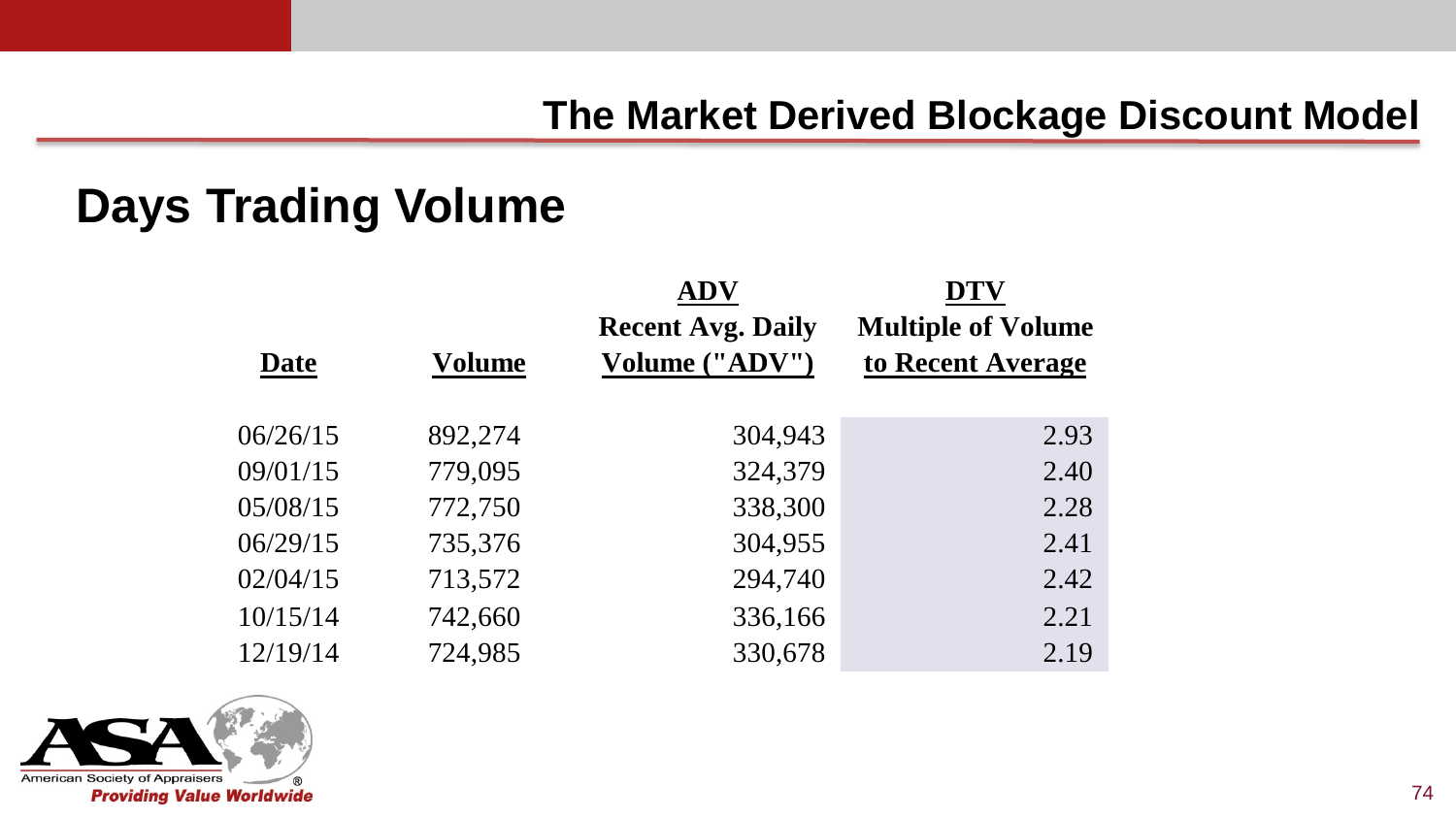# Polling Question Number 5

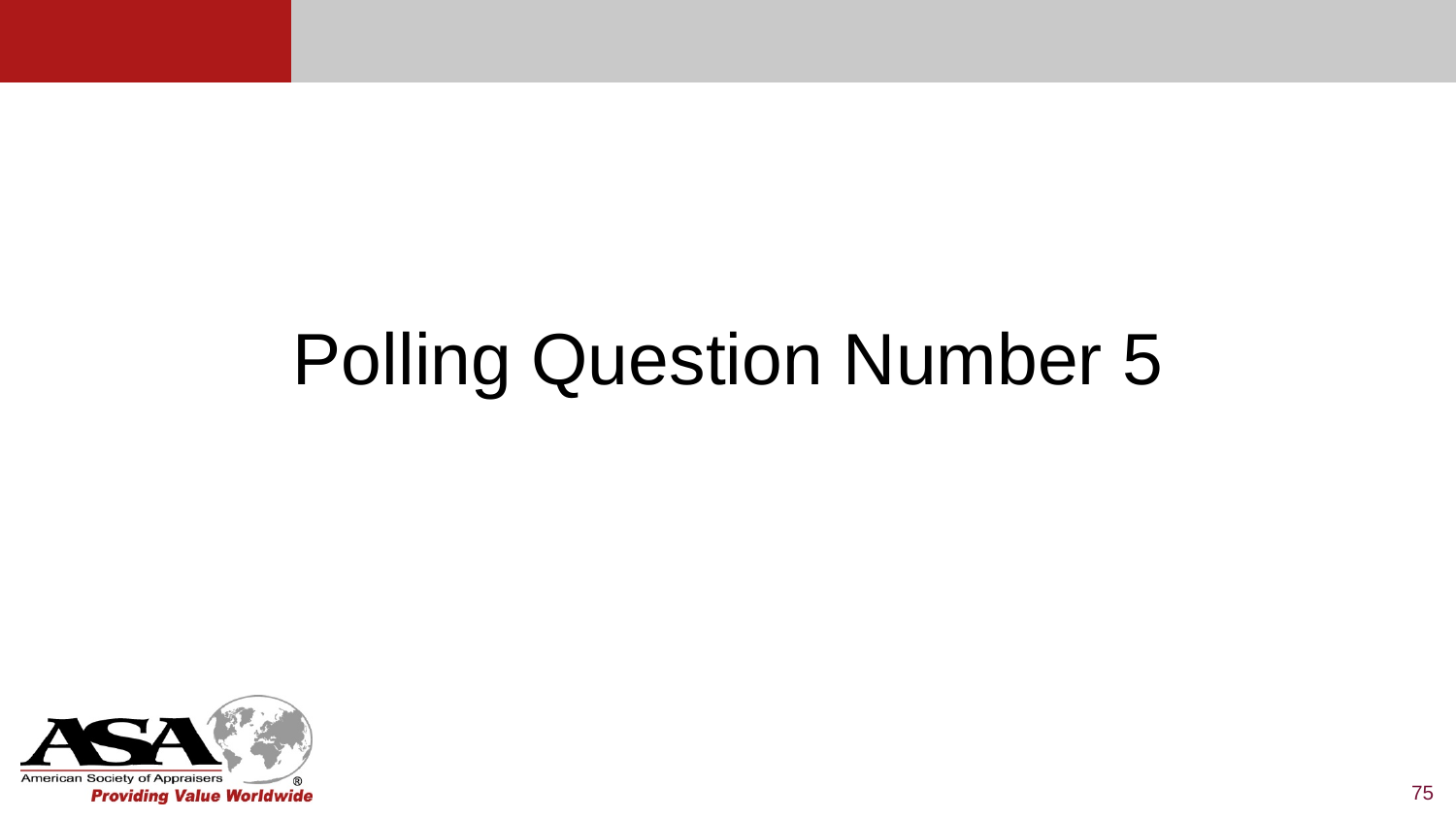#### **Selling period scenarios**

|                | EC                 | Days' Trading Vol. |                       |         |       |                              |
|----------------|--------------------|--------------------|-----------------------|---------|-------|------------------------------|
| Excess (Below) | Excess(deficiency) | Multiple of Volume | 5 Input Days in Group |         |       |                              |
| Volume         | Daily Price Change | to Recent Average  | Sum(EC)               |         |       | Group EC Sum(DTV) Group(DTV) |
|                |                    |                    |                       |         |       |                              |
|                |                    |                    |                       |         |       |                              |
|                |                    |                    |                       |         |       |                              |
| 969,297        | 1.2%               | 3.87               | 1.2%                  |         | 3.87  |                              |
| 841,805        | 3.6%               | 3.68               | 4.8%                  |         | 7.55  |                              |
| 587,331        | $-0.4%$            | 2.93               | 4.4%                  |         | 10.47 |                              |
| 440,016        | 1.0%               | 2.32               | 5.3%                  |         | 12.80 |                              |
| 430.421        | 0.6%               | 2.41               | 5.9%                  | 1.2%    | 15.21 | 3.04                         |
|                |                    |                    |                       |         |       |                              |
| (213, 841)     | 0.3%               | 0.47               | 0.3%                  |         | 0.47  |                              |
| (216, 364)     | $-0.3%$            | 0.35               | 0.0%                  |         | 0.81  |                              |
| (217, 320)     | $-0.2%$            | 0.34               | $-0.3%$               |         | 1.16  |                              |
| (231,727)      | $-0.3%$            | 0.32               | $-0.6%$               |         | 1.48  |                              |
| (239, 240)     | $-0.1%$            | 0.41               | $-0.7%$               | $-0.1%$ | 1.89  | 0.38                         |

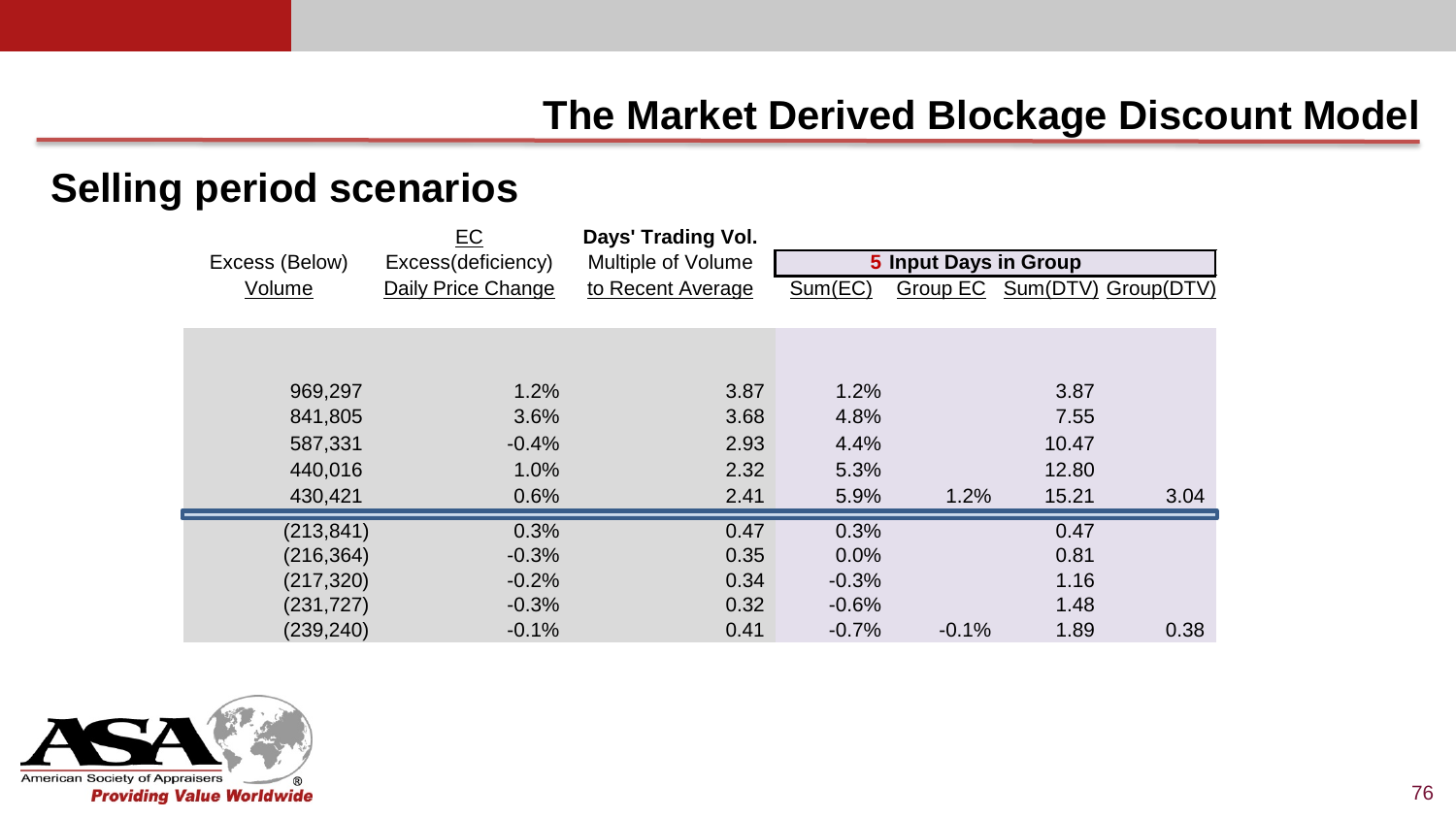| <b>Selling periods</b> |
|------------------------|
| -10 Day Groups         |
| -Highest DTV to        |
| Lowest                 |

| American Society of Appraisers<br>ര |
|-------------------------------------|
| <b>Providing Value Worldwide</b>    |

| 10 Input Days in Group |      |                             |      |  |  |  |  |  |  |  |
|------------------------|------|-----------------------------|------|--|--|--|--|--|--|--|
| <u>Sum(EC)</u>         |      | Group EC Sum(DTV) Group(DTV |      |  |  |  |  |  |  |  |
|                        |      |                             |      |  |  |  |  |  |  |  |
|                        |      |                             |      |  |  |  |  |  |  |  |
|                        |      |                             |      |  |  |  |  |  |  |  |
| $-0.4%$                |      | 2.93                        |      |  |  |  |  |  |  |  |
| 2.3%                   |      | 5.33                        |      |  |  |  |  |  |  |  |
| 3.3%                   |      | 7.61                        |      |  |  |  |  |  |  |  |
| 3.9%                   |      | 10.02                       |      |  |  |  |  |  |  |  |
| 4.3%                   |      | 12.44                       |      |  |  |  |  |  |  |  |
| 5.9%                   |      | 14.65                       |      |  |  |  |  |  |  |  |
| 5.7%                   |      | 16.85                       |      |  |  |  |  |  |  |  |
| 5.7%                   |      | 18.82                       |      |  |  |  |  |  |  |  |
| 5.5%                   |      | 20.97                       |      |  |  |  |  |  |  |  |
| 6.1%                   | 0.6% | 23.14                       | 2.31 |  |  |  |  |  |  |  |
| 2.9%                   |      | 2.20                        |      |  |  |  |  |  |  |  |
| 3.1%                   |      | 4.48                        |      |  |  |  |  |  |  |  |
| 3.5%                   |      | 6.56                        |      |  |  |  |  |  |  |  |
| 4.1%                   |      | 8.60                        |      |  |  |  |  |  |  |  |
| 4.8%                   |      | 10.63                       |      |  |  |  |  |  |  |  |
| 4.6%                   |      | 12.61                       |      |  |  |  |  |  |  |  |
| 4.4%                   |      | 14.48                       |      |  |  |  |  |  |  |  |
| 4.7%                   |      | 16.43                       |      |  |  |  |  |  |  |  |
| 5.7%                   |      | 18.16                       |      |  |  |  |  |  |  |  |
| $6.9\%$                | 0.7% | 19.81                       | 1.98 |  |  |  |  |  |  |  |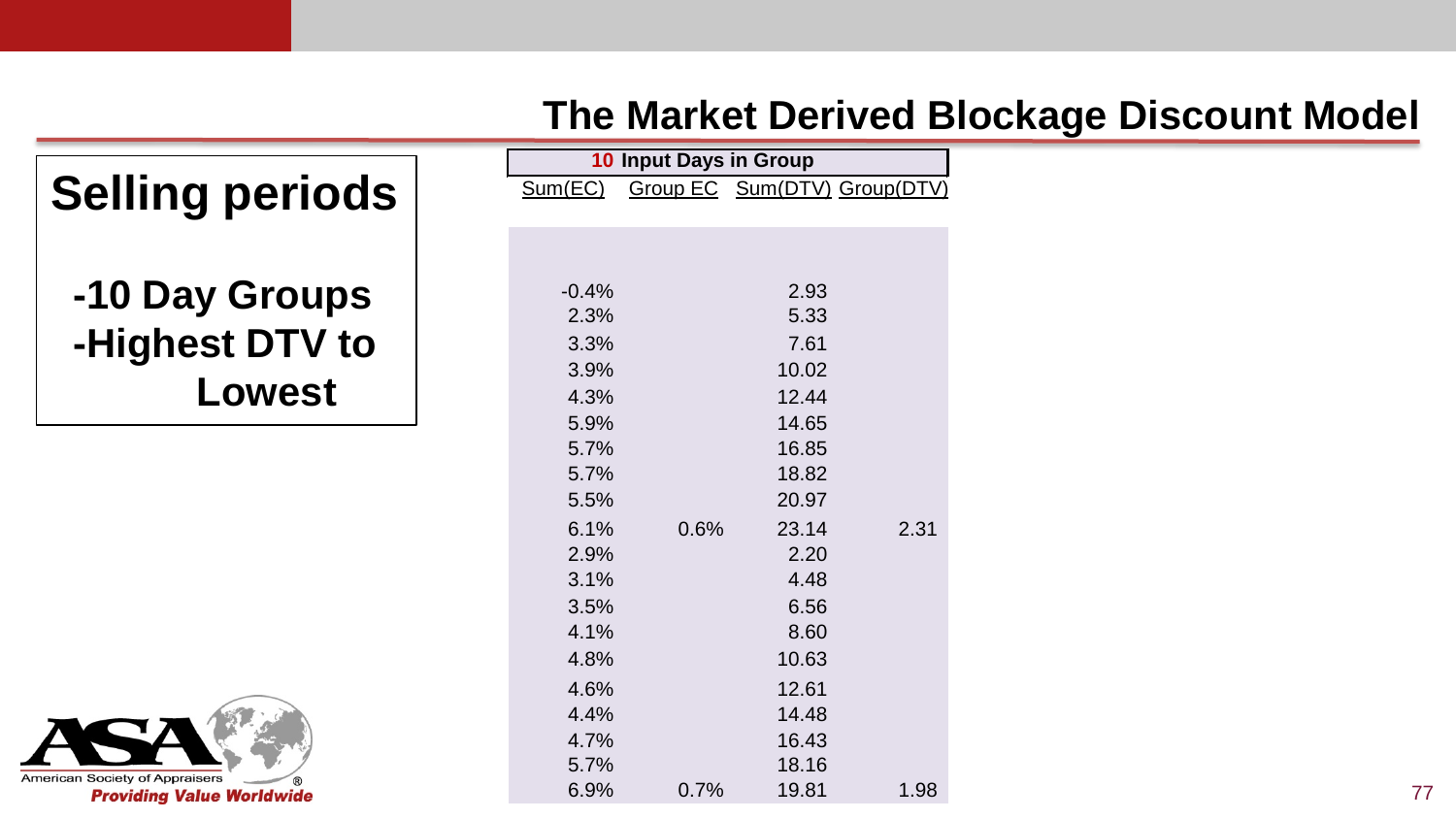

| <b>Price Change Group Summary</b> |                |              |  |  |  |  |  |  |
|-----------------------------------|----------------|--------------|--|--|--|--|--|--|
|                                   |                |              |  |  |  |  |  |  |
| Price Change                      | Average Excess | Average      |  |  |  |  |  |  |
| Group                             | Price Change   | Days Trading |  |  |  |  |  |  |
| 1                                 | 0.6%           | 2.31         |  |  |  |  |  |  |
| $\overline{2}$                    | 0.7%           | 1.98         |  |  |  |  |  |  |
| 3                                 | 0.5%           | 1.58         |  |  |  |  |  |  |
| $\overline{4}$                    | 0.2%           | 1.48         |  |  |  |  |  |  |
| 5                                 | 0.3%           | 1.39         |  |  |  |  |  |  |
| 6                                 | 0.2%           | 1.24         |  |  |  |  |  |  |
| $\overline{7}$                    | 0.2%           | 1.16         |  |  |  |  |  |  |
| 8                                 | 0.3%           | 1.10         |  |  |  |  |  |  |
| 9                                 | 0.3%           | 1.04         |  |  |  |  |  |  |
| 10                                | 0.3%           | 1.00         |  |  |  |  |  |  |
| 11                                | 0.1%           | 0.98         |  |  |  |  |  |  |
| 12                                | 0.1%           | 0.94         |  |  |  |  |  |  |
| 13                                | 0.4%           | 0.91         |  |  |  |  |  |  |
| 14                                | 0.0%           | 0.88         |  |  |  |  |  |  |
| 15                                | 0.1%           | 0.84         |  |  |  |  |  |  |
| 16                                | 0.2%           | 0.80         |  |  |  |  |  |  |
| 17                                | 0.1%           | 0.76         |  |  |  |  |  |  |
| 18                                | 0.2%           | 0.74         |  |  |  |  |  |  |
| 19                                | 0.3%           | 0.71         |  |  |  |  |  |  |
| 20                                | 0.3%           | 0.69         |  |  |  |  |  |  |
| 21                                | 0.1%           | 0.65         |  |  |  |  |  |  |
| 22                                | 0.0%           | 0.61         |  |  |  |  |  |  |
| 23                                | 0.3%           | 0.59         |  |  |  |  |  |  |
| 24                                | 0.1%           | 0.57         |  |  |  |  |  |  |
| 25                                | 0.2%           | 0.45         |  |  |  |  |  |  |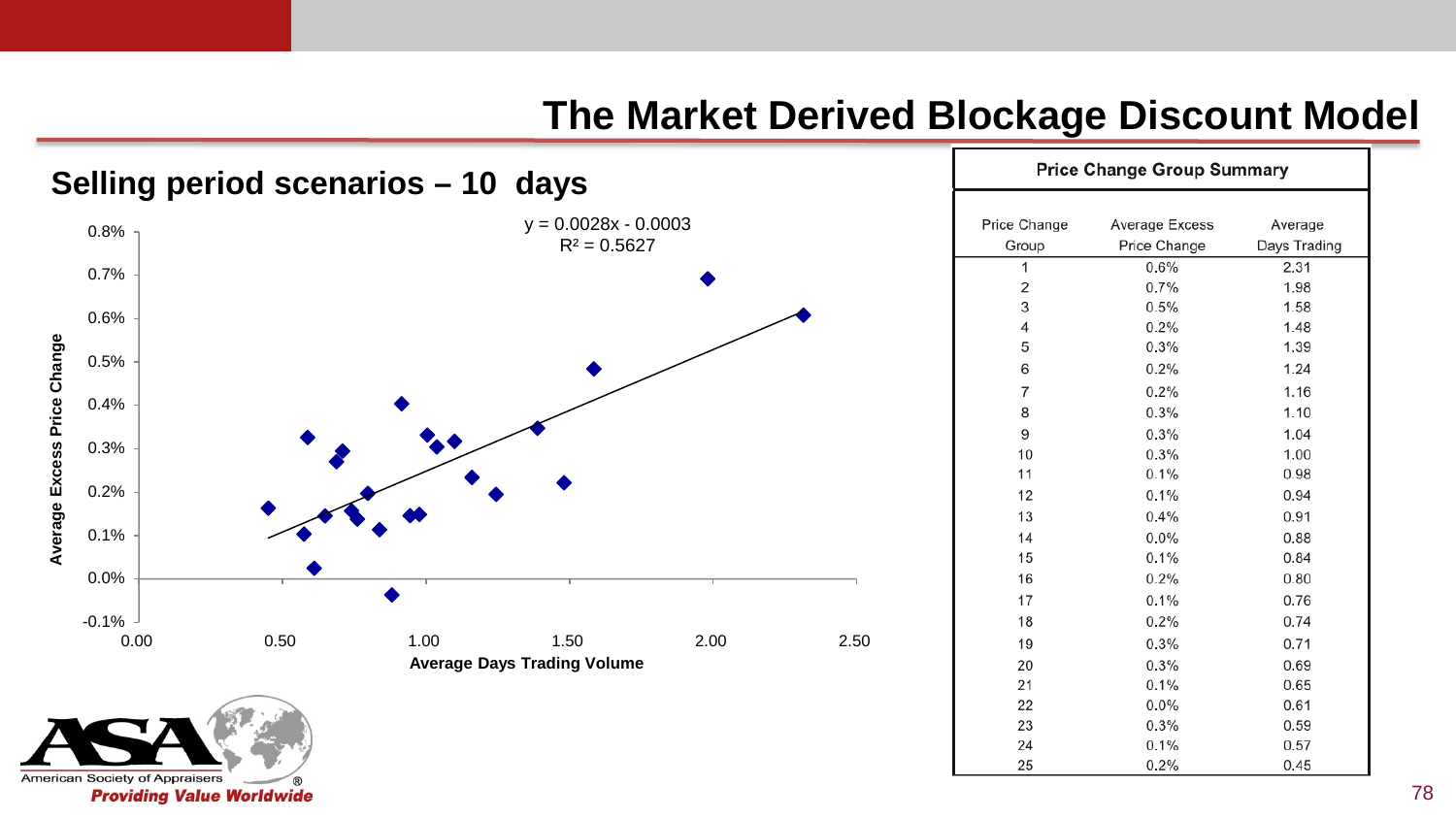#### **SUMMARY OUTPUT**

| <b>Regression Statistics</b> |             |  |  |  |  |  |  |  |
|------------------------------|-------------|--|--|--|--|--|--|--|
| Multiple R                   | 0.750149174 |  |  |  |  |  |  |  |
| R Square                     | 0.562723783 |  |  |  |  |  |  |  |
| Adjusted R Square            | 0.543711774 |  |  |  |  |  |  |  |
| Standard Error               | 0.00113197  |  |  |  |  |  |  |  |
| Observations                 | 25          |  |  |  |  |  |  |  |

#### **ANOVA**

|              | ďf             | SS             | МS           |             | Significance F |  |  |
|--------------|----------------|----------------|--------------|-------------|----------------|--|--|
| Regression   |                | 3.7926E-05     | 3.7926E-05   | 29.59833284 | 1.5749E-05     |  |  |
| Residual     | 23             | 2.94712E-05    | 1.28136E-06  |             |                |  |  |
| Total        | 24             | 6.73972E-05    |              |             |                |  |  |
|              |                |                |              |             |                |  |  |
|              | Coefficients   | Standard Error | t Stat       | P-value     | Lower 95%      |  |  |
| Intercept    | $-0.000320167$ | 0.000570609    | -0.561097372 | 0.580157307 | $-0.001500562$ |  |  |
| X Variable 1 | 0.002802829    | 0.000515185    | 5.440434986  | 1.5749E-05  | 0.001737088    |  |  |

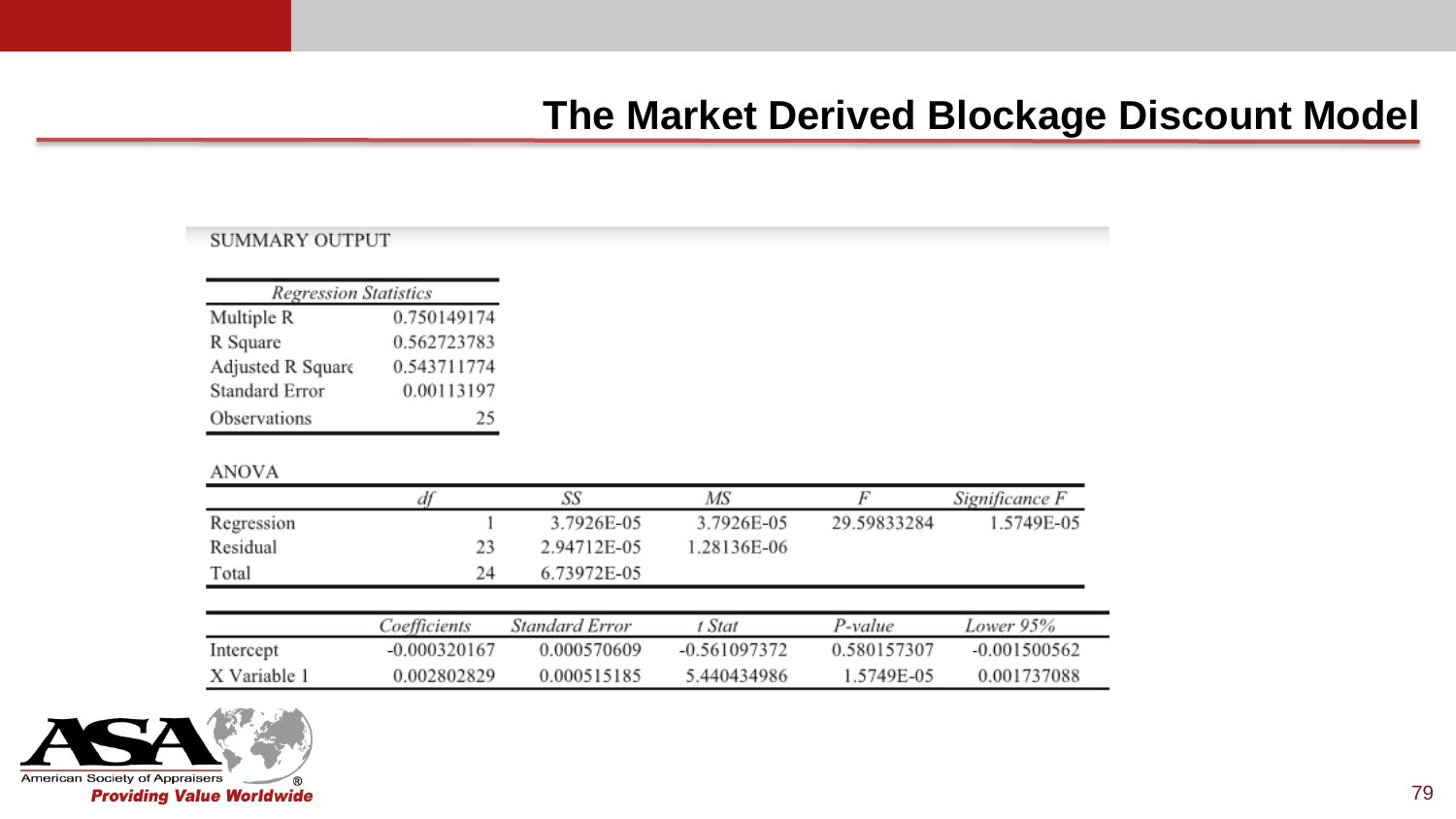| <b>Determination of Adjusted Volatility</b>          |           |  |  |  |  |  |
|------------------------------------------------------|-----------|--|--|--|--|--|
| <b>Block Size</b>                                    | 1,016,710 |  |  |  |  |  |
| <b>Excess shares ratio (DTV))</b>                    | 1.27      |  |  |  |  |  |
| Avg Daily Volume (ADV)                               | 371,866   |  |  |  |  |  |
| Initial Implied volatility (IIV)                     | 26.27%    |  |  |  |  |  |
| Indicated Daily Price Decline (EC)                   | 0.32%     |  |  |  |  |  |
| Indicated number of shares traded                    | 473,537   |  |  |  |  |  |
| <b>Excess Shares (indicated less average shares)</b> | 101,671   |  |  |  |  |  |
| Indicated Dribble out Days                           | 10.0      |  |  |  |  |  |
| <b>Weighted Average Dribble Out Days</b>             | 5.0       |  |  |  |  |  |
| <b>Adjusted Volatility (AV)</b>                      | 31.4%     |  |  |  |  |  |

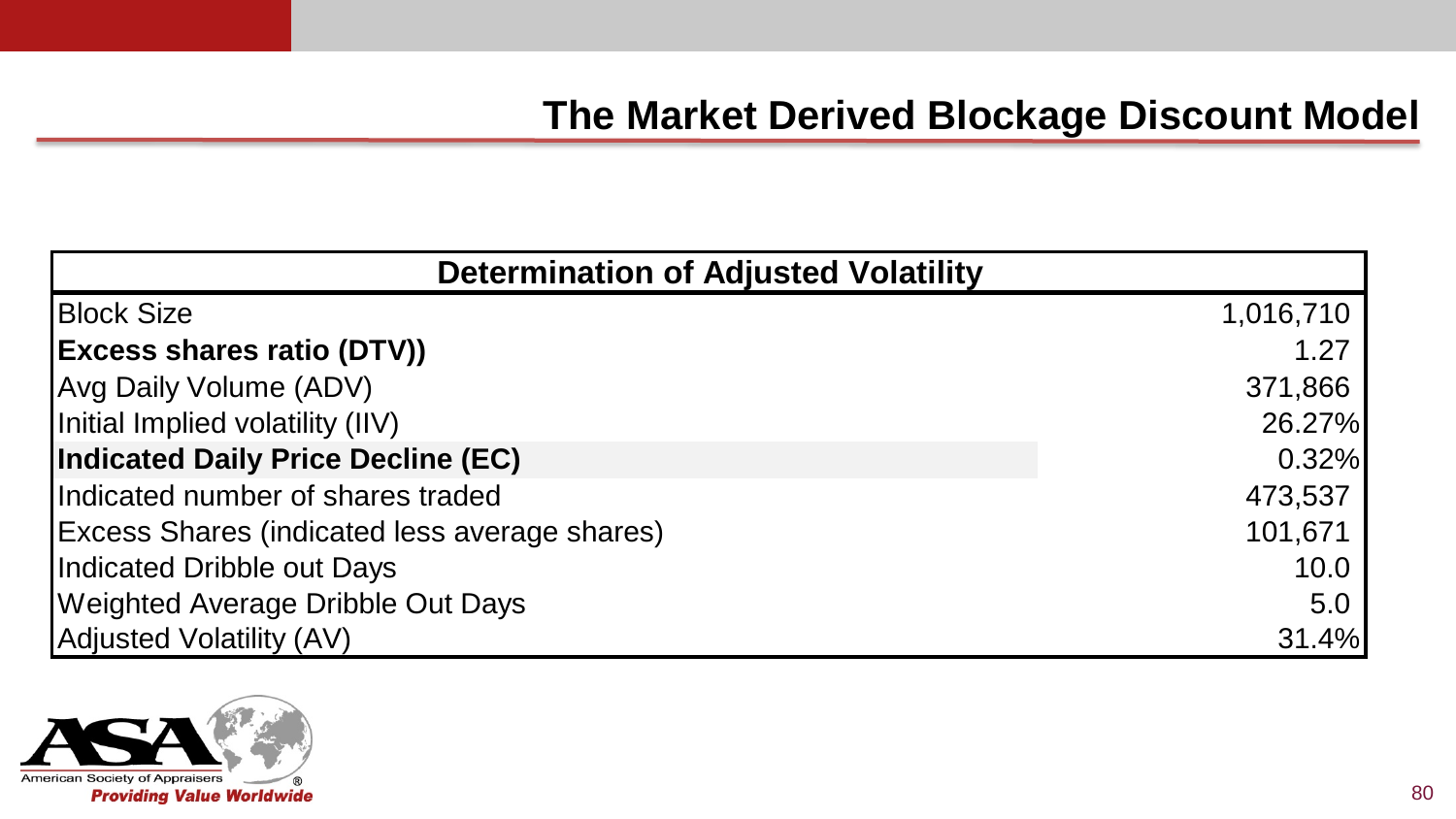#### **Adjusted Volatility**

#### **Initial Volatility + Expected Daily Price Decline X SQRT (252)**

#### **.263 +(.32 X SQTR(252)) = .314, or, 31.4%**

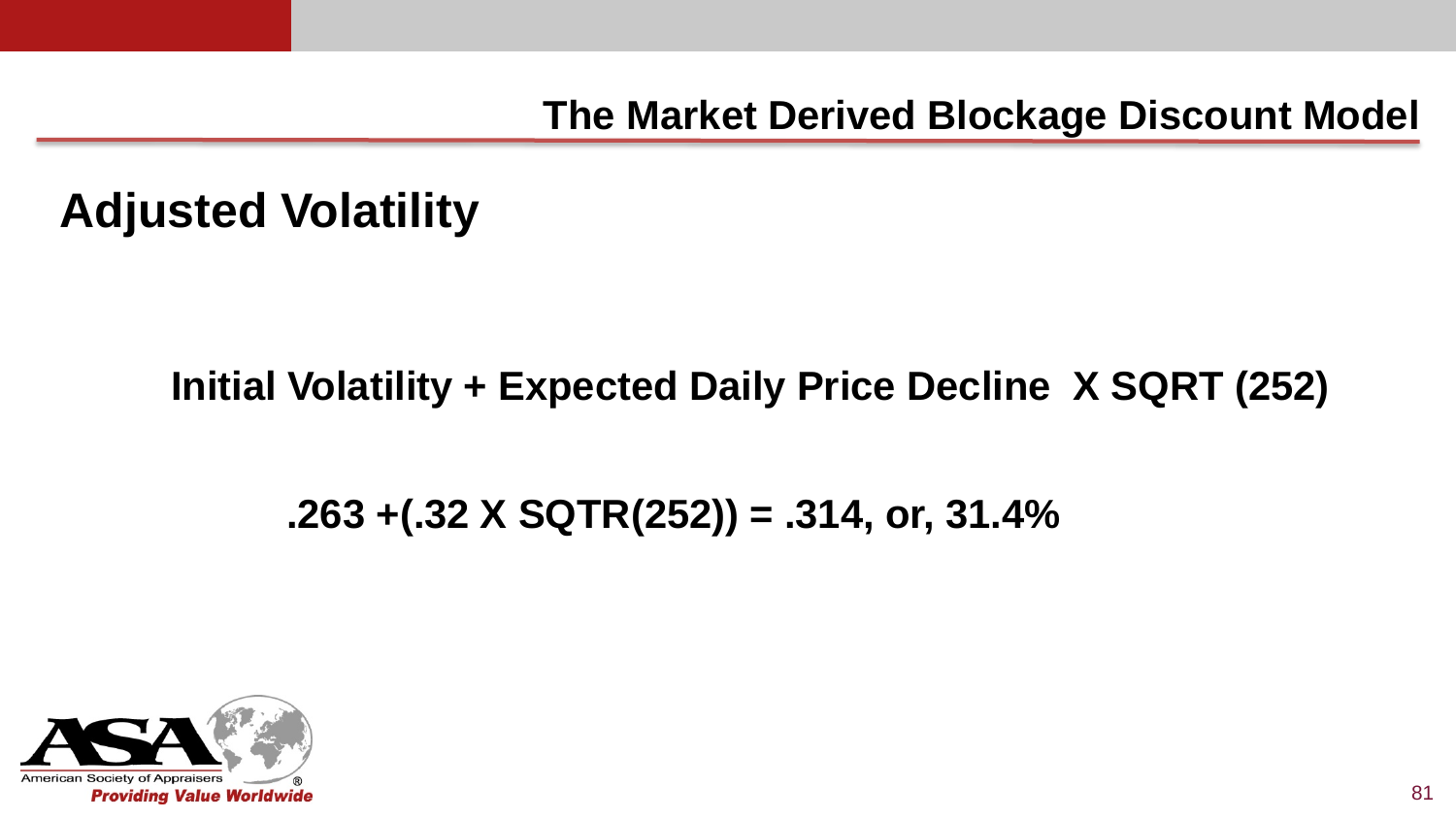|                       | <b>Put Option Analysis</b>        |                                                                                                                                                                                                               |                                                                 |                                                                                                                                                                                                                                                                |  |  |  |  |  |  |  |
|-----------------------|-----------------------------------|---------------------------------------------------------------------------------------------------------------------------------------------------------------------------------------------------------------|-----------------------------------------------------------------|----------------------------------------------------------------------------------------------------------------------------------------------------------------------------------------------------------------------------------------------------------------|--|--|--|--|--|--|--|
|                       | Variables                         |                                                                                                                                                                                                               | Inputs                                                          | Source                                                                                                                                                                                                                                                         |  |  |  |  |  |  |  |
| 2<br>3<br>4<br>5<br>6 | s<br>x<br>т<br>$\sigma$<br>r<br>δ | <b>Asset Price</b><br><b>Exercise Price</b><br><b>Required Holding Period</b><br><b>Volatility Factor</b><br>Risk-Free Rate of Return<br>Dividend Yield                                                       | \$68.35<br>\$68.35<br>$0.02$ years<br>31.4%<br>0.02%<br>$0.0\%$ | Closing stock price on September 8, 2015<br>Closing stock price on September 8, 2015<br>Required holding period calculation<br>[b]<br>1-month U.S. Treasury rate; Federal Reserve Statistical Release<br>No distributions to be paid during dribble out period |  |  |  |  |  |  |  |
| 7<br>8                |                                   | <b>Calculated Value per Stock Option</b><br>Implied Discount                                                                                                                                                  | $$1.21$ [a]<br>1.77%                                            |                                                                                                                                                                                                                                                                |  |  |  |  |  |  |  |
|                       | Notes:                            | [a] Based on the Black-Scholes put option formula as follows:<br>P=(S*e-δTN(d1)-X*e-rTN(d2))-(S*e-δT)+X*e(-rT)<br>$d_1 = [ln(S/X)+(r-\delta+(\sigma^2/2))T]/[\sigma\sqrt{T}]]$<br>$d2 = d1 - \sigma \sqrt{T}$ |                                                                 | [b] Based on the implied volatility of 26.3% (one-month put), adjusted upward to account for additional selling volume.                                                                                                                                        |  |  |  |  |  |  |  |

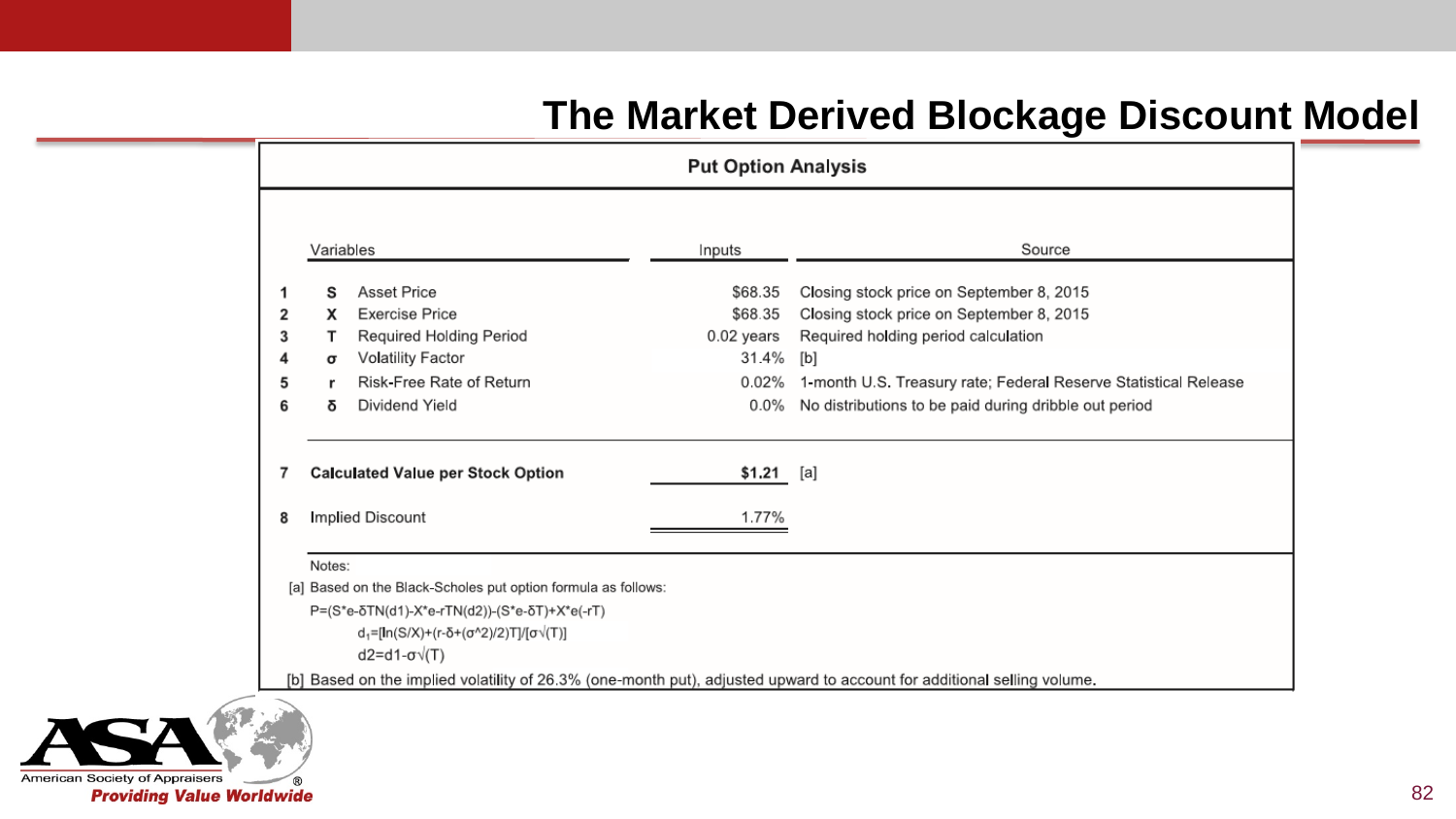#### **The Least Cost with the Highest Confidence**

|                      | 5 Day<br>6 Day |            | Dav<br>8 Day |  | 9 Day<br>10 Day |  |           | ı Dav       |  | 12 Day      |  |          |  |          |
|----------------------|----------------|------------|--------------|--|-----------------|--|-----------|-------------|--|-------------|--|----------|--|----------|
| Adjusted R2          |                | 26.68%     | 20.14%       |  | 34.97%          |  | 33.24%    | 28.06%      |  | 56.27%      |  | 42.64%   |  | 45.25%   |
| Observations         |                | 50         | 41           |  | 35              |  | 31        | 27          |  | 25          |  | 22       |  | 20       |
| Indicated Volatility |                | 26.27%     | 26.27%       |  | 26.27%          |  | 26.27%    | 26.27%      |  | 26.27%      |  | 26.27%   |  | 26.27%   |
| Adjusted Volatility  |                | 32.98%     | 32.33%       |  | 32.06%          |  | 31.82%    | 31.55%      |  | 31.42%      |  | 31.43%   |  | 31.30%   |
| Put Price            |                | \$0.90     | \$0.96       |  | \$1.03          |  | \$1.09    | \$1.15      |  | \$1.21      |  | \$1,27   |  | \$1,32   |
| Blockage Cost        |                | 910,629 \$ | 977,756 \$   |  | .047.266        |  | 1,111,161 | l.168.468 S |  | 1.226,838 S |  | .286.836 |  | .338,520 |
| Blockage Discount    |                | 1.31%      | l.41%        |  | 1.51%           |  | 1.60%     | 1.68%       |  | 1.77%       |  | 1.85%    |  | 1.93%    |

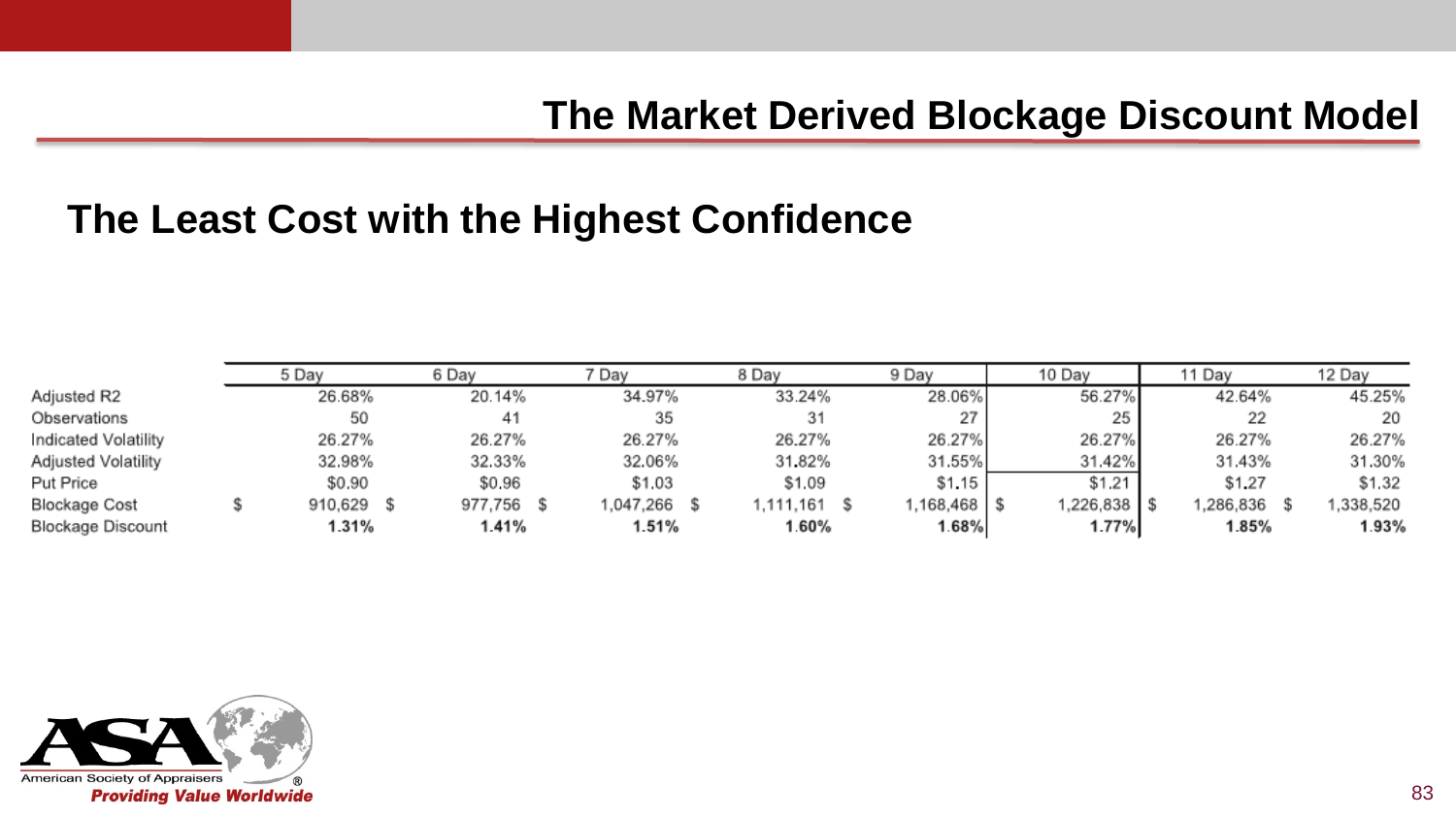## Direct Estimation of Equity Market Impact<sup>\*</sup>

Robert Almgren, Chee Thum, $\ddagger$ Emmanuel Hauptmann, and Hong Li<sup>‡</sup>

May 10, 2005<sup>§</sup>

Available at: http://www.cims.nyu.edu/~almgren/papers/costestim.pdf

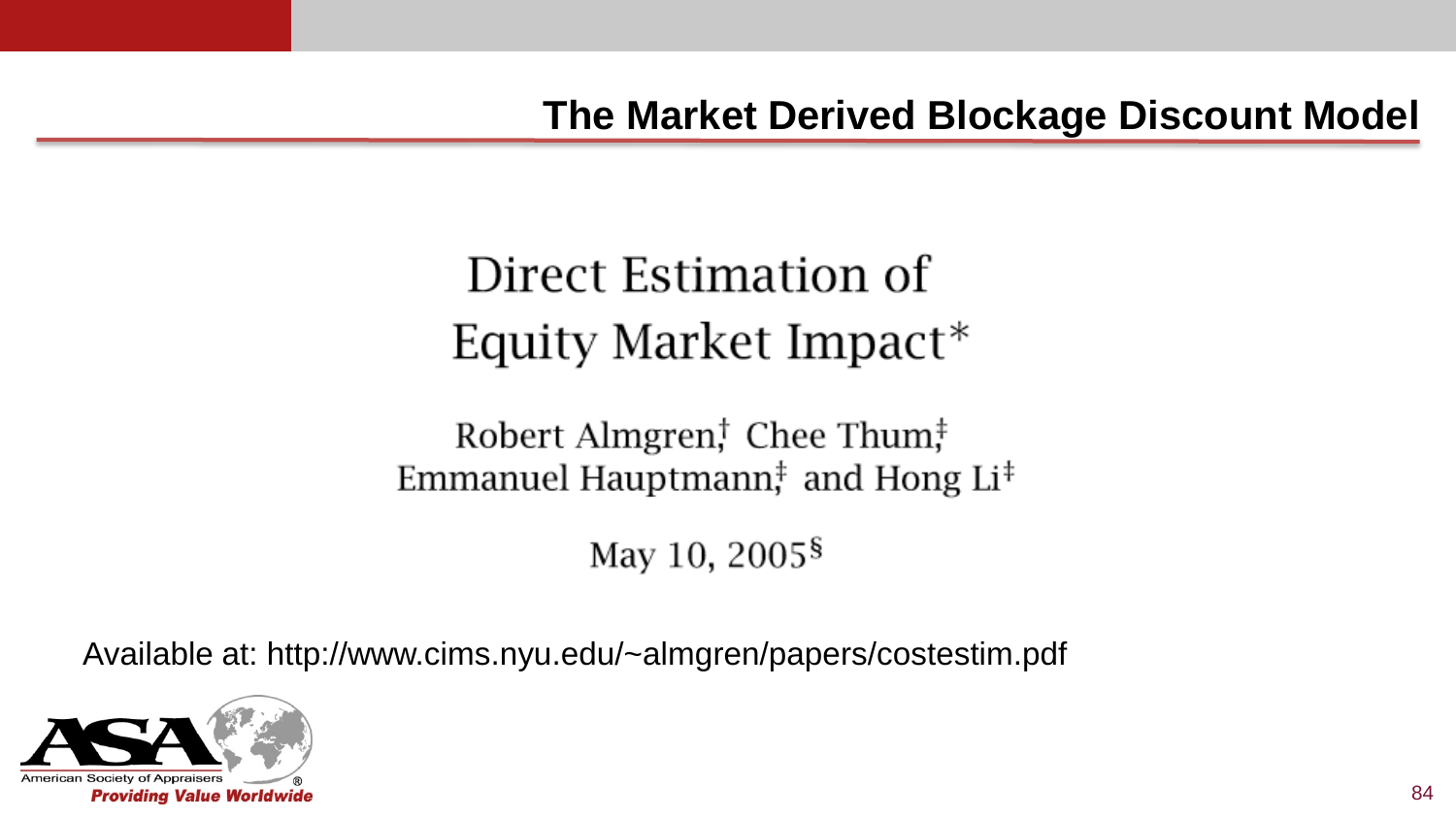#### **Direct Estimation of Equity Market Impact**

"The impact of large trades on market prices is a widely discussed but rarely measured phenomenon, of essential importance to sell and buy-side participants. We analyse a large data set from the Citigroup US equity trading desks, using a simple but realistic theoretical framework.

We fit the model across a wide range of stocks, determining the dependence of the coefficients on parameters such as volatility, average daily volume, and turnover."

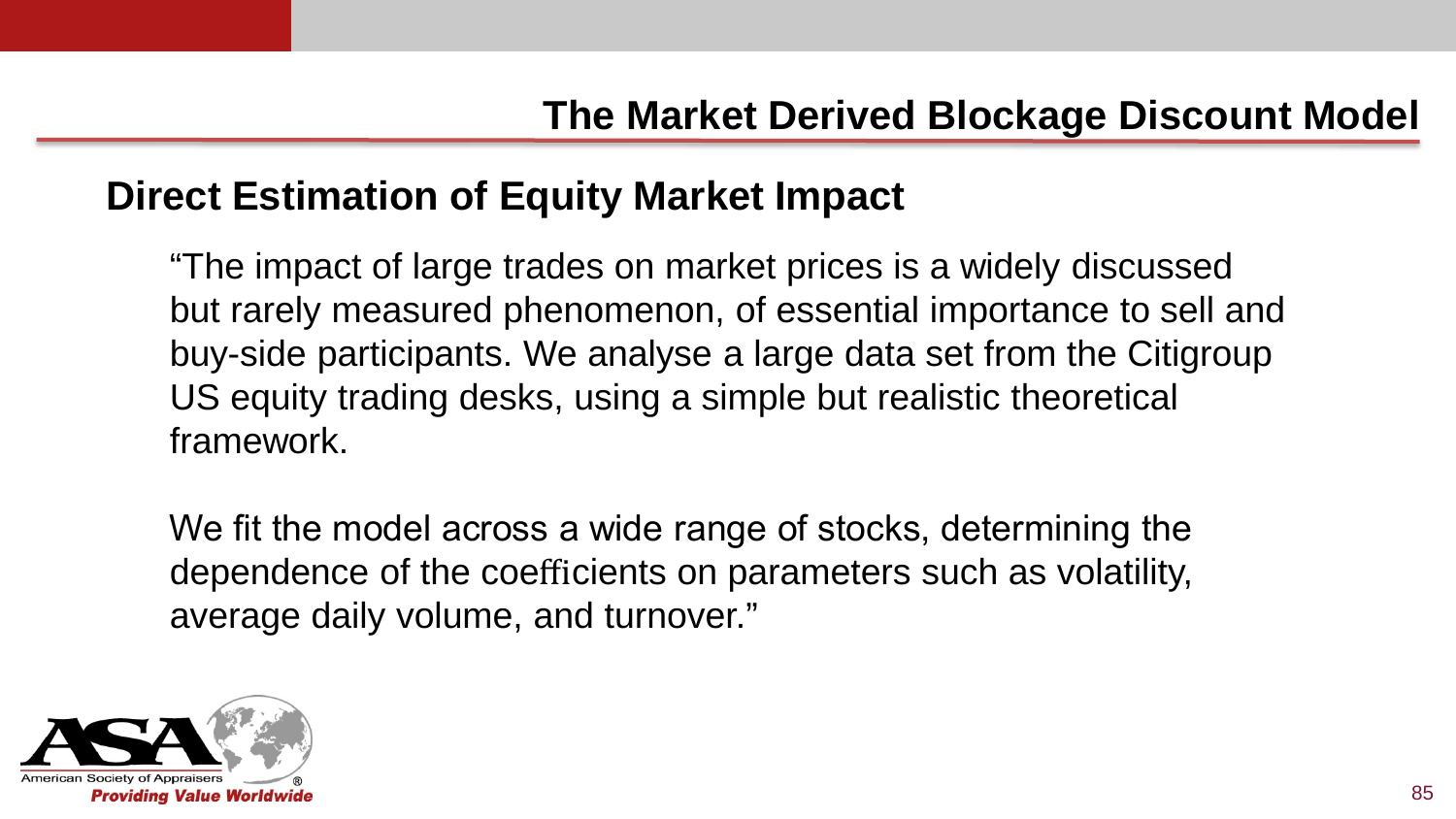**Direct Estimation of Equity Market Impact**

$$
I = \gamma \sigma \frac{X}{V} \left(\frac{\Theta}{V}\right)^{1/4} + \langle \text{noise} \rangle
$$
  

$$
J = \frac{I}{2} + \text{sgn}(X) \eta \sigma \left|\frac{X}{VT}\right|^{3/5} + \langle \text{noise} \rangle
$$

**I = Permanent impact of order flow imbalance**

**J = Realized Impact**

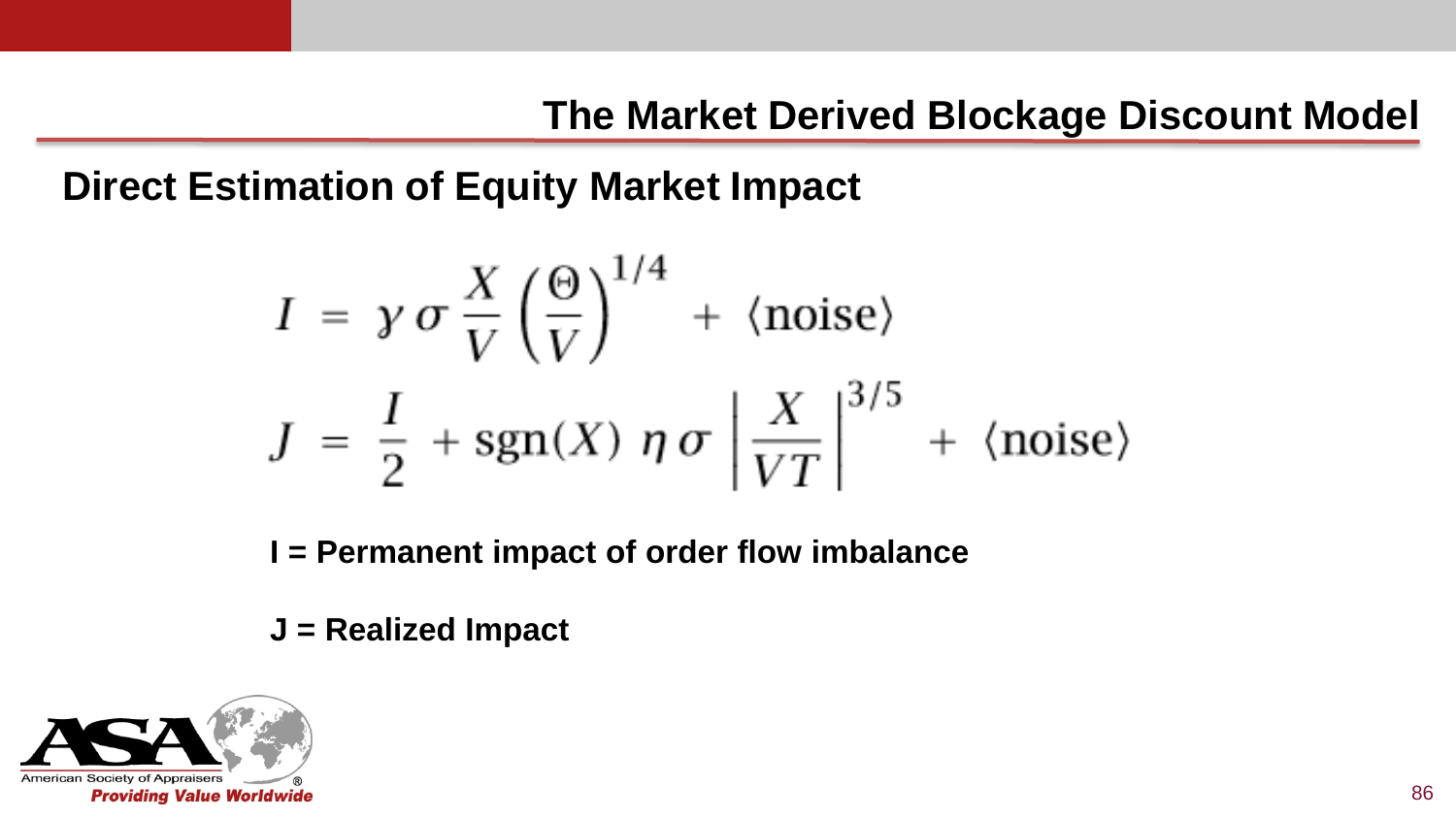One Day

#### Direct Estimation Model Example 1 Day

|                                   |             |       | One Day     |  |
|-----------------------------------|-------------|-------|-------------|--|
| Estimated daily volume            | V           |       | 1,000,000   |  |
| Float                             | θ           |       | 64,000,000  |  |
| <b>Inverse Turnover</b>           | $\Theta$ /V |       | 64.00       |  |
| <b>Estimated Daily Volatility</b> | σ           |       | 0.0370      |  |
| <b>Normalized Trade Size</b>      | X/V         |       | 0.8         |  |
| Shares to be (sold) bought        | X           |       | (3,609,000) |  |
| Trade duration (days)             |             |       | 1.0         |  |
| <b>Permanent Impact Function</b>  | $g(v)=v$    | 0.314 |             |  |
| <b>Temporary Impact Function</b>  | $h(v)=n$    | 0.142 |             |  |
|                                   |             |       |             |  |



| Normalized Trade Size            | X/V                                                |                            | 0.8         |
|----------------------------------|----------------------------------------------------|----------------------------|-------------|
| Shares to be (sold) bought       | X                                                  |                            | (3,609,000) |
| Trade duration (days)            |                                                    |                            | 1.0         |
| <b>Permanent Impact Function</b> | $g(v)=v$                                           | 0.314                      |             |
| <b>Temporary Impact Function</b> | $h(v)=n$                                           | 0.142                      |             |
|                                  |                                                    | Permanent Price Impact (I) | $-12.35%$   |
|                                  | Temporary Impact (K)<br>Noise Component in I and J |                            | $-1.63%$    |
|                                  |                                                    |                            | $-0.50%$    |
| <b>Realized Cost (J)</b>         |                                                    |                            | $-7.81%$    |
|                                  |                                                    |                            |             |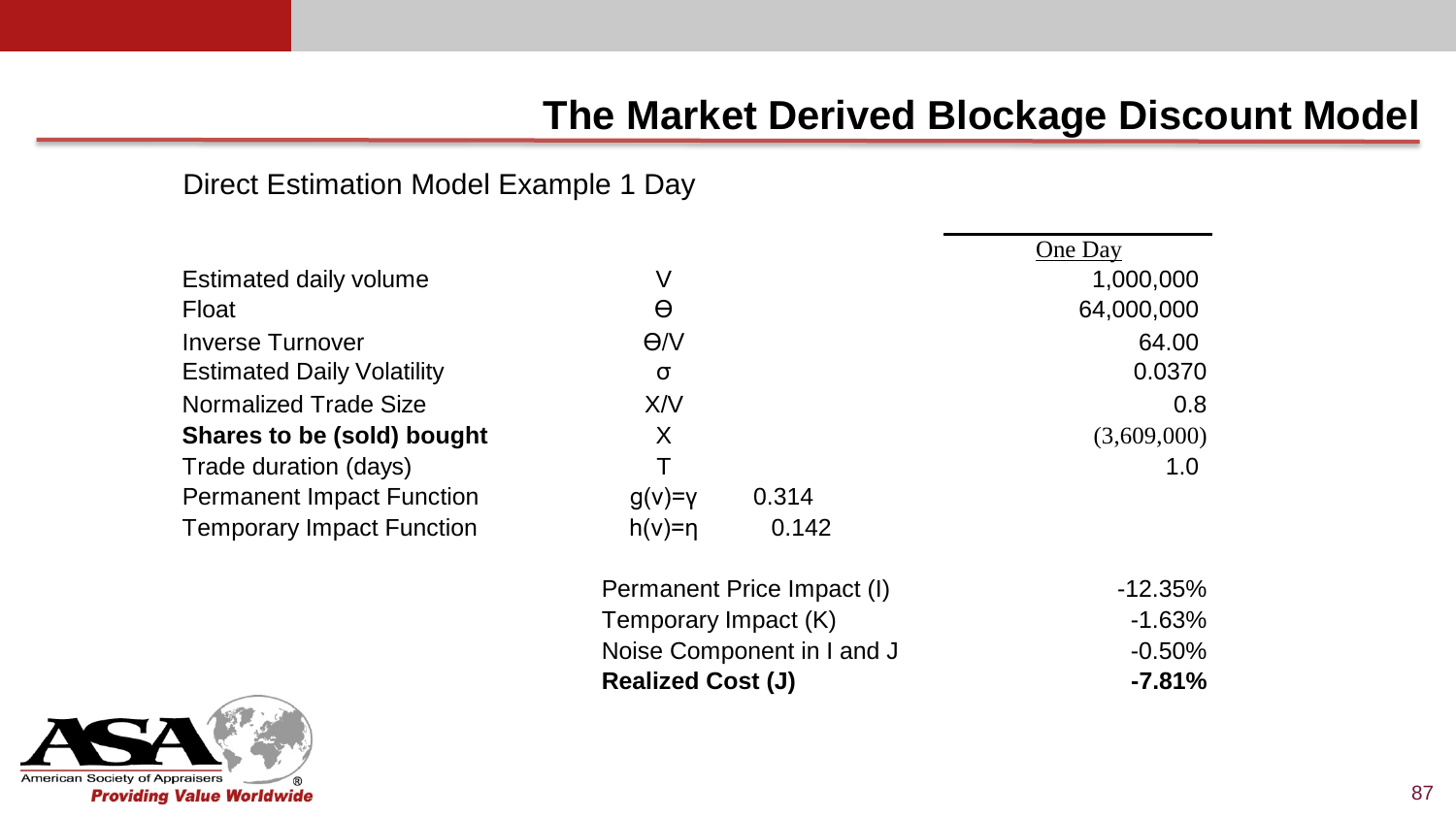Blockage Discount 3,609,000 Shares of Acme Manufactiring, Inc. *Price impact of Various Selling Scenarios Using the Direct Estimation of Equity Market Impact*

| <b>Selling Period (Days)</b> |           | 3         | 5        | 10       | 15       |
|------------------------------|-----------|-----------|----------|----------|----------|
| <b>Shares Sold</b>           | 3,609,000 | 1,203,000 | 721,800  | 360,900  | 240,600  |
| Permanent Price Impact (I)   | $-12.35%$ | $-5.81%$  | $-3.15%$ | $-1.70%$ | $-1.29%$ |
| Temporary Impact (K)         | $-1.63%$  | $-1.29%$  | $-0.98%$ | $-0.79%$ | $-0.72%$ |
| Noise Component in I and J   | $-0.50%$  | $-0.50%$  | $-0.50%$ | $-0.50%$ | $-0.50%$ |
| <b>Realized Cost (J)</b>     | $-7.81%$  | $-4.19%$  | $-2.56%$ | $-1.63%$ | $-1.37%$ |
| <b>Holding Cost</b>          | n.a.      | $-2.40%$  | $-2.60%$ | $-3.30%$ | $-4.10%$ |
| <b>Total Cost</b>            | n.a.      | $-6.59%$  | $-5.16%$ | $-4.93%$ | $-5.47%$ |

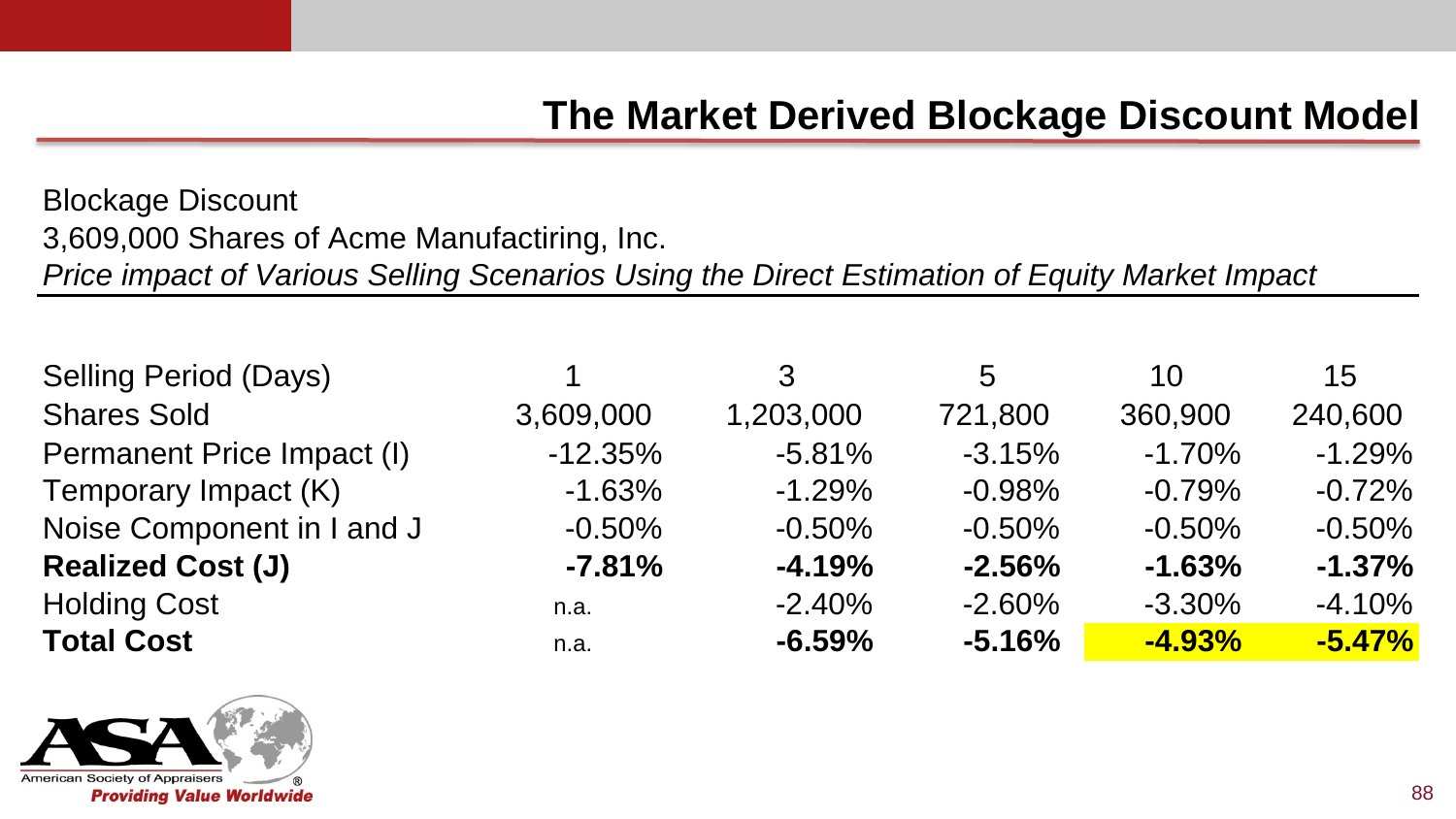# Polling Question Number 6